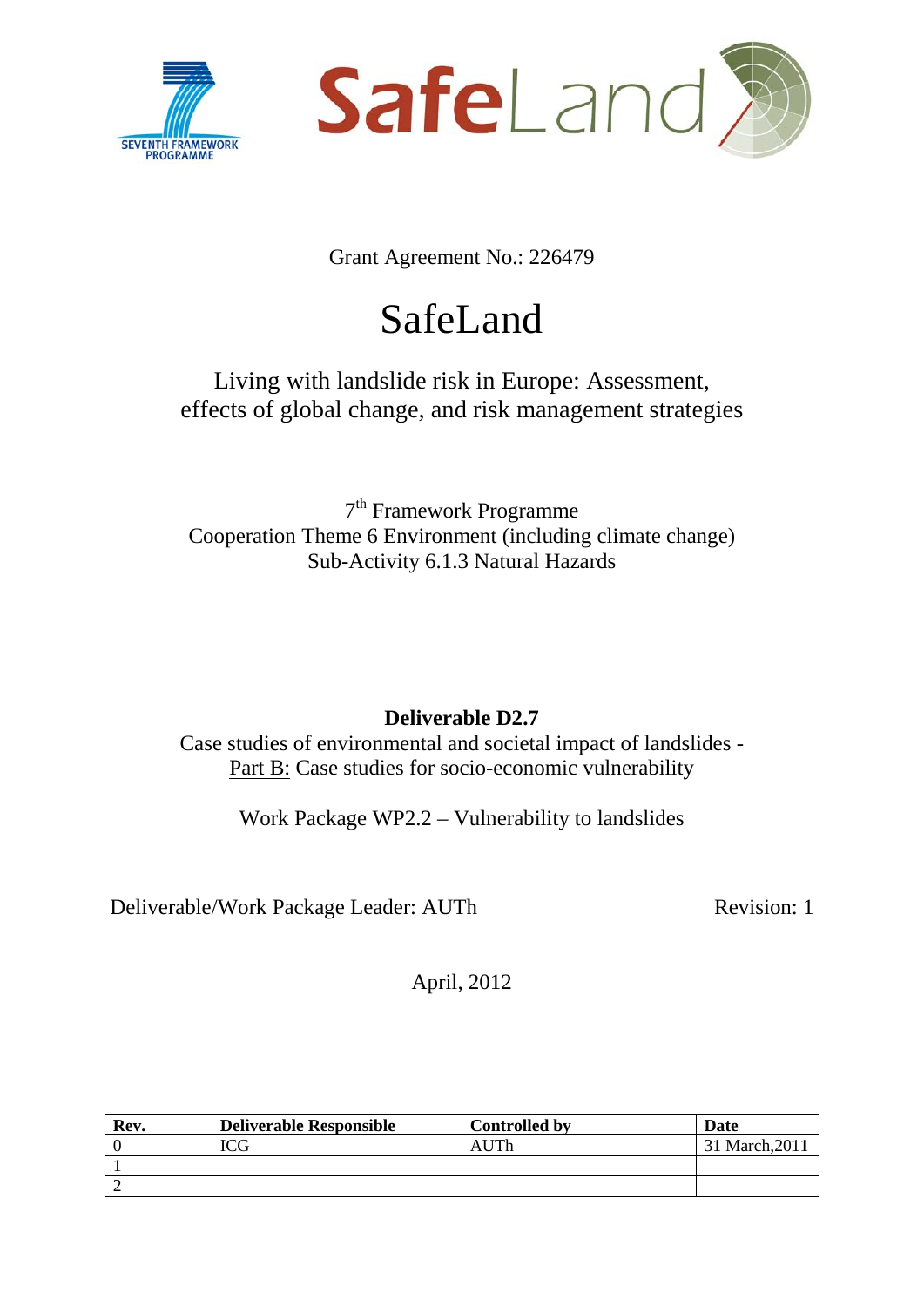# **SUMMARY**

Socio-economic vulnerability is assessed for six locations, two in Norway and one each in Greece, Andorra, France and Romania. The purpose of the case studies has been to compare vulnerability levels and to test and possibly improve the methodology proposed in SafeLand Deliverable D2.6 titled *Methodology for evaluation of the socio-economic impact of landslides (socio-economic vulnerability)*.

The indicators in the applied method represent five areas/components of vulnerability: (1) demographic, (2) economic and (3) social characteristics, (4) degree of preparedness and (5) recovery capacity for the locations in study. Each indicator was individually ranked from 1 (lowest vulnerability) to 5 (highest vulnerability) and weighted, based on its overall degree of influence. The final vulnerability estimate was formulated as a weighted average of the individual indicator scores.

The vulnerability scores obtained for the two locations in Norway and the locations in Andorra and France were similar  $(2.0 - 2.1)$ . The vulnerability estimate for Grevena in Greece was higher (2.7), while the highest vulnerability among the analyzed location was Slănic in Romania (3.6).

In the assessment, both Skien and Stranda in Norway were ranked as municipalities with relative low vulnerability scores (2.0). Many of the indicators which contributed to the low vulnerability score are similar for the whole of Norway, including age distribution, personal wealth, urban population, insurance and disaster funds and quality of medical services. Andorra and Barcelonnette in France were ranked with a similar score as the Norwegian locations  $(2.0 - 2.1)$ , even if there were differences for several of the individual indicator scores between the locations. Andorra scores relatively well on the economic and preparedness components, but poorly on the demographic, social and recovery components. Barcelonette scores relatively well on preparedness and recovery but less good on the economic component.

Grevena in Greece obtained a higher vulnerability score (2.7) and Slănic in Romania obtained the highest vulnerability score (3.6) among the analyzed locations. Grevena in particular scores poorly on the economic component as well as rather poorly on preparedness and recovery. Slănic has the highest vulnerability scores on all components except the social component, with particularly high scores on the economic as well as the preparedness and recovery components.

The case studies were repeated with an updated version of the method. The updated method resulted in a similar ranking of vulnerability for the case study locations as obtained with the original method.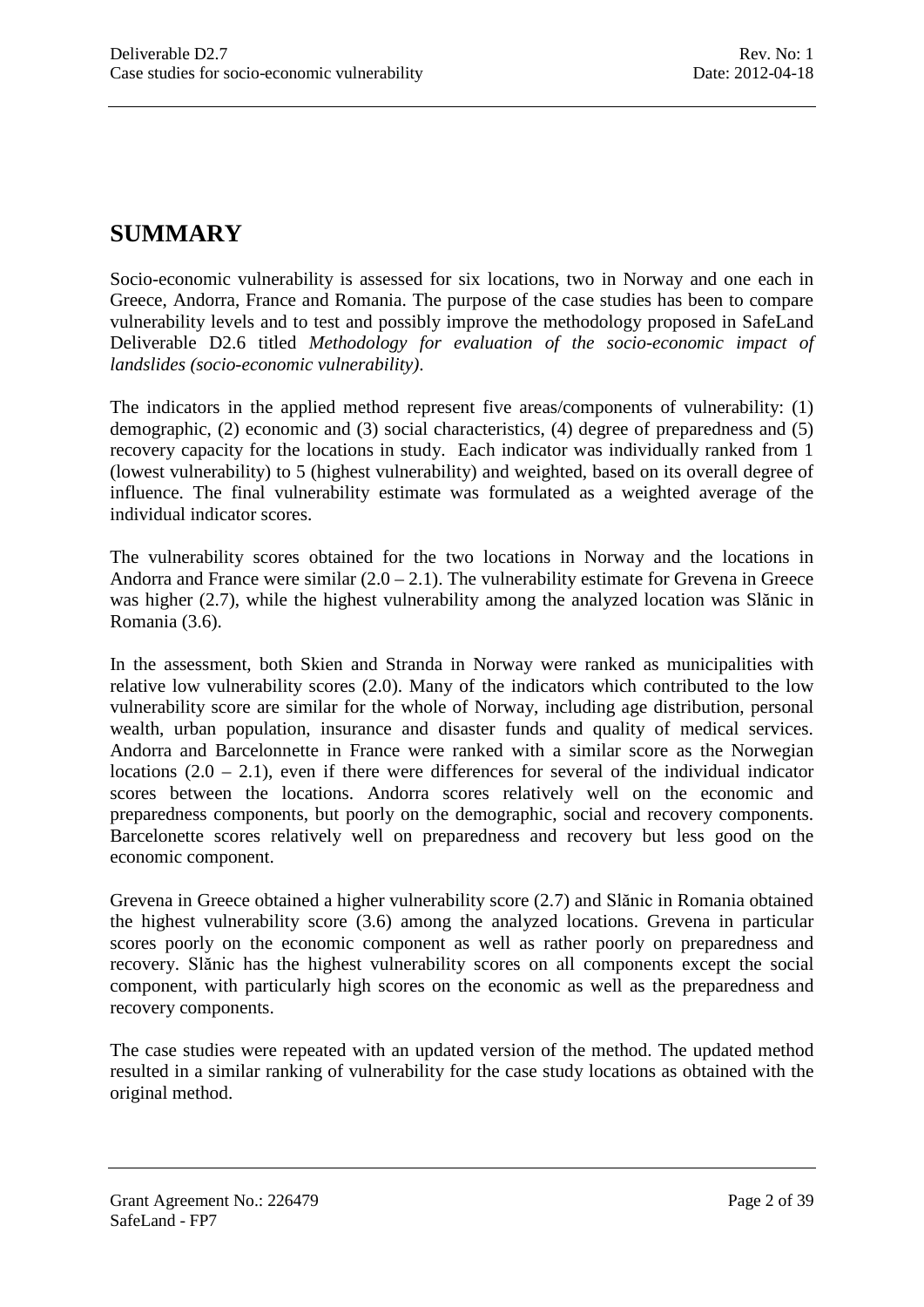# **Note about contributors**

The following organisations contributed to the work described in this deliverable:

#### **Lead partner responsible for the deliverable:**

ICG (responsible for part B: case studies on socio-economic vulnerability)

#### *Deliverable prepared by:*

Unni Eidsvig, Bjørn Vidar Vangelsten, Sotiris Argyroudis, Kyriazis Pitilakis, Fotopoulou Stavroula, Roxana Liliana Ciurean, Olga-Christina Mavrouli, Jean-Philippe Malet, Audrey Baills, Gunilla Kaiser

#### **Partner responsible for quality control:**

AUTh

*Deliverable reviewed by:* Sotiris Argyroudis, Fotopoulou Stavroula

#### **Other contributors:**

UPC, AUTh, CNRS, BRGM.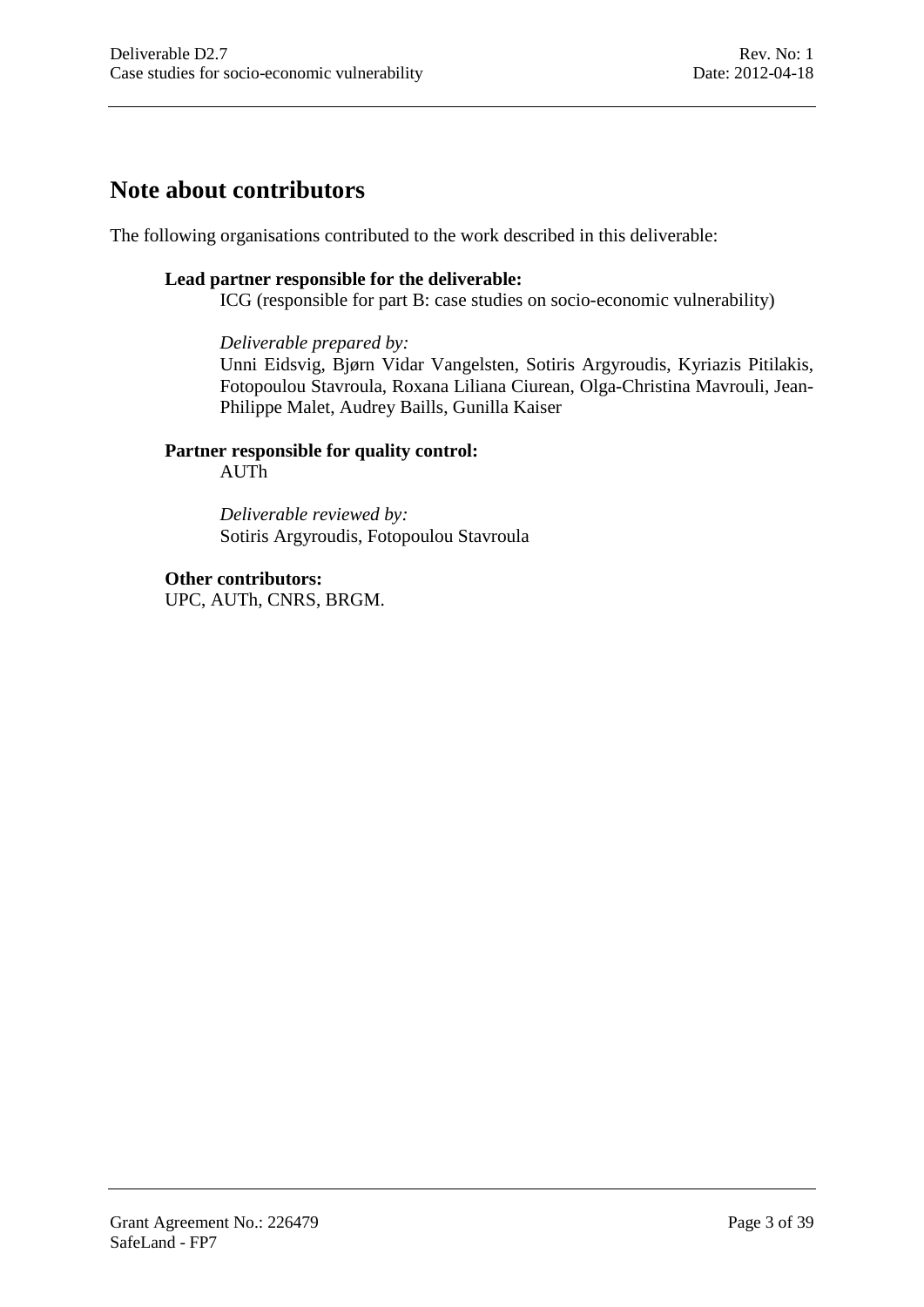# **CONTENTS**

| $\mathbf{1}$            | 1.1                     |                                                                   |  |
|-------------------------|-------------------------|-------------------------------------------------------------------|--|
| $\boldsymbol{2}$        | 2.1<br>$2.2\phantom{0}$ | Socio-economic vulnerability for Skien, Norway 10                 |  |
| 3                       | 3.1<br>3.2              | Socio-economic vulnerability for Stranda, Norway  13              |  |
| $\overline{\mathbf{4}}$ | 4.1<br>4.2              | Socio-economic vulnerability for Grevena, Greece  15              |  |
| 5                       | 5.1<br>5.2              |                                                                   |  |
| 6                       | 6.1<br>6.2              | Socio-economic vulnerability for Barcelonnette, France 25         |  |
| 7                       | 7.1<br>7.2              | Socio-economic vulnerability for Slănic, Romania 29               |  |
| 8                       | 8.1<br>8.2<br>8.3       | Comparison of the obtained socio-economic vulnerability results33 |  |
| 9                       |                         |                                                                   |  |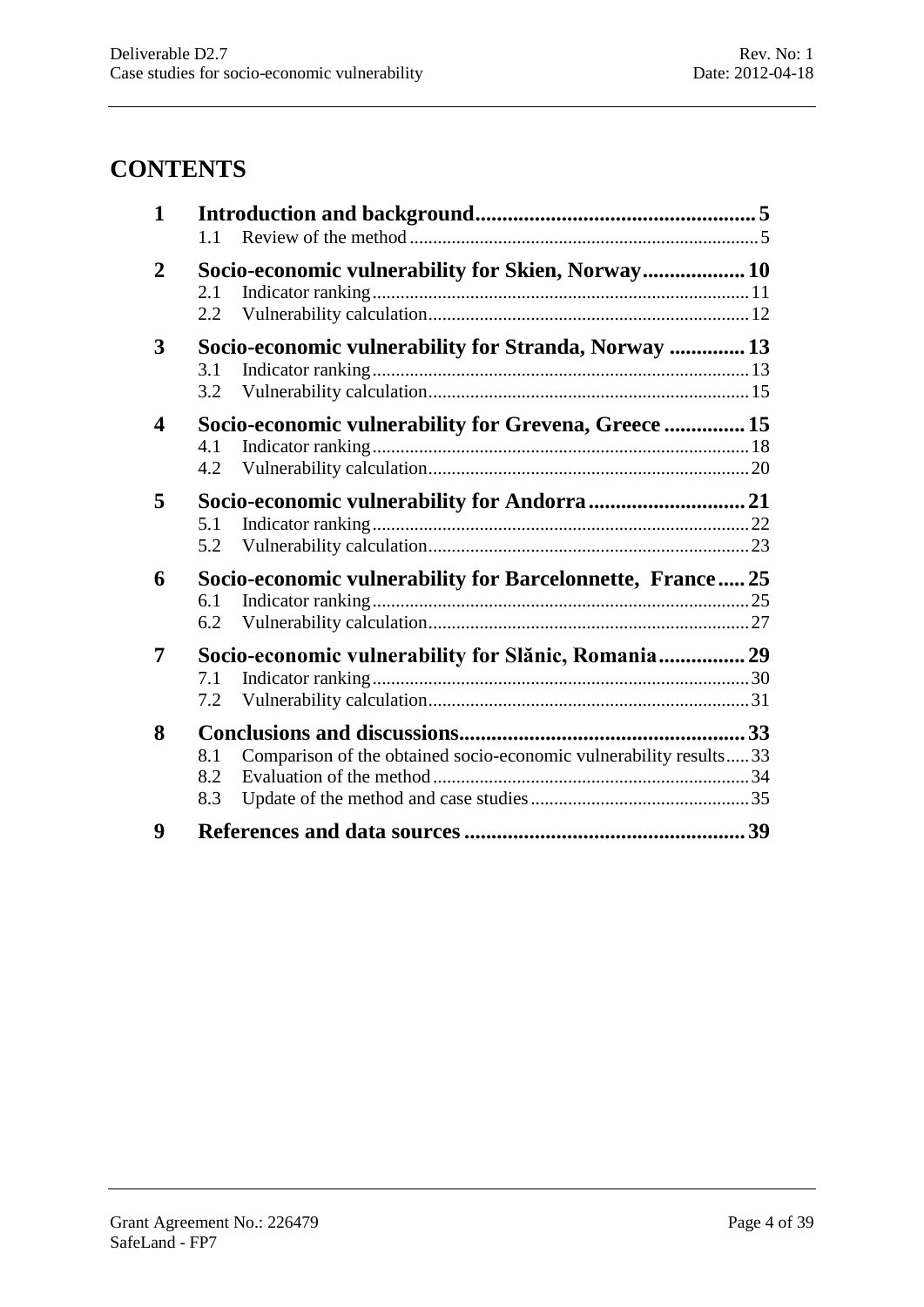# <span id="page-4-0"></span>**1 INTRODUCTION AND BACKGROUND**

This report presents application of a method for assessing socio-economic vulnerability. The method is described in SafeLand deliverable D2.6 "Methodology for evaluation of the socioeconomic impact of landslides (socio-economic vulnerability)", Eidsvig and McLean et al. (2012). The method is briefly reviewed in Sectio[n1.1.](#page-4-1) The socio-economic vulnerability is assessed for two locations in Norway, and one location each in Greece, Andorra, France and Romania.

The case studies serve two purposes:

- Comparing the socio-economic vulnerability level for different communities throughout Europe
- Verification of the method:
	- o Choice of indicators and vulnerability ranking for each indicator
	- o Is the weighting of the indicators reasonable for landslides?
	- o Do vulnerability levels for analyzed communities seem reasonable?

#### <span id="page-4-1"></span>**1.1 REVIEW OF THE METHOD**

The proposed method is an indicator-based methodology to assess socio-economic vulnerability to landslides. The indicators represent the underlying factors which influence a community's ability to deal with, and recover from the damage associated with landslides. The proposed method includes indicators which represent demographic, economic and social characteristics as well as indicators representing the degree of preparedness and recovery capacity. The purpose of the indicators is to set priorities, serve as background for action, raise awareness, analyze trends and empower risk management. Each indicator is individually ranked from 1 (lowest vulnerability) to 5 (highest vulnerability) and weighted, based on its overall degree of influence. The final vulnerability estimate is formulated as a weighted average of the individual indicator scores.

[Table 1](#page-5-0) shows the proposed socio-economic vulnerability model with suggested indicators, their corresponding weights, suggestions on where to collect the data and criteria for ranking of the indicators.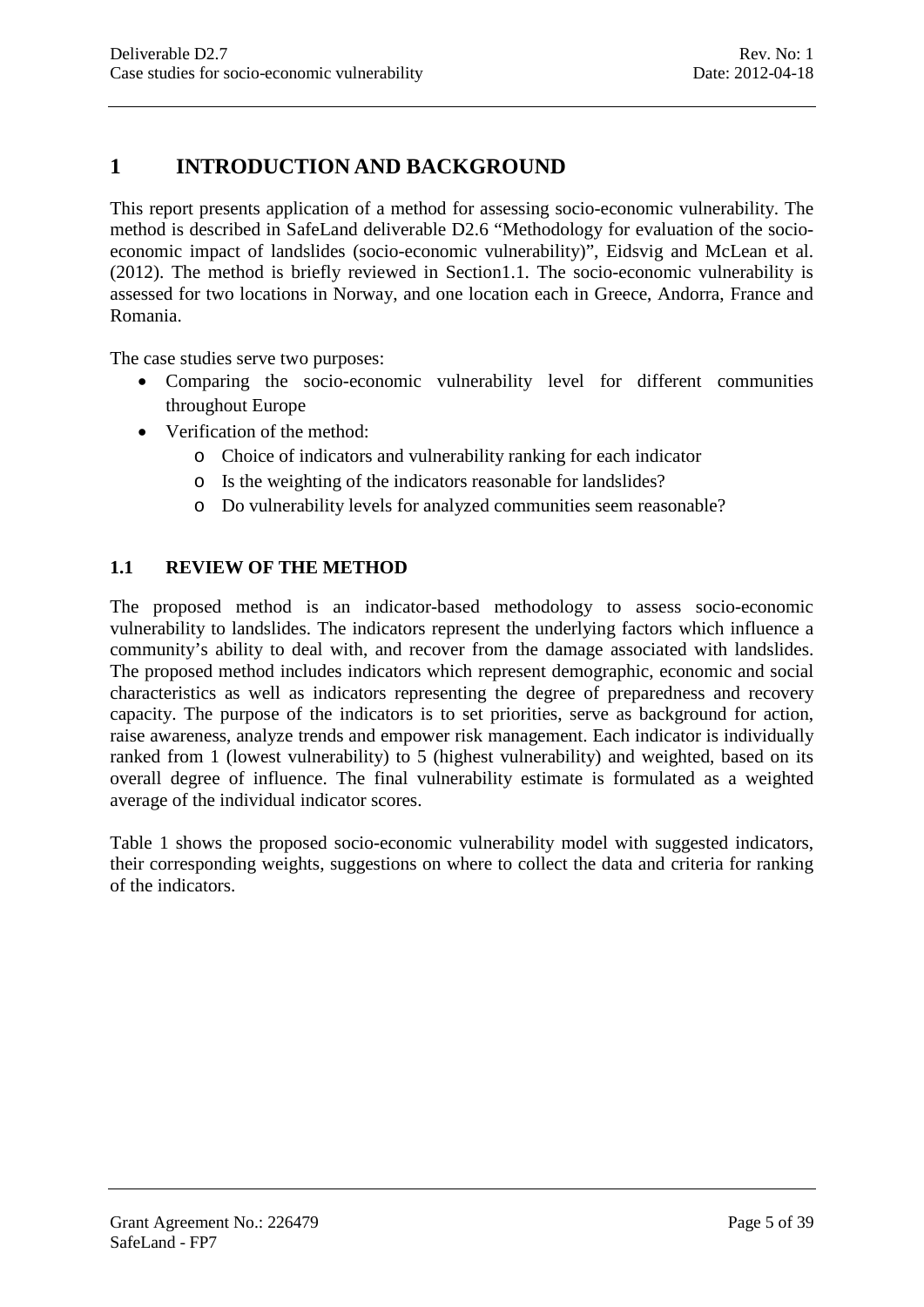## <span id="page-5-0"></span>*Table 1 Proposed vulnerability model*

|                               | Weights        | Criteria for indicator ranking                                                 |  |
|-------------------------------|----------------|--------------------------------------------------------------------------------|--|
| <b>Indicators</b>             | and            | Low vulnerability,<br>(1:<br>high<br>5:<br>very                                |  |
|                               | means of       | data vulnerability)                                                            |  |
|                               | collection     |                                                                                |  |
|                               |                |                                                                                |  |
| <b>Demographic Indicators</b> |                |                                                                                |  |
|                               |                |                                                                                |  |
|                               |                | 1: Uniform age distribution - less than 20% population                         |  |
|                               |                | is either between 0-5 years of age or over 65.                                 |  |
|                               |                | 2: 20-30% population is either between 0-5 years of                            |  |
|                               |                | age or over 65.                                                                |  |
| Age distribution              | 2              | 3: 30-40% population is either between 0-5 years of                            |  |
|                               | Census         | age or over 65.                                                                |  |
| (see note 1)                  |                | 4: 40-50% population is either between 0-5 years of                            |  |
|                               |                | age or over 65.                                                                |  |
|                               |                | 5: Over 50% population is either between 0-5 years of                          |  |
|                               |                | age or over 65.                                                                |  |
|                               |                | 1: Less than 10% population is dependent on the land                           |  |
|                               |                | for primary source of income.                                                  |  |
|                               |                | 2: 10-25% population is dependent on the land for                              |  |
| Rural population              | $\overline{2}$ | primary source of income.<br>3: 25-50% population is dependent on the land for |  |
| (see note 2)                  | Census         | primary source of income.                                                      |  |
|                               |                | 4: 50-75% population is dependent on the land for                              |  |
|                               |                | primary source of income.                                                      |  |
|                               |                | 5: Over 75% population is dependent on the land for                            |  |
|                               |                | primary source of income.                                                      |  |
|                               |                | 1: Population density is $<$ 50 people/km <sup>2</sup>                         |  |
| Urban population              | 1              | 2: Population density is between 50-100 people/ $km^2$                         |  |
|                               | Census         | 3: Population density is between $100-250$ people/km <sup>2</sup>              |  |
| (see note 2)                  |                | 4: Population density is between $250-500$ people/km <sup>2</sup>              |  |
|                               |                | 5: Population density is $> 500$ people/km <sup>2</sup>                        |  |
|                               |                |                                                                                |  |
| <b>Economic Indicators</b>    |                |                                                                                |  |
|                               |                |                                                                                |  |
|                               |                | 1: GDP per capita $> 50$ thousand USD                                          |  |
|                               |                | 2: GDP per capita $30 - 50$ thousand USD                                       |  |
| Personal wealth               | $\overline{2}$ | 3: GDP per capita 20 - 30 thousand USD                                         |  |
|                               | Census         | 4: GDP per capita $10 - 20$ thousand USD                                       |  |
|                               |                | 5: GDP per capita < 10 thousand USD                                            |  |
|                               |                | The majority of constructions are of strong<br>1:                              |  |
|                               |                | resistance, there are some or none of medium resistance                        |  |
|                               |                | and none of weak resistance.                                                   |  |
|                               |                | 2: The majority of constructions are of strong                                 |  |
|                               |                | resistance, there are some or none of medium resistance                        |  |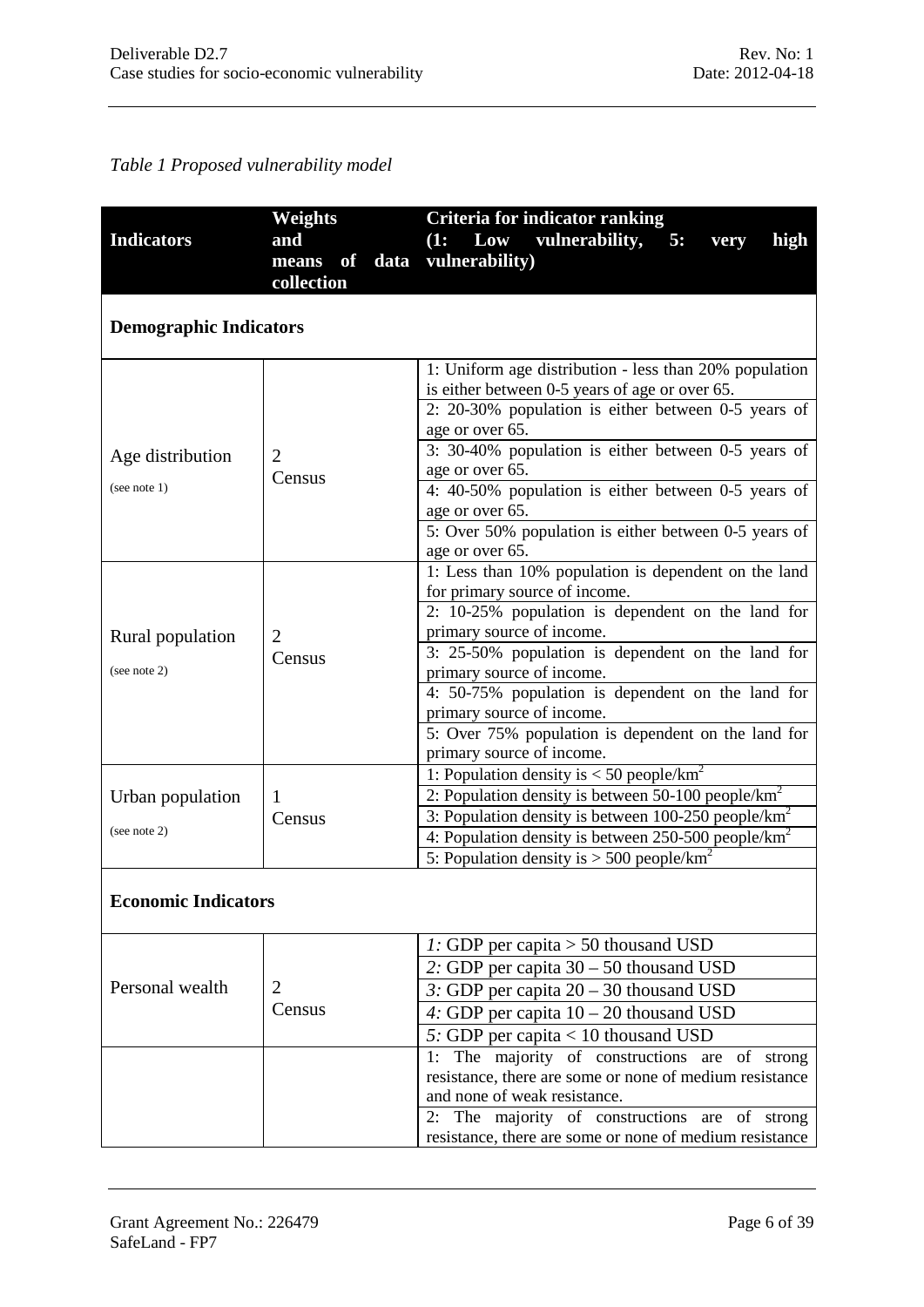|                                |                                                | and some of weak resistance.                                   |  |  |
|--------------------------------|------------------------------------------------|----------------------------------------------------------------|--|--|
| Housing type                   | 3: The majority of constructions are of medium |                                                                |  |  |
| (see note 3)                   | Census                                         | resistance, there are some or none of strong resistance        |  |  |
|                                |                                                | and some or none of weak resistance.                           |  |  |
|                                |                                                | 4: The majority of constructions are of weak resistance,       |  |  |
|                                |                                                | there are some or none of medium resistance and some           |  |  |
|                                |                                                | of strong resistance.                                          |  |  |
|                                |                                                | 5: The majority of constructions are of weak resistance,       |  |  |
|                                |                                                | there are some or none of medium resistance and none           |  |  |
|                                |                                                | of strong resistance.                                          |  |  |
| <b>Social Indicators</b>       |                                                |                                                                |  |  |
|                                |                                                | $1: 5\%$ of the population is not familiar with majority       |  |  |
|                                |                                                | language and culture                                           |  |  |
|                                |                                                | 2: 5-10% of the population is not familiar with majority       |  |  |
| Vulnerable groups              | 1                                              | language and culture                                           |  |  |
| due to language or             | Census                                         | 3: 10-15% of the population is not familiar with               |  |  |
| cultural barriers              |                                                | majority language and culture                                  |  |  |
|                                |                                                | 4: 15-25% of the population is not familiar with               |  |  |
|                                |                                                | majority language and culture                                  |  |  |
|                                |                                                | $5:$ > 25% of the population is not familiar with majority     |  |  |
|                                |                                                | language or culture (indicative of a high percentage of        |  |  |
|                                |                                                | tourists and/or recent immigrants)                             |  |  |
|                                |                                                | $1:$ > 30% of the eligible population (over 18 years of        |  |  |
|                                |                                                | age) have attended, or are attending, a post-secondary         |  |  |
|                                |                                                | education                                                      |  |  |
|                                |                                                | 2: 20-30% of the eligible population have attended, or         |  |  |
| <b>Education Level</b>         | 1                                              | are attending, a post-secondary education                      |  |  |
|                                | Census                                         | 3: 10-20% of the eligible population have attended, or         |  |  |
|                                |                                                | are attending, a post-secondary education                      |  |  |
|                                |                                                | 4: 5-10% of the eligible population have attended, or          |  |  |
|                                |                                                | are attending, a post-secondary education                      |  |  |
|                                |                                                | $5: 5 \times 5$ % of eligible population have attended, or are |  |  |
|                                |                                                | attending, a post-secondary education                          |  |  |
| <b>Preparedness indicators</b> |                                                |                                                                |  |  |
|                                |                                                | 1: Detailed hazard maps available                              |  |  |
|                                |                                                | 2: Basic hazard maps available                                 |  |  |
|                                |                                                | 3: Hazard mapping research ongoing (with some gaps)            |  |  |
| Hazard evaluation              | 3                                              | 4: Basic assessment of direct impacts to exposed               |  |  |
| (Lahidji, R., 2008)            | Local government                               | populations completed                                          |  |  |
|                                | questionnaire                                  | 5: Incomplete assessment of direct impacts to exposed          |  |  |
|                                |                                                | populations                                                    |  |  |
|                                |                                                | 1: Stringent guidelines in place to ensure minimal risk        |  |  |
|                                |                                                | to exposed population                                          |  |  |
|                                |                                                | 2: Consistent approach to the regulation of construction       |  |  |
|                                |                                                | and land use on the basis of exposure to landslides            |  |  |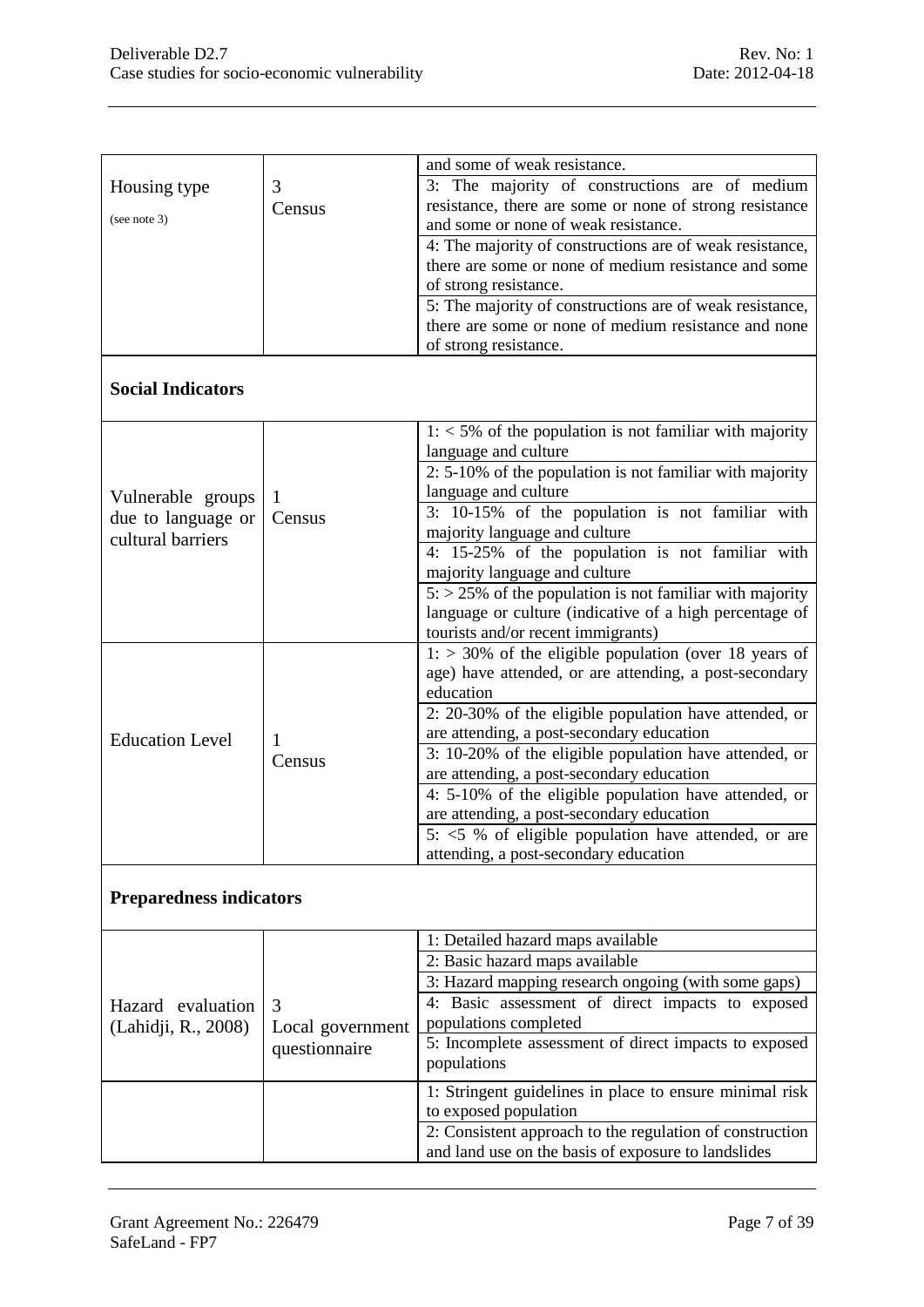| Regulation control         | 3                | 3: Fairly effective regulations for new developments,                                |  |  |
|----------------------------|------------------|--------------------------------------------------------------------------------------|--|--|
| (Lahidji, R., 2008)        | Local government | however, potential problems with older constructions                                 |  |  |
|                            | questionnaire    | 4: Some consideration of risk during construction, but                               |  |  |
| (see note $4$ )            |                  | inadequate enforcement of regulations                                                |  |  |
|                            |                  | No consideration of risk in<br>5:<br>planning<br>and                                 |  |  |
|                            |                  | construction                                                                         |  |  |
|                            |                  | 1: Permanent coordination between responders in                                      |  |  |
|                            |                  | communities; specialized equipment and well-trained                                  |  |  |
|                            |                  | rescue services available throughout the country                                     |  |  |
|                            |                  | 2: Clear definition of roles and responsibilities at local                           |  |  |
|                            |                  | level; proportionate allocation of resources                                         |  |  |
| Emergency                  | $\overline{2}$   | 3: Existence of an organization of emergency response,                               |  |  |
| response                   | Local government | with coordination authority; adequate supplies of<br>medical<br>other                |  |  |
| (Lahidji, R., 2008)        | questionnaire    | communications<br>transport,<br>and<br>specialized equipment in all important cities |  |  |
|                            |                  | 4: Professional search and rescue services, evacuation                               |  |  |
|                            |                  | possibilities and central operation centers available in                             |  |  |
|                            |                  | the most landslide-prone areas                                                       |  |  |
|                            |                  | 5: Fragmented organization and scattered resources;                                  |  |  |
|                            |                  | predominance of voluntary responders                                                 |  |  |
|                            |                  | Advanced early warning<br>1:<br>used<br>in<br>systems                                |  |  |
|                            |                  | coordination with emergency response procedures                                      |  |  |
| Early<br>warning           | $\overline{2}$   | 2: Adequate early warning system coordinated with                                    |  |  |
| system                     | Local government | media announcements capable of reaching the majority                                 |  |  |
| (Lahidji, R., 2008)        | questionnaire    | of the population prior to the landslide                                             |  |  |
|                            |                  | 3: Basic early warning systems available to the public                               |  |  |
|                            |                  | 4: Basic early warning system available to risk                                      |  |  |
|                            |                  | managers                                                                             |  |  |
|                            |                  | 5: No early warning system                                                           |  |  |
|                            |                  |                                                                                      |  |  |
| <b>Recovery indicators</b> |                  |                                                                                      |  |  |
|                            |                  |                                                                                      |  |  |
|                            |                  | 1: Extensive coverage for private and public buildings,                              |  |  |
|                            |                  | existence of government-sponsored landslide funds                                    |  |  |
|                            |                  | 2: Insurance coverage for the majority of private and                                |  |  |
| Insurance<br>and           | $\overline{2}$   | public buildings, limited government-funding                                         |  |  |
| disaster funds             | Local government | 3: Widespread landslide insurance in development                                     |  |  |
| (Lahidji, R., 2008)        | questionnaire    | phase, but not yet accessible to everyone                                            |  |  |
|                            |                  | 4: Incomplete support for victims of past landslide                                  |  |  |
|                            |                  | events                                                                               |  |  |
|                            |                  | 5: Little or no insurance provided                                                   |  |  |
|                            |                  | $1:$ > 4 hospital beds per 1 000 people                                              |  |  |
| Quality of medical         | 1                | $2: 3-4$ hospital beds per 1 000 people                                              |  |  |
| services<br>(see note 5)   | Government data  | 3:2-3 hospital beds per 1 000 people<br>4: 1-2 hospital beds per 1 000 people        |  |  |
|                            |                  | $5:$ < 1 hospital beds per 1 000 people                                              |  |  |
|                            |                  |                                                                                      |  |  |

Note 1: Age distribution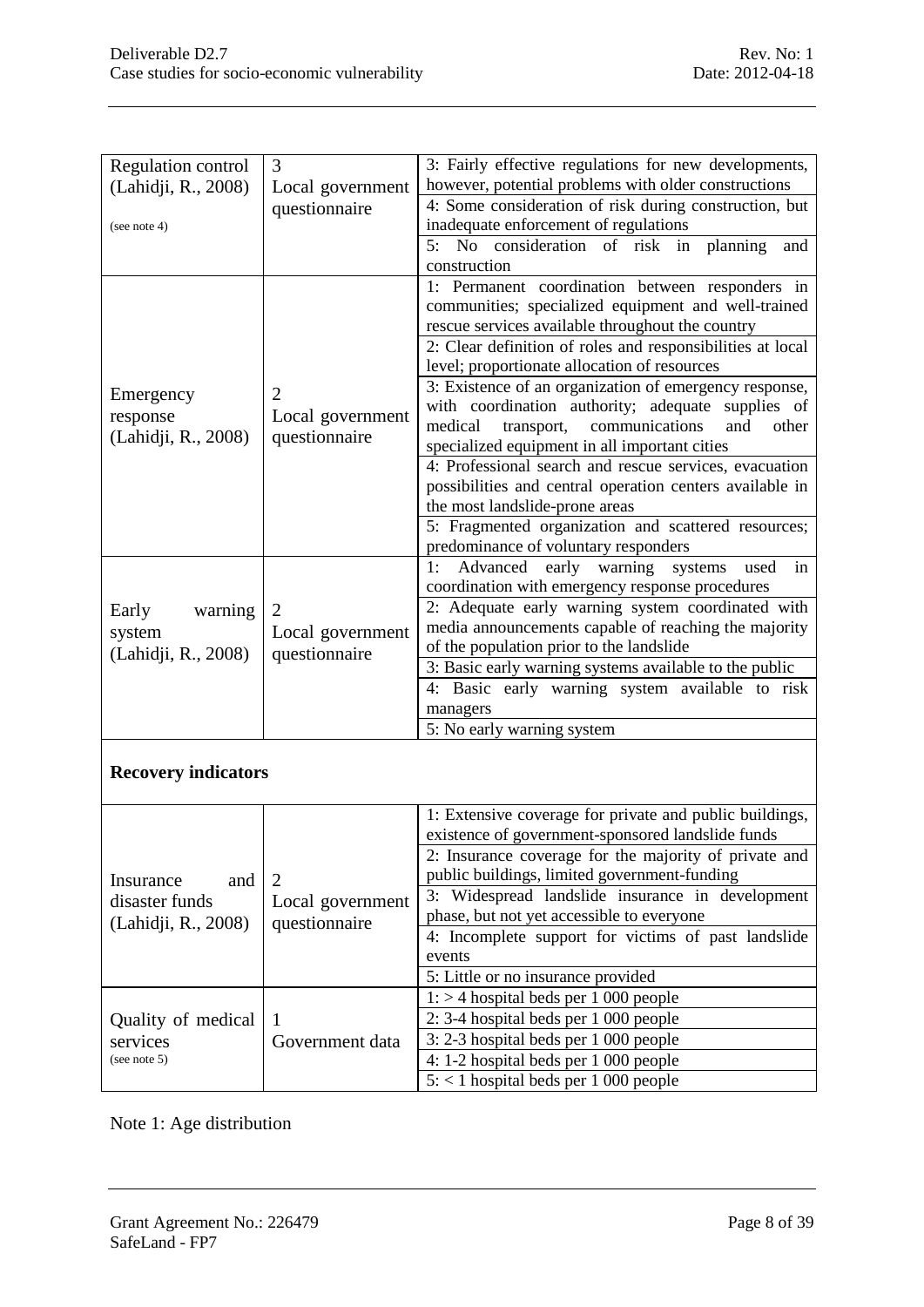• The population of young children and senior citizens more vulnerable to harm in the event of a landslide is estimated by the percentage of people between 0-5 years of age or over 65. Since the average life expectancy in Europe is approximately 75 years, a uniform age distribution would indicate that 20% of the population is 'vulnerable' – this was used as the basis for the age distribution indicator scale.

#### Note 2: Rural/urban population

• Rural populations are highly vulnerable due to their lower incomes (on average) and dependence on the surrounding natural resources (e.g., farming, fishing) for sustenance. However, urban regions with very dense populations are more difficult to evacuate during emergencies (Cutter et al., 2003).

Note 3: Housing type

• Strong resistance refers to thick brick or stone wall and reinforced concrete constructions, medium resistance to mixed concrete-timber and thin brick-wall constructions and weak resistance to simple timber and very light constructions (Heinimann, 1999).

Note 4: Regulation control

• This indicator takes into account the quality of infrastructure in the region. If there is a significant amount of control over construction guidelines, the infrastructure is generally well-built and relatively resilient to landslides.

Note 5: Quality of medical services

• This indicator is categorized by the number of hospital beds per 100 000 people. The scale used is based on data provided by the European Commission Eurostat (2008).

#### **Update of method:**

In the revised version of report D2.6, the method was updated with 2-3 new indicators and the indicators were regrouped into 3 groups:

- Demographic and social indicators
- Economic indicators
- Preparedness, response and recovery indicators

The update of the method, including the new indicators with corresponding criteria for ranking and weighting, is described in section 8.3. The updated method is described in its entirety in Eidsvig and McLean et al. (2012).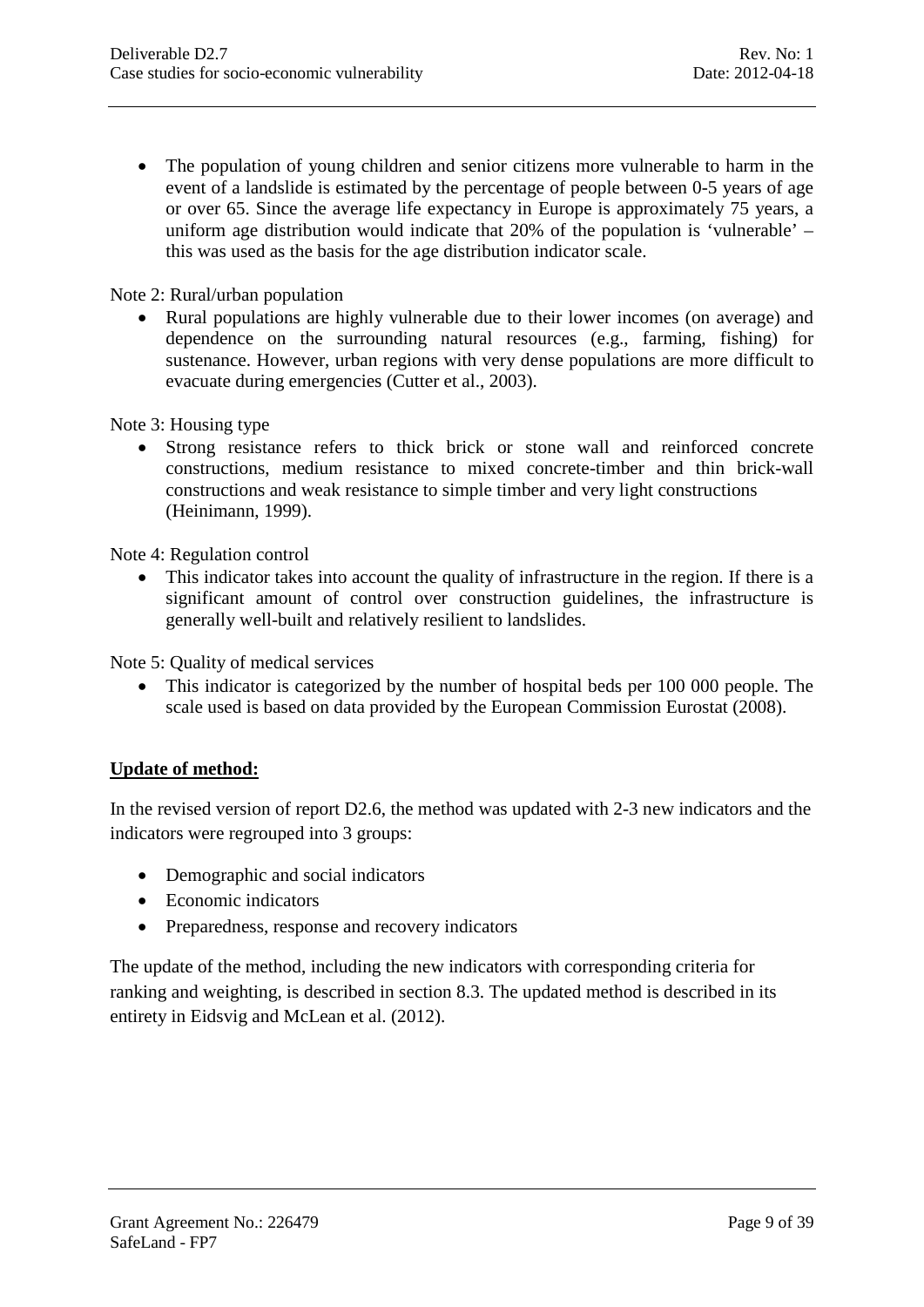# <span id="page-9-0"></span>**2 SOCIO-ECONOMIC VULNERABILITY FOR SKIEN, NORWAY**

Skien is a city on the Southern coast of Norway with about 50 000 inhabitants.

#### *Figure 1 Location of Skien in Norway*

The area is especially prone to clay landslide because of quick clay deposits. Quick clay is marine clay, where the salt content is reduced through flush of ground water. When quick clay is exposed to load or when moving, the clay may turn into a liquid.

Risk mapping have been performed and several areas were classified as high risk areas, where mitigation actions were required. Mitigation actions have been performed to reduce the hazard. There are strict restrictions for construction work and other human activity which may trigger landslides in the quick-clay areas. No early warning system is established as most quick-clay slides are triggered by human activity.



*Figure 2 Clay landslide by the Skiens river. Foto: Skien municipality.*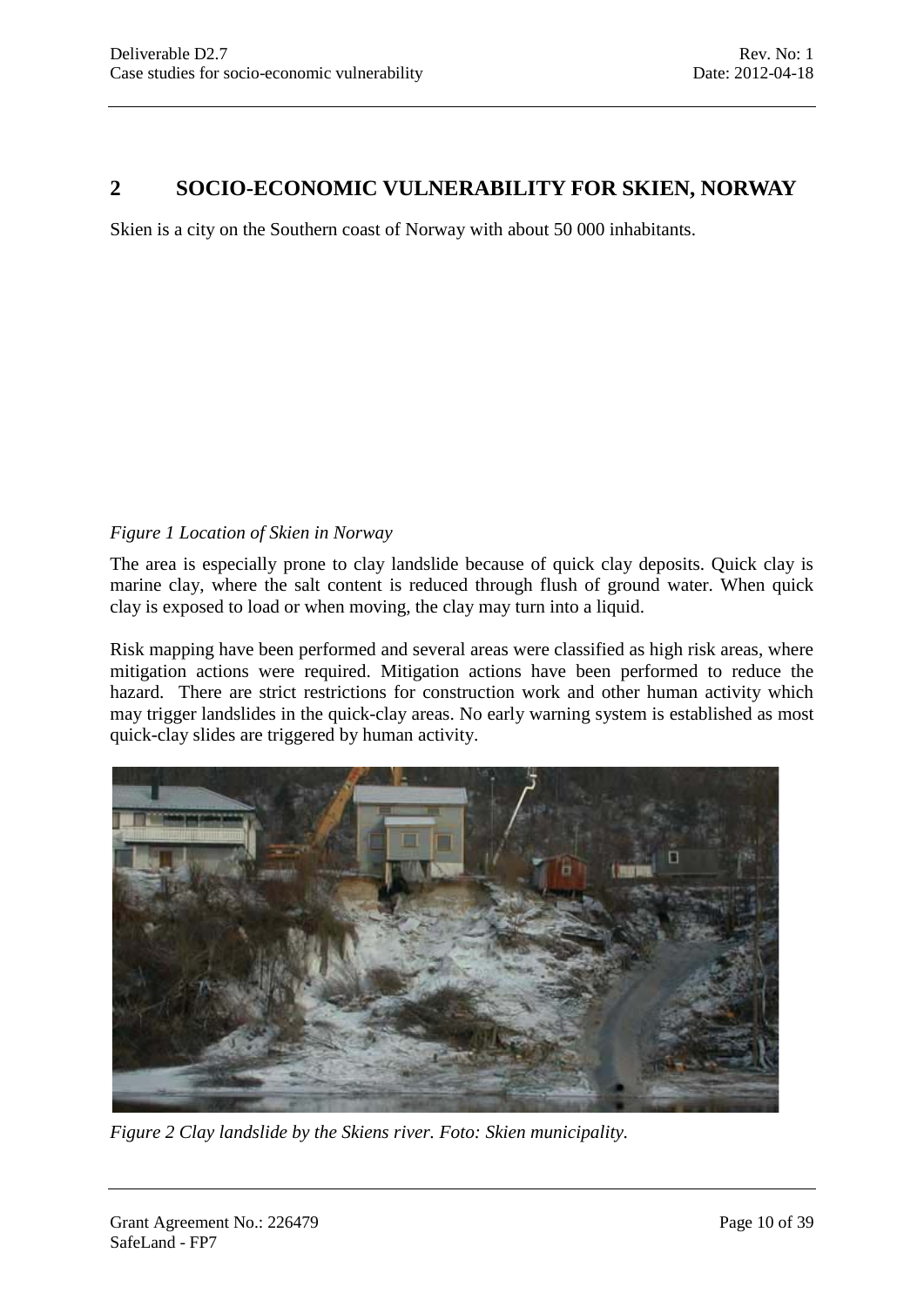# <span id="page-10-0"></span>**2.1 INDICATOR RANKING**

The data needed for the indicator ranking were obtained either from census data, interviews of people with knowledge about Skien and/or subjective judgment of the author. [Table 2](#page-10-1) summarizes the indicator and the description or reasoning for each indicator ranking.

<span id="page-10-1"></span>*Table 2 Summary of indicator ranking for Skien*

<span id="page-10-2"></span>

|                 | <b>Result of analysis for Skien</b> |                                                                                              |                         |  |
|-----------------|-------------------------------------|----------------------------------------------------------------------------------------------|-------------------------|--|
| Group           | <b>Indicator</b>                    | Description/reasoning for choice of indicator score                                          | Indicato                |  |
|                 |                                     |                                                                                              | r score                 |  |
| Demograph<br>ic | Age<br>distributio                  | The ranking of the vulnerability was performed by looking<br>into census data, see Figure 3. |                         |  |
|                 | n                                   | Children 0-5 and age over 65 : About 9700                                                    |                         |  |
|                 |                                     | 51700 inhabitants                                                                            |                         |  |
|                 |                                     | Fraction of population less than 5 years and above 65 years:<br>19%                          |                         |  |
|                 |                                     | Aldersstruktur: 2010<br>Statistisk sentralbyrå<br>0806 Skien                                 |                         |  |
|                 |                                     | 100<br>90<br>80                                                                              |                         |  |
|                 |                                     | Innbyggere: 51668<br>70<br>60                                                                |                         |  |
|                 |                                     | 50<br>Menn<br>Kvinner<br>40                                                                  |                         |  |
|                 |                                     | 30<br>ANIMATE                                                                                |                         |  |
|                 |                                     | 20<br>play<br>pause<br>10<br>speed<br>O <sub>0</sub><br>0                                    |                         |  |
|                 |                                     | 450<br>450<br>$\circ$                                                                        |                         |  |
|                 |                                     | Figure 3 Age distribution in Skien.                                                          |                         |  |
|                 | <b>Rural</b><br>populatio<br>n      | Preliminary vulnerability score (by judgment)                                                | $\overline{2}$          |  |
|                 | <b>Urban</b><br>populatio           | Preliminary vulnerability score (by judgment)                                                | $\mathbf{1}$            |  |
|                 | n                                   |                                                                                              |                         |  |
| Economic        | <b>Personal</b>                     | Gross Domestic Product (GDP) for Skien = $87000\$ (From                                      | $\mathbf{1}$            |  |
|                 | wealth                              | census data)                                                                                 |                         |  |
|                 | <b>Housing</b>                      | A majority of the buildings in the area are wooden houses                                    | $\overline{\mathbf{3}}$ |  |
|                 | type                                | with reinforces concrete foundation walls, which would be                                    |                         |  |
|                 |                                     | classified as medium resistance houses.                                                      |                         |  |
| <b>Social</b>   | <b>Vulnerabl</b>                    | Immigrant from other cultures: 7.8%. (From census data)                                      | $\mathbf{1}$            |  |
|                 | e groups                            |                                                                                              |                         |  |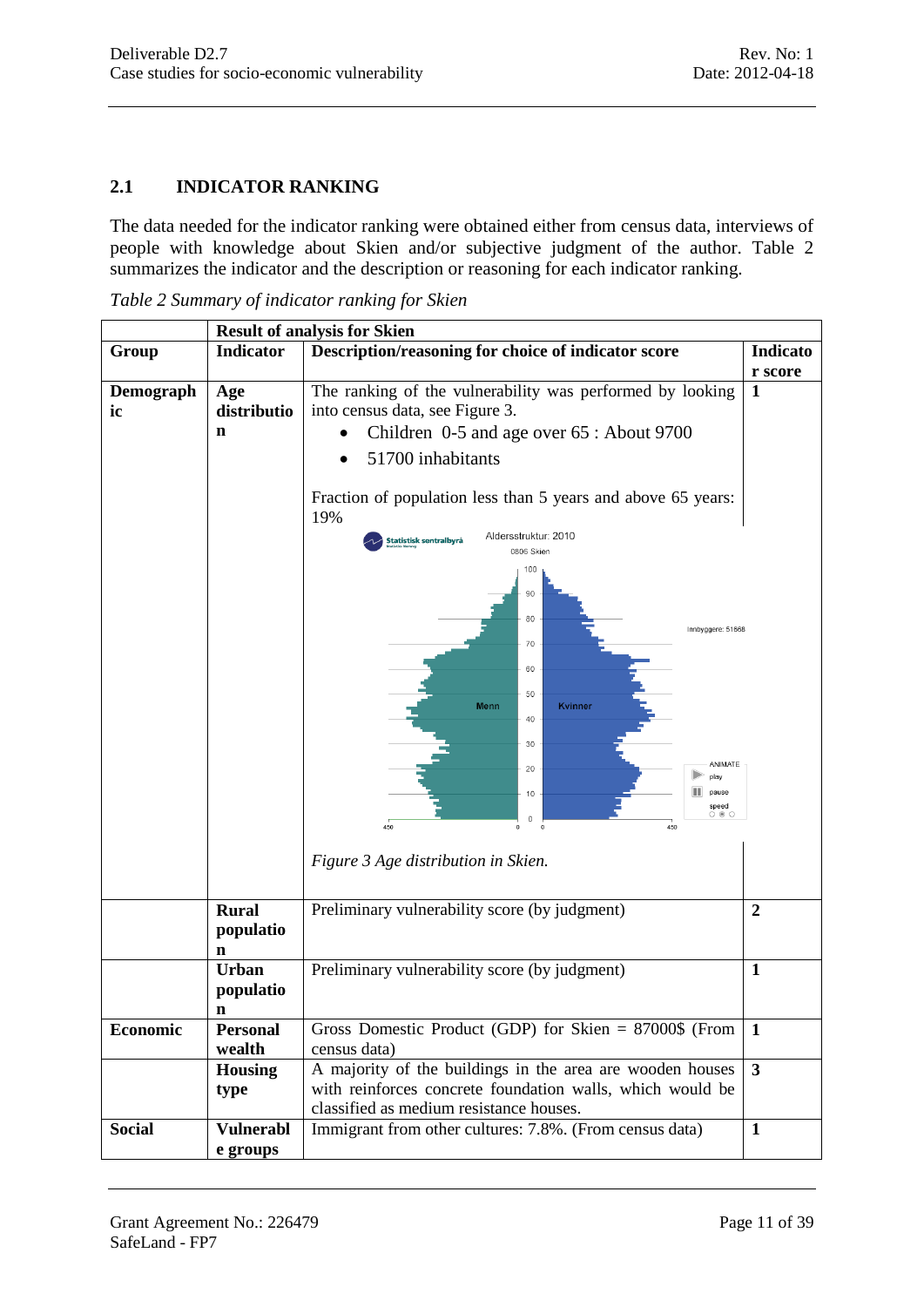|                  | <b>Education</b><br>level | 22% have attended a post-secondary institution. (From<br>census data) | $\overline{2}$ |  |
|------------------|---------------------------|-----------------------------------------------------------------------|----------------|--|
| <b>Prepared-</b> | <b>Hazard</b>             | $\mathbf{2}$<br>Basic hazard maps available.                          |                |  |
| ness             | evaluation                |                                                                       |                |  |
|                  | <b>Regulatio</b>          | Consistent approach to the regulation of construction and             | $\overline{2}$ |  |
|                  | n control                 | land use on the basis of exposure to landslides.                      |                |  |
|                  | <b>Emergenc</b>           | Clear definition of roles and responsibilities at local level;        | $\overline{2}$ |  |
|                  | y response                | proportional allocation of resources                                  |                |  |
|                  | Early                     | No early warning system                                               | 5              |  |
|                  | warning                   |                                                                       |                |  |
|                  | system                    |                                                                       |                |  |
| <b>Recovery</b>  | <b>Insurance</b>          | Extensive coverage for private and public buildings,                  | $\blacksquare$ |  |
|                  | and                       | existence of government-sponsored landslide funds                     |                |  |
|                  | disaster                  |                                                                       |                |  |
|                  | funds                     |                                                                       |                |  |
|                  | Quality of                | In census data not given number of hospital beds but number           | $\mathbf{2}$   |  |
|                  | medical                   | of medical doctors. Judgmental ranking.                               |                |  |
|                  | services                  |                                                                       |                |  |

#### <span id="page-11-0"></span>**2.2 VULNERABILITY CALCULATION**

[Table 3](#page-11-1) shows the calculation of the socio-economic vulnerability score.

<span id="page-11-1"></span>

| Group                | <b>Indicator</b>                        | <b>Indicator</b><br>score | <b>Indicator</b><br>weight | Weighted<br>vulnerability<br>score |
|----------------------|-----------------------------------------|---------------------------|----------------------------|------------------------------------|
|                      | Age distribution                        |                           | 2                          | 2                                  |
| Demographic<br>(1.4) | Rural population                        | $\overline{2}$            | 2                          | 4                                  |
|                      | Urban population                        |                           |                            |                                    |
| Economic             | Personal wealth                         |                           | $\overline{2}$             | $\overline{2}$                     |
| (2.2)                | Housing type                            | 3                         | 3                          | 9                                  |
| Social               | Vulnerable groups                       |                           |                            |                                    |
| (1.5)                | <b>Education</b> level                  | 2                         |                            | 2                                  |
|                      | Hazard evaluation                       | $\overline{2}$            | 3                          | 6                                  |
| Preparedness         | Regulation control                      | $\overline{2}$            | 3                          | 6                                  |
| (2.6)                | Emergency response                      | $\overline{2}$            | $\overline{2}$             | $\overline{4}$                     |
|                      | Early warning system                    | 5                         | $\overline{2}$             | 10                                 |
| Recovery<br>(1.3)    | Insurance and disaster funds            | 1                         | $\overline{2}$             | 2                                  |
|                      | Quality of medical services             | $\overline{2}$            | $\mathbf{1}$               | $\overline{2}$                     |
| <b>Total</b>         | Weighted vulnerability score<br>Weights | 2.0                       | 25                         | 51                                 |

The vulnerability score for Skien is 2.0, on the proposed vulnerability scale, where 1 is the lowest possible vulnerability score and 5 is the highest possible vulnerability score.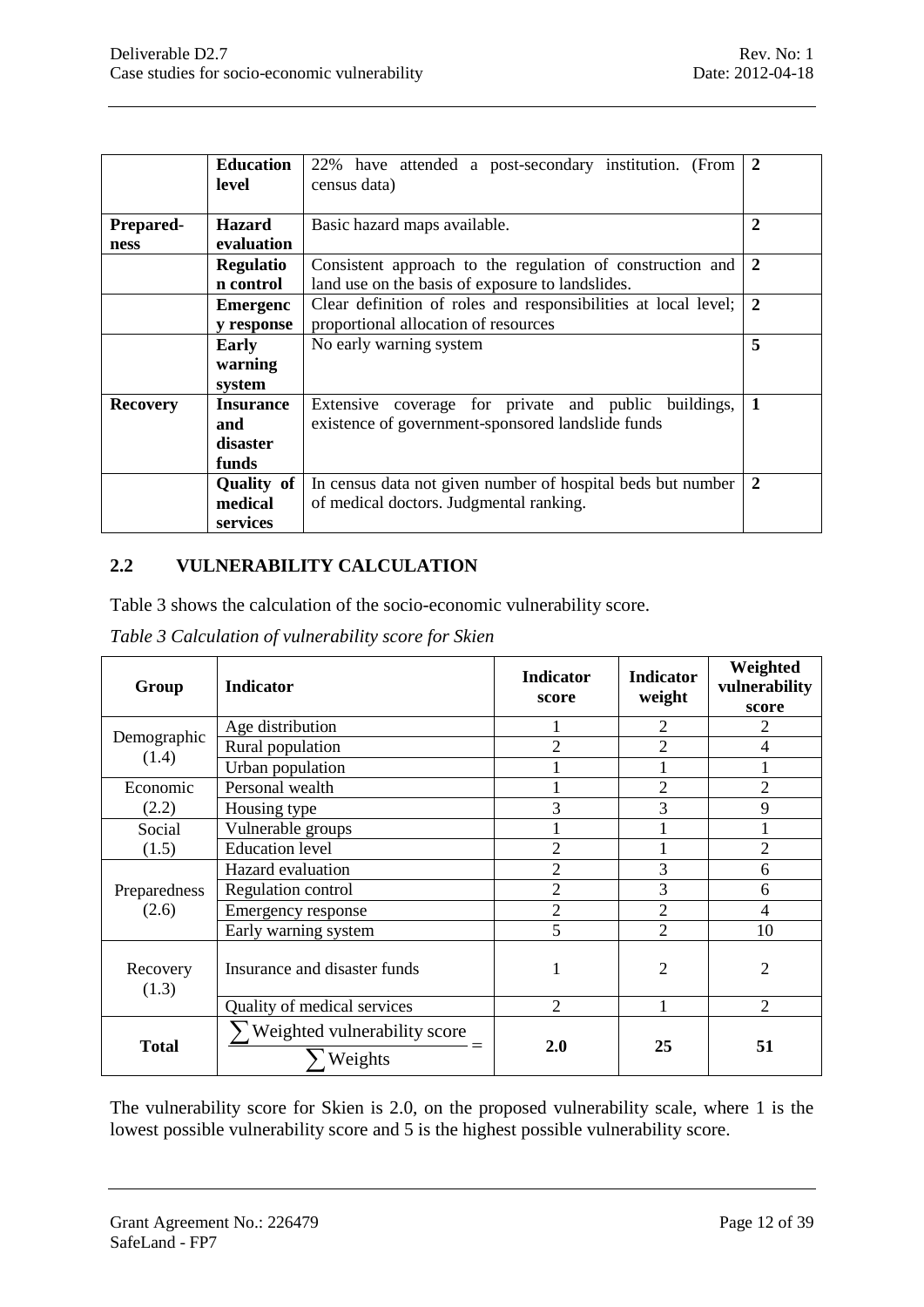# <span id="page-12-0"></span>**3 SOCIO-ECONOMIC VULNERABILITY FOR STRANDA, NORWAY**

Stranda municipality has about 4700 inhabitants and is located in western Norway. Åknes is a rock slope over a fjord arm in the Stranda municipality. There are continuous movements in the rock slope, which has a tsunamigenic potential if sliding into the fjord. A massive rockslide at Åknes would have dramatic consequences, as the tsunami triggered by the slide would endanger several communities around Storfjorden. The area is characterized by frequent rockslides, usually with volumes between 0.5 and 5 million  $m<sup>3</sup>$ .



*Figure 4 Location of Stranda municipality (left) and of the Åknes rock slope and municipalities along the fjord system (right).*

Site investigations, monitoring and warning system for the potentially unstable rock slopes were implemented to reduce the hazard and risk. The Åknes/Tafjord project was initiated in 2005 by the municipalities, with funding from the Norwegian government, to investigate rockslides, establish monitoring systems and implement a warning and evacuation system to prevent fatalities, should a massive rockslide take place.

The situation for Stranda is not as for a typical landslide case as the danger is not in the rock slide itself, but in the tsunami generated by the rockslide. Thus, the consequences are at a larger scale than for typical landslide cases. Several municipalities along the same fjord system as Standa would be affected. Still Stranda is included as example, because it is a well known case in Norway and this case study could be used to demonstrate how awareness and preparedness affect the socio-economic vulnerability.

# <span id="page-12-1"></span>**3.1 INDICATOR RANKING**

The data needed for the indicator ranking were obtained either from census data, interviews of people with knowledge about Stranda and/or subjective judgment of the author. [Table 4](#page-13-0) summarizes the indicators and the description or reasoning for each indicator ranking.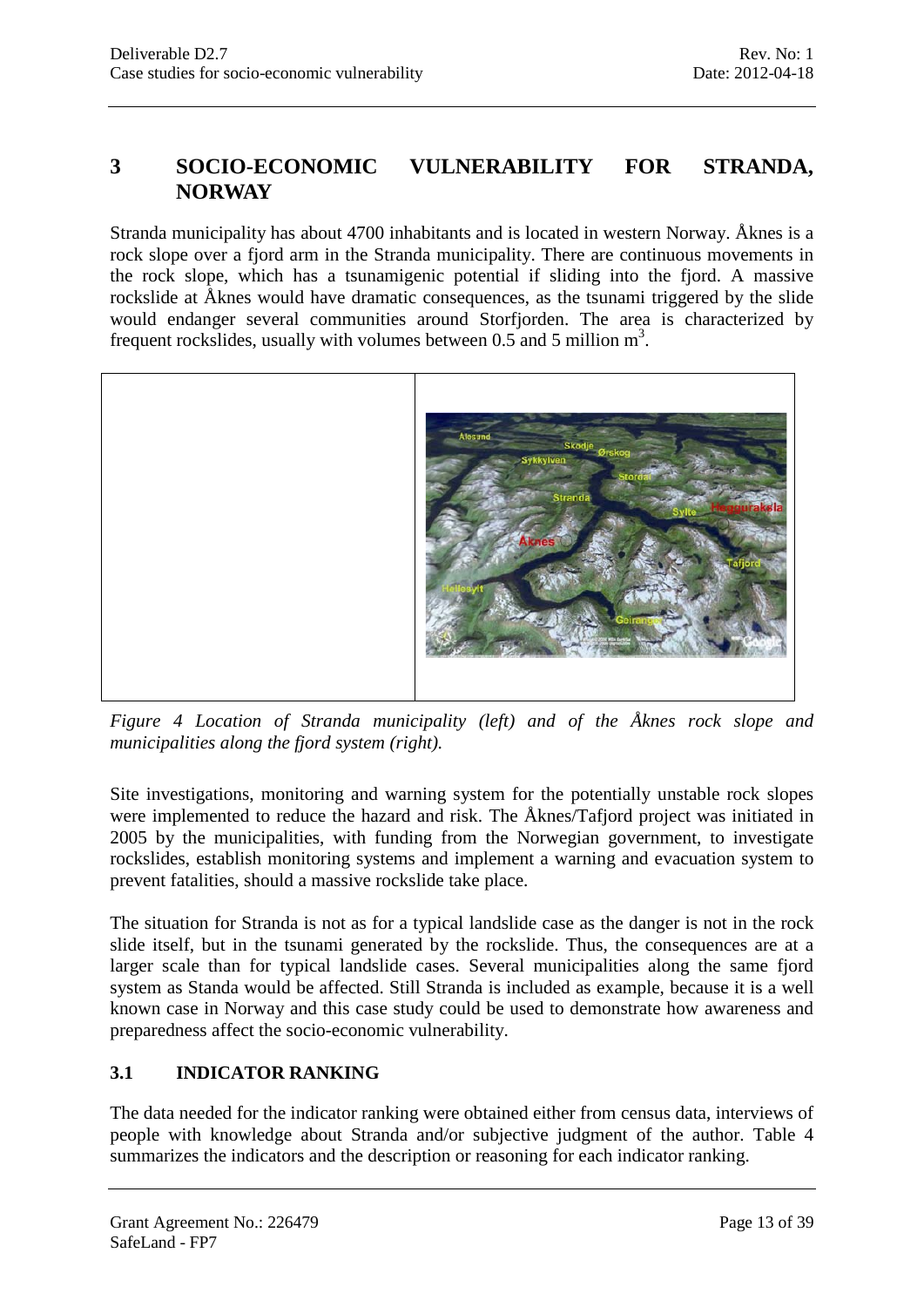| <b>Result of analysis for Stranda</b> |                                                                                                                                                                                                                                                                        |                                                                                                                                                                     |                           |
|---------------------------------------|------------------------------------------------------------------------------------------------------------------------------------------------------------------------------------------------------------------------------------------------------------------------|---------------------------------------------------------------------------------------------------------------------------------------------------------------------|---------------------------|
| Group                                 | Indicator                                                                                                                                                                                                                                                              | Description/reasoning for choice of indicator score                                                                                                                 | <b>Indicator</b><br>score |
| Demographic                           | The ranking of the vulnerability was performed by<br>Age<br>distribution<br>looking into census data:<br>About 1000 inhabitants younger than 5<br>years or older than 65 years.<br>4745 in total<br>$\bullet$<br>Fraction of population less than 5 years and above 65 |                                                                                                                                                                     | $\overline{2}$            |
|                                       |                                                                                                                                                                                                                                                                        | years: 21%<br>Vulnerability 2                                                                                                                                       |                           |
|                                       | <b>Rural</b><br>population                                                                                                                                                                                                                                             | Preliminary vulnerability score (by judgment)                                                                                                                       | $\mathbf{3}$              |
|                                       | <b>Urban</b><br>population                                                                                                                                                                                                                                             | Preliminary vulnerability score (by judgment)                                                                                                                       | $\mathbf{1}$              |
| <b>Economic</b>                       | <b>Personal</b><br>wealth                                                                                                                                                                                                                                              | Gross Domestic Product (GDP) for Stranda = $96000$ \$<br>(From census data)                                                                                         | $\mathbf{1}$              |
|                                       | <b>Housing</b><br>type                                                                                                                                                                                                                                                 | A majority of the buildings in the area are wooden<br>houses with reinforces concrete foundation walls,<br>which would be classified as medium resistance houses.   | $\overline{\mathbf{3}}$   |
| <b>Social</b>                         | <b>Vulnerable</b><br>groups                                                                                                                                                                                                                                            | Immigrant from other cultures: 4.7 %. (From census<br>data)                                                                                                         | -1                        |
|                                       | <b>Education</b><br>level                                                                                                                                                                                                                                              | 15% have attended a post-secondary institution. (From<br>census data)                                                                                               | $\mathbf{3}$              |
| Prepared-<br>ness                     | <b>Hazard</b><br>evaluation                                                                                                                                                                                                                                            | Basic hazard map available                                                                                                                                          | $\boldsymbol{2}$          |
|                                       | <b>Regulation</b><br>control                                                                                                                                                                                                                                           | Fairly effective regulations for new developments<br>however, potential problems with older constructions                                                           | 3                         |
|                                       | <b>Emergency</b><br>response                                                                                                                                                                                                                                           | Permanent<br>coordination<br>between<br>responders<br>in<br>communities; specialized equipment and well-trained<br>rescue services available throughout the country | $\mathbf{1}$              |
|                                       | <b>Early</b><br>warning<br>system                                                                                                                                                                                                                                      | Advances early warning system used in coordination<br>with emergency response procedures                                                                            | $\mathbf{1}$              |
| <b>Recovery</b>                       | <b>Insurance</b><br>and<br>disaster<br>funds                                                                                                                                                                                                                           | Extensive coverage for private and public buildings,<br>existence of government-sponsored landslide funds                                                           | 1                         |
|                                       | Quality<br>of<br>medical<br>services                                                                                                                                                                                                                                   | In census data not given number of hospital beds but<br>number of medical doctors. Judgmental ranking.                                                              | 2                         |

<span id="page-13-0"></span>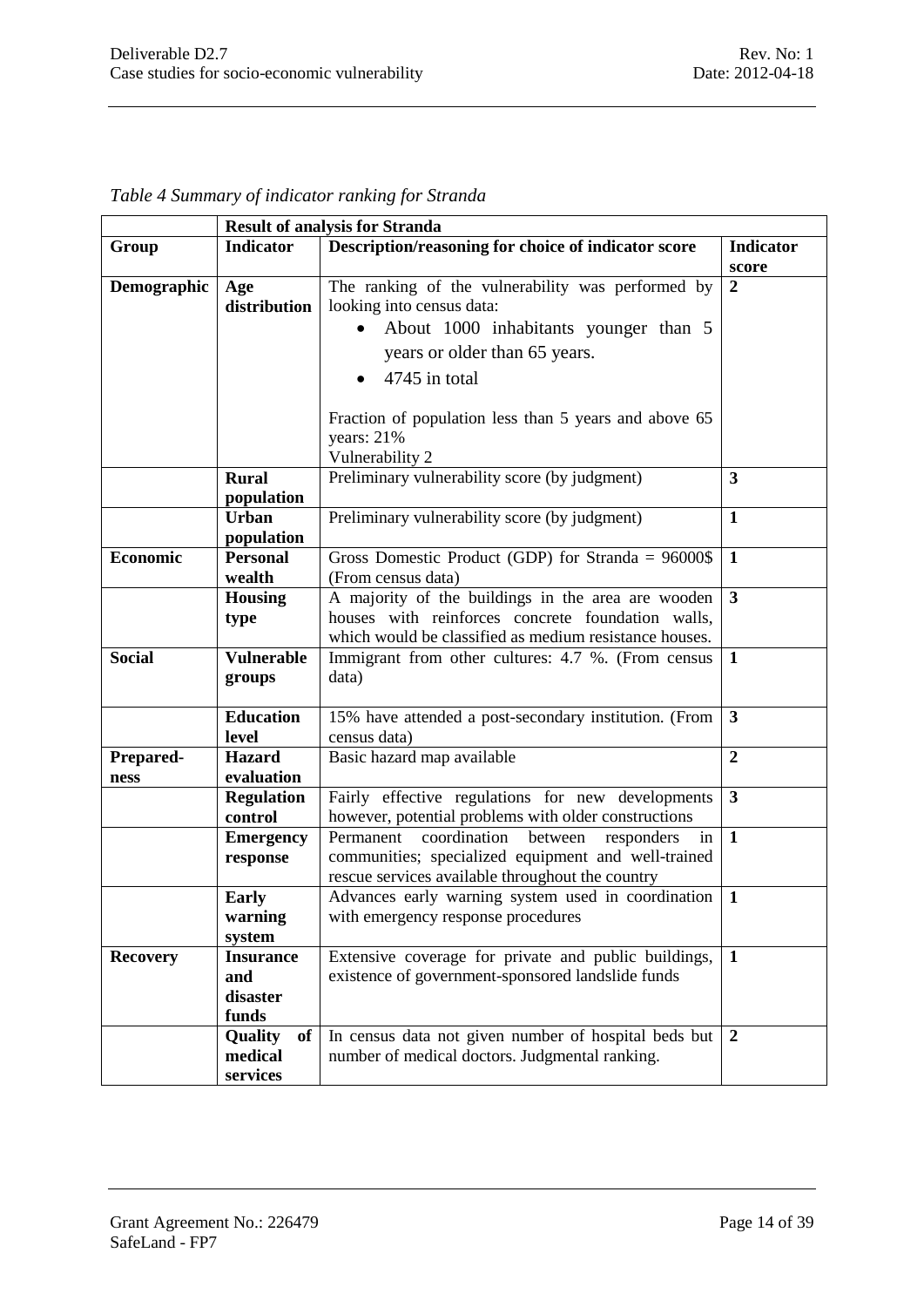#### <span id="page-14-0"></span>**3.2 VULNERABILITY CALCULATION**

[Table 5](#page-14-2) shows the calculation of the socio-economic vulnerability score for Stranda.

<span id="page-14-2"></span>

| Group                 | <b>Indicator</b>                               | <b>Indicator</b><br>score | <b>Indicator</b><br>weight | Weighted<br>vulnerability<br>score |
|-----------------------|------------------------------------------------|---------------------------|----------------------------|------------------------------------|
|                       | Age distribution                               | 2                         | $\overline{2}$             | 4                                  |
| Demographic<br>(2.2)  | Rural population                               | 3                         | $\overline{2}$             | 6                                  |
|                       | Urban population                               |                           |                            |                                    |
| Economic              | Personal wealth                                |                           | $\overline{2}$             | 2                                  |
| (2.2)                 | Housing type                                   | 3                         | 3                          | 9                                  |
| Social                | Vulnerable groups                              |                           |                            |                                    |
| (2.0)                 | <b>Education</b> level                         | 3                         |                            | 3                                  |
| Preparedness<br>(1.9) | Hazard evaluation                              | $\overline{2}$            | 3                          | 6                                  |
|                       | Regulation control                             | 3                         | 3                          | 9                                  |
|                       | Emergency response                             |                           | $\overline{2}$             | 2                                  |
|                       | Early warning system                           |                           | $\overline{2}$             | $\mathfrak{D}$                     |
| Recovery<br>(1.3)     | Insurance and disaster funds                   | 1                         | $\overline{2}$             | $\overline{c}$                     |
|                       | Quality of medical services                    | $\overline{2}$            |                            | $\overline{2}$                     |
| <b>Total</b>          | $\sum$ Weighted vulnerability score<br>Weights | 2.0                       | 25                         | 49                                 |

The vulnerability score for Stranda is 2.0, on the proposed vulnerability scale, where 1 is the lowest possible vulnerability score and 5 is the highest possible vulnerability score.

## <span id="page-14-1"></span>**4 SOCIO-ECONOMIC VULNERABILITY FOR GREVENA, GREECE**

Grevena is a town and [municipality](http://en.wikipedia.org/wiki/Communities_and_Municipalities_of_Greece) in [Greece,](http://en.wikipedia.org/wiki/Greece) capital of the Grevena Prefecture located on the NW part of Greece, see [Figure 5.](#page-15-0) The town's current population is 10,177 citizens; it lies about 400 km NE from [Athens](http://en.wikipedia.org/wiki/Athens) and about 180 km SW from [Thessaloniki.](http://en.wikipedia.org/wiki/Thessaloniki) The municipality's population is 15,481 and the area is regarded as semi-urban. The population density was the smallest of the periphery of West Macedonia until the 1990s, while Grevena has had access to the [Via Egnatia](http://en.wikipedia.org/wiki/Via_Egnatia) since the early 2000s, which now connects [Igoumenitsa](http://en.wikipedia.org/wiki/Igoumenitsa) with the [Evros](http://en.wikipedia.org/wiki/Maritsa) of [Alexandroupoli](http://en.wikipedia.org/wiki/Alexandroupoli) at the border with [Turkey.](http://en.wikipedia.org/wiki/Turkey) The city is surrounded by mountains, while is situated by the river [Greveniotikos,](http://en.wikipedia.org/w/index.php?title=Greveniotikos_river&action=edit&redlink=1) which itself flows into the main river [Aliakmon.](http://en.wikipedia.org/wiki/Aliakmon) [Figure 6](#page-16-0) shows the geological map of Grevena basin with a representative NW–SE 2D cross-section (Pitilakis et al., SRM-DGC Final Report, Part A 2009).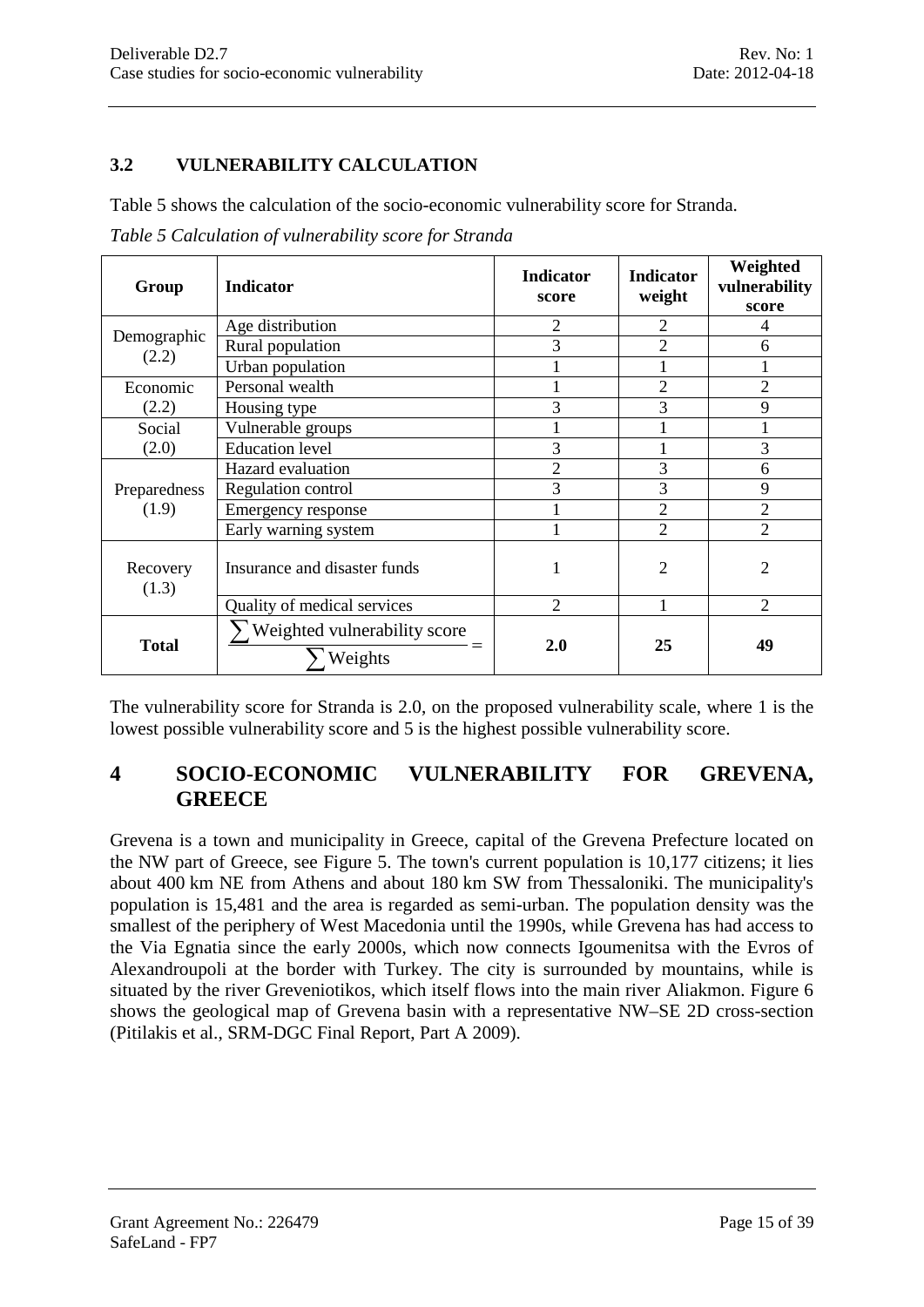

<span id="page-15-0"></span>*Figure 5 Location of the city of Grevena in Greece*

Landslide hazard mapping has been performed for the broader area of Grevena indentifying regions with high susceptibility to landsliding. [Figure 7](#page-16-1) and [Figure 8](#page-17-1) present the DEM and the spatial distribution of slope angles of the broader area of Grevena respectively. Hence, significant slope angles that range from  $0^{\circ}$  to  $90^{\circ}$  are presented even inside the city. The vulnerability assessment of different elements at risk (roads, pipelines) exposed to earthquake triggered landslides has been investigated in previous project. The results reveal that most of the expected damages are attributed to the occurrence of permanent ground deformations due to landsliding and not to the effect of ground shaking (Pitilakis et al., SRM-DGC Final Report, Part A 2009)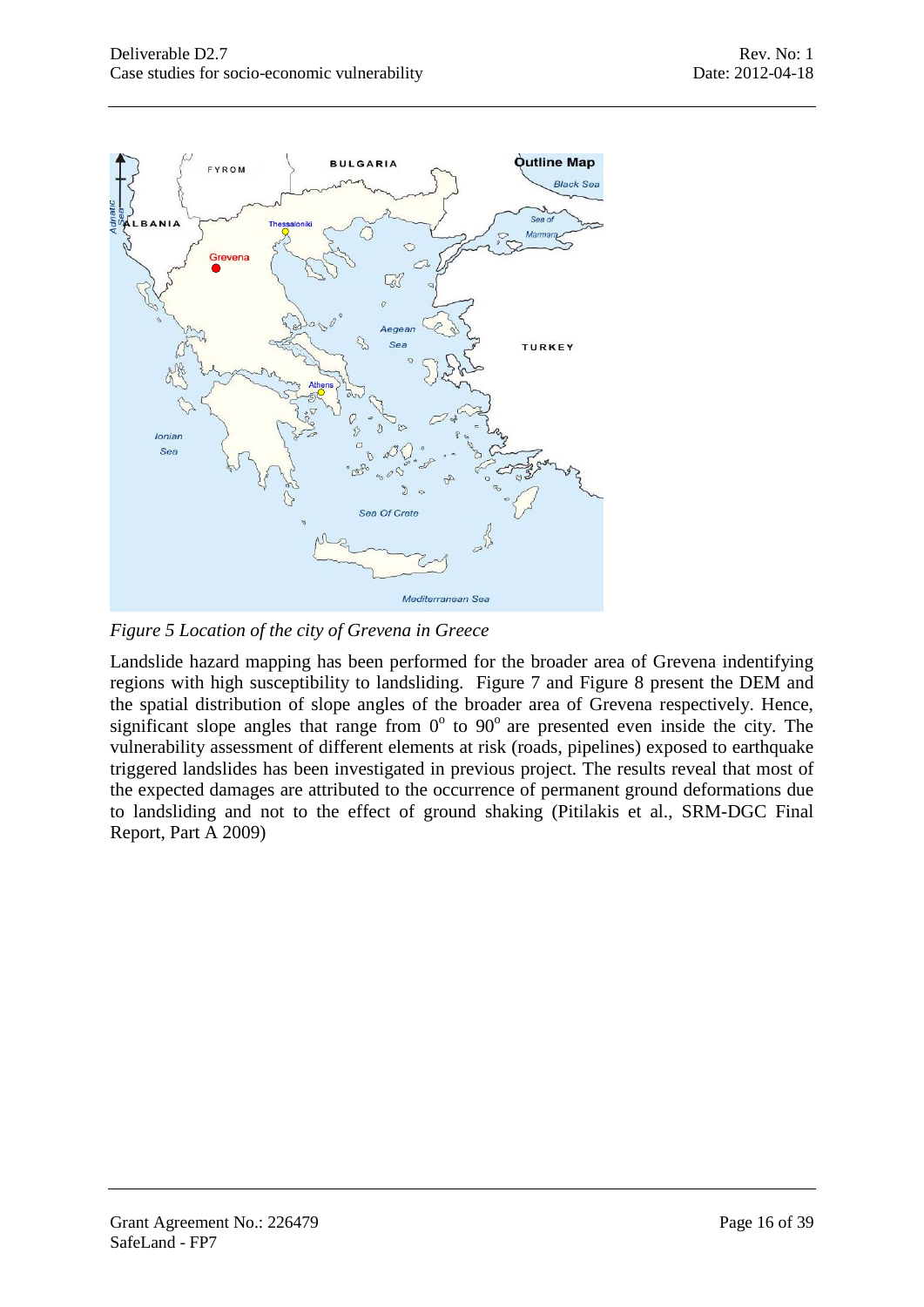

<span id="page-16-0"></span>*Figure 6 Geological map of Grevena basin (I.G.M.E., 1972) and a representative 2D crosssection AA΄aligned NW–SE direction (*Pitilakis et al., SRM-DGC Final Report, Part A 2009*).*



<span id="page-16-1"></span>*Figure 7 DEM for the broader area of Grevena*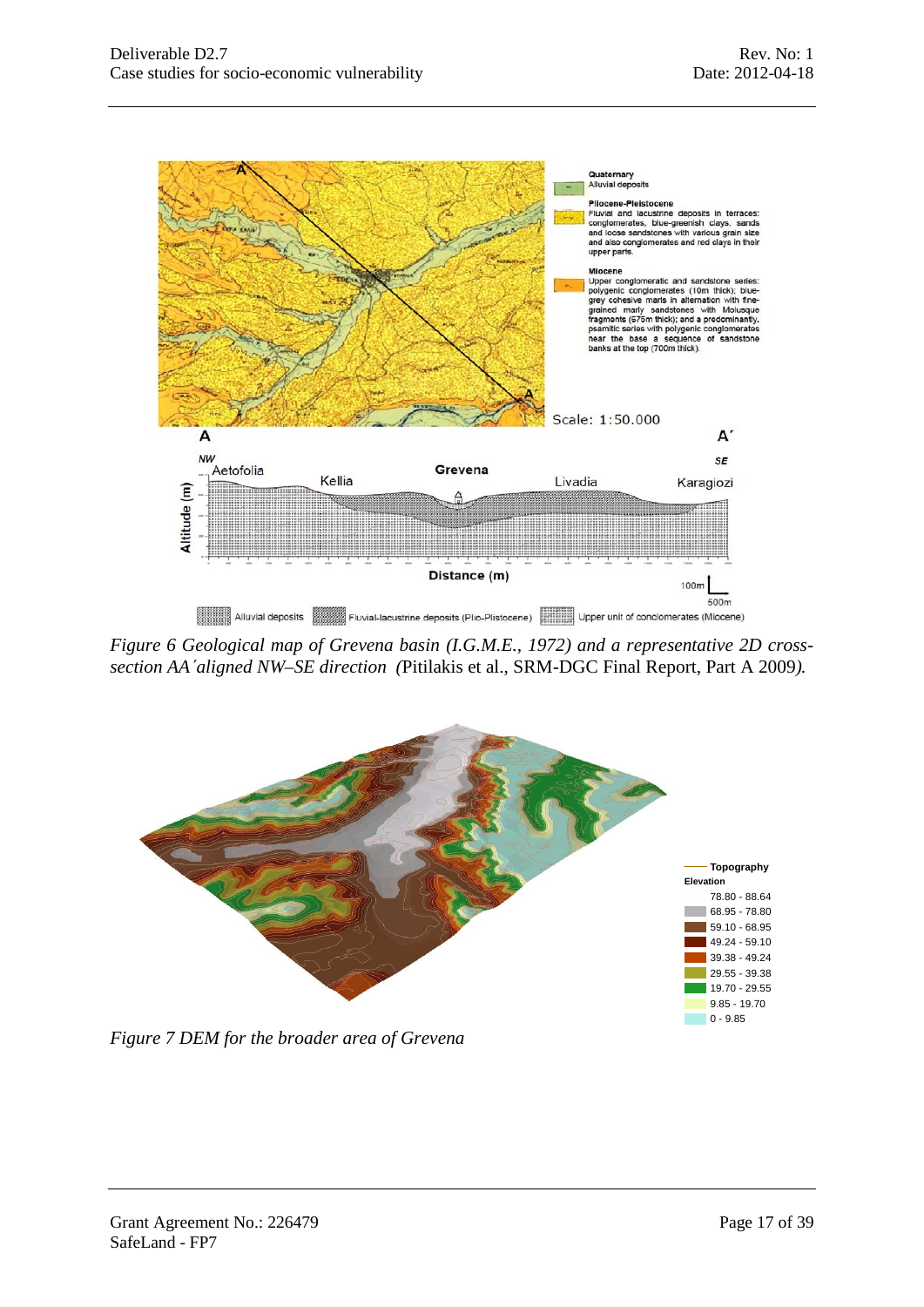

*Figure 8 Spatial distribution of slope angles of the broader area Grevena (*Pitilakis et al., SRM-DGC Final Report, Part A 2009)

# <span id="page-17-1"></span><span id="page-17-0"></span>**4.1 INDICATOR RANKING**

The data needed for the indicator ranking were obtained either from census data (Hellenic Statistic Authority), other sources (e.g. reports of past project, web pages) and/or estimations based on general information, experience and judgment of the authors. [Table 6](#page-17-2) summarizes the indicator and the description or reasoning for each indicator ranking.

|             |                  | <b>Result of analysis for Grevena</b>                  |                  |  |  |
|-------------|------------------|--------------------------------------------------------|------------------|--|--|
| Group       | <b>Indicator</b> | Description/reasoning for choice of indicator          | <b>Indicator</b> |  |  |
|             |                  | score                                                  | score            |  |  |
| Demographic | Age              | The ranking of the vulnerability was performed by      | 2                |  |  |
|             | distribution     | looking into the National census 2001 data             |                  |  |  |
|             |                  | (Source: Hellenic<br>Statistical<br>Authority,         |                  |  |  |
|             |                  | www.statistics.gr).                                    |                  |  |  |
|             |                  | Children 0-5 and age over 65 : About 2260<br>$\bullet$ |                  |  |  |
|             |                  | 10,177 inhabitants in total<br>$\bullet$               |                  |  |  |
|             |                  | Fraction of population less than 5 years and above     |                  |  |  |
|             |                  | 65 years: 22.2%                                        |                  |  |  |
|             | <b>Rural</b>     | 9.9% of the population is dependent on the land for    | $\mathbf 1$      |  |  |
|             | population       | source of income.<br>primary<br>(Source:               |                  |  |  |
|             |                  | http://hefaistos.anko.gr:7779/images/tabs/anko/H       |                  |  |  |
|             |                  | MERIDES/A-FASH.PDF)                                    |                  |  |  |
|             | Urban            | The Population density is 16.45 people /km $2$ <50   1 |                  |  |  |

<span id="page-17-2"></span>*Table 6 Summary of indicator ranking for Grevena*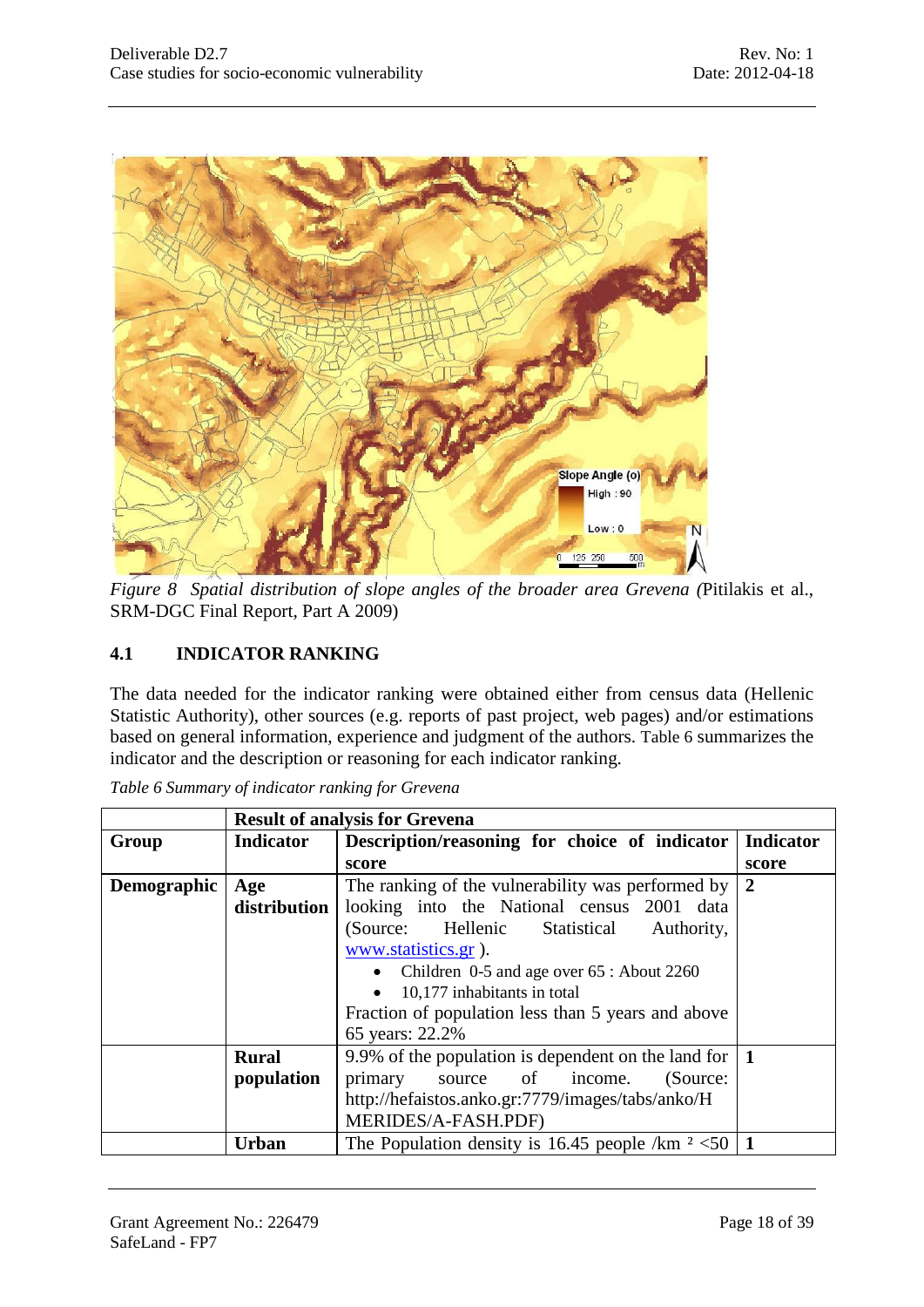|               | population        | $\mathbf{2}$<br>/km<br>people<br>(Source:              |                         |
|---------------|-------------------|--------------------------------------------------------|-------------------------|
|               |                   | http://www.mlahanas.de/Greece/Cities/Grevena.ht        |                         |
|               |                   | ml)                                                    |                         |
| Economic      | <b>Personal</b>   | Gross Domestic Product (GDP) for Greece $=$            | $\overline{\mathbf{4}}$ |
|               | wealth            | 12482.85 € (GDP per capita $10 - 20$ thousand          |                         |
|               |                   | USD) (Source: Hellenic Statistical Authority,          |                         |
|               |                   |                                                        |                         |
|               |                   | www.statistics.gr ).                                   |                         |
|               | <b>Housing</b>    | The building stock is governed by old (URM or          | $\overline{\mathbf{4}}$ |
|               | type              | 'low-code' R/C) buildings (21% URM and 49%             |                         |
|               |                   | 'low-code' R/C).                                       |                         |
|               |                   | (Source: Pitilakis et al., SRM-DGC Final Report,       |                         |
|               |                   | Part A 2009'.)                                         |                         |
|               |                   | 21%                                                    |                         |
|               |                   | R/C - Low Design                                       |                         |
|               |                   |                                                        |                         |
|               |                   | <b>■ R/C - Moderate</b><br>Design                      |                         |
|               |                   | 49%<br>R/C - High Design                               |                         |
|               |                   |                                                        |                         |
|               |                   | $\blacksquare$ URM<br>19%                              |                         |
|               |                   |                                                        |                         |
|               |                   | 11%                                                    |                         |
|               |                   | Composition of the building stock of<br>Figure 9       |                         |
|               |                   |                                                        |                         |
|               |                   | Grevena. Number of buildings per material – code       |                         |
|               |                   | design                                                 |                         |
| <b>Social</b> | <b>Vulnerable</b> | 8.9% of the population is not familiar with            | $\overline{2}$          |
|               | groups            | majority language and culture (From census data)       |                         |
|               |                   | (Source:<br>Hellenic<br>Statistical<br>Authority,      |                         |
|               |                   | www.statistics.gr)                                     |                         |
|               | <b>Education</b>  | 11.6% have attended a post-secondary institution.      | $\boldsymbol{2}$        |
|               | level             | (Source:                                               |                         |
|               |                   | http://hefaistos.anko.gr:7779/images/tabs/anko/H       |                         |
|               |                   | MERIDES/A-FASH.PDF)                                    |                         |
| Prepared-     | <b>Hazard</b>     | Basic hazard maps available.                           | $\boldsymbol{2}$        |
| ness          | evaluation        | (Source: Pitilakis et al., SRM-DGC Final Report,       |                         |
|               |                   | Part A 2009)                                           |                         |
|               |                   |                                                        |                         |
|               | <b>Regulation</b> | Fairly effective regulations for new developments,     | $\mathbf{3}$            |
|               | control           | potential<br>problems<br>with<br>older<br>however,     |                         |
|               |                   | (Estimation<br>constructions<br>based<br>on<br>general |                         |
|               |                   | information, experience and judgment)                  |                         |
|               | <b>Emergency</b>  | Existence of an organization of emergency              | $\mathbf{3}$            |
|               | response          | response, with coordination authority; adequate        |                         |
|               |                   | supplies of medical transport, communications and      |                         |
|               |                   | other specialized equipment in all important cities    |                         |
|               |                   | (Estimation<br>based<br>information,<br>general<br>on  |                         |
|               |                   | experience and judgment)                               |                         |
|               |                   |                                                        |                         |
|               | <b>Early</b>      | Basic early warning system available to risk           | $\overline{4}$          |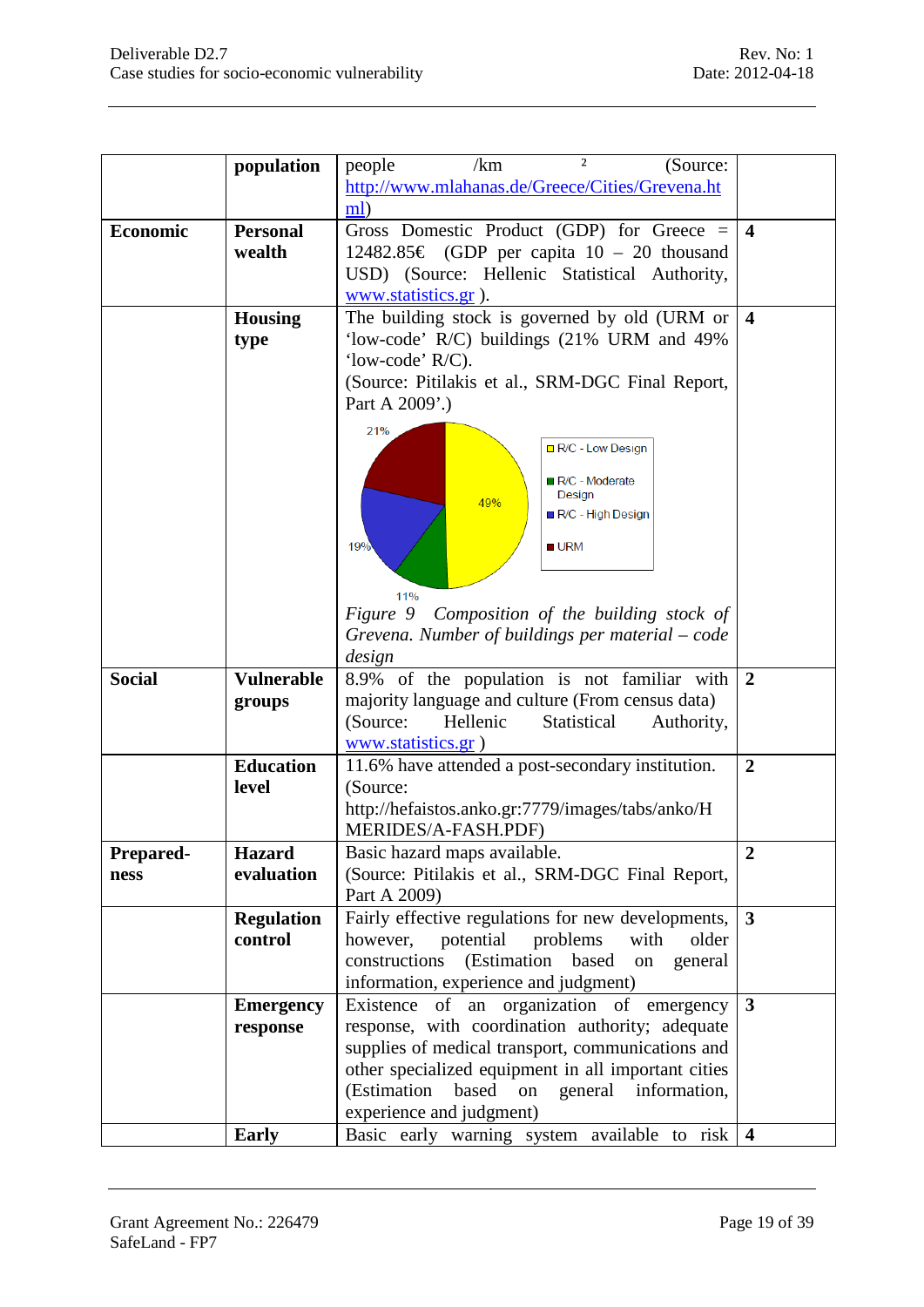|                 | warning                           | (Estimation<br>based on<br>general<br>managers  |   |
|-----------------|-----------------------------------|-------------------------------------------------|---|
|                 | system                            | information, experience and judgment)           |   |
| <b>Recovery</b> | <b>Insurance</b>                  | Widespread landslide insurance in development 3 |   |
|                 | and                               | phase, but not yet accessible to everyone       |   |
|                 | disaster                          | (Estimation based on general information,       |   |
|                 | funds                             | experience and judgment)                        |   |
|                 | <b>Quality</b><br>of <sub>l</sub> | 314 hospital beds per 100 000 people.           | ↑ |
|                 | medical                           | (Source: http://www.nosgrevenon.gr/)            |   |
|                 | services                          |                                                 |   |

#### <span id="page-19-0"></span>**4.2 VULNERABILITY CALCULATION**

[Table 7](#page-19-1) shows the calculation of the socio-economic vulnerability score.

<span id="page-19-1"></span>

| Table 7 Calculation of vulnerability score for Grevena |  |  |
|--------------------------------------------------------|--|--|
|                                                        |  |  |

| Group                 | Indicator                                          | <b>Indicator</b><br>score | <b>Indicator</b><br>weight | Weighted<br>vulnerability<br>score |
|-----------------------|----------------------------------------------------|---------------------------|----------------------------|------------------------------------|
|                       | Age distribution                                   | $\overline{2}$            | $\overline{2}$             | $\overline{4}$                     |
| Demographic<br>(1.4)  | Rural population                                   |                           | $\overline{2}$             | $\overline{2}$                     |
|                       | Urban population                                   |                           |                            | $\mathbf{1}$                       |
| Economic              | Personal wealth                                    | $\overline{4}$            | $\overline{2}$             | 8                                  |
| (4.0)                 | Housing type                                       | 4                         | 3                          | 12                                 |
| Social                | Vulnerable groups                                  | $\overline{2}$            |                            | $\overline{2}$                     |
| (2.0)                 | <b>Education</b> level                             | $\overline{2}$            |                            | $\overline{2}$                     |
|                       | Hazard evaluation                                  | $\overline{2}$            | 3                          | 6                                  |
| Preparedness<br>(2.9) | Regulation control                                 | 3                         | 3                          | 9                                  |
|                       | Emergency response                                 | 3                         | $\overline{2}$             | 6                                  |
|                       | Early warning system                               | $\overline{4}$            | $\overline{2}$             | 8                                  |
| Recovery<br>(2.7)     | Insurance and disaster funds                       | 3                         | $\overline{2}$             | 6                                  |
|                       | Quality of medical services                        | $\overline{2}$            |                            | $\overline{2}$                     |
| <b>Total</b>          | $=$<br>Weighted vulnerability score $=$<br>Weights | 2.7                       | 25                         | 68                                 |

The vulnerability score for Grevena is 2.7, on the proposed vulnerability scale, where 1 is the lowest possible vulnerability score and 5 is the highest possible vulnerability score.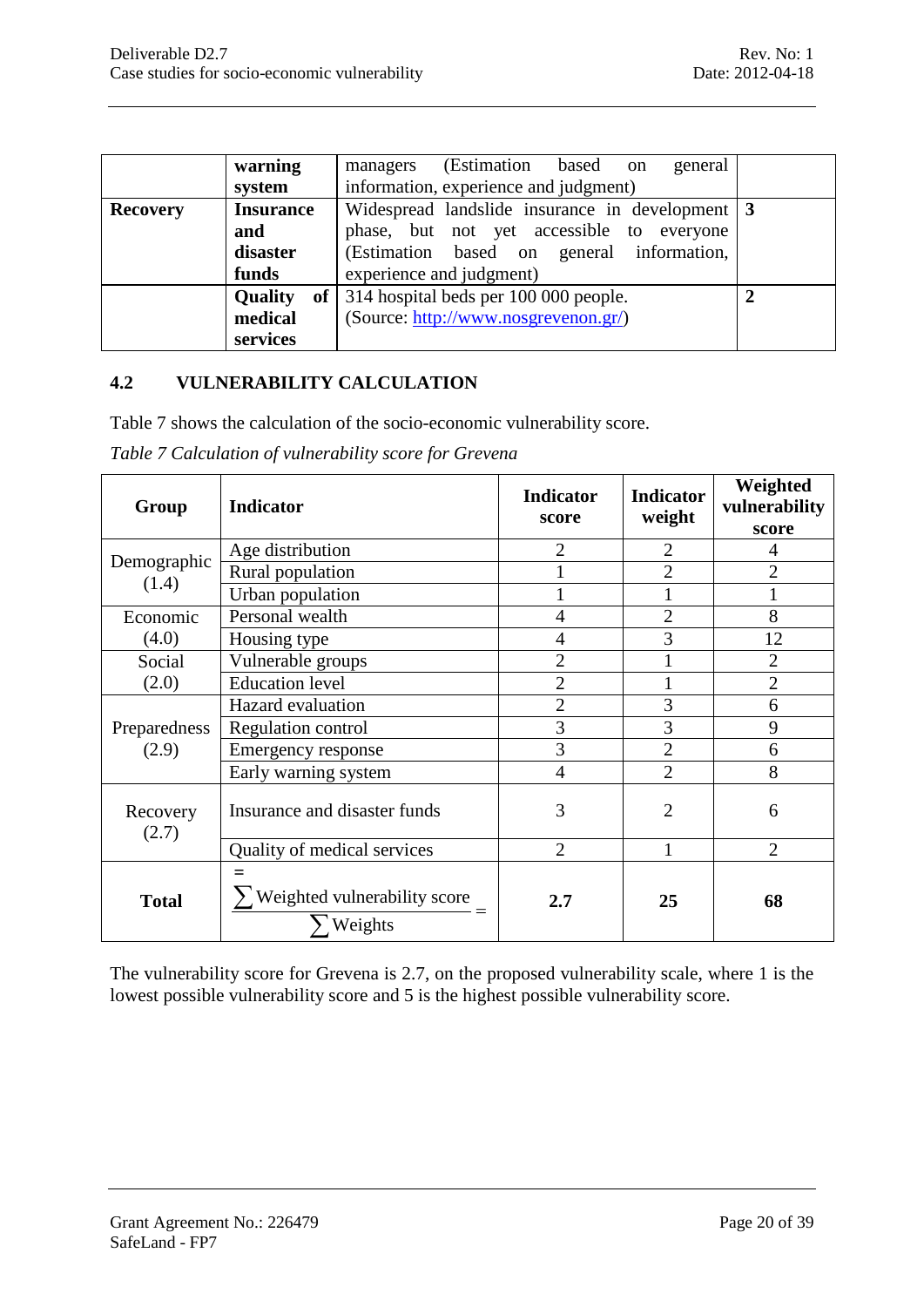# <span id="page-20-0"></span>**5 SOCIO-ECONOMIC VULNERABILITY FOR ANDORRA**

Andorra is a mountainous country located in the Pyrenean Range between France and Spain with an average elevation of 1830 m. The rock fall activity in the area poses a continuous threat for persons and infrastructures. The capital of Andorra, Andorra la Vella and its neighboring urban area Santa Coloma are situated at the bottom of the Solà d'Andorra slope along some kilometers. In 1985 and 1997 rock falls impacted on buildings, in the second case causing the injury of a person. These events raised the public awareness of the risk and the local authorities were mobilized to take action against possible future rock falls.

*Figure 10 Upper figure: Location of Andorra la Vella. Lower figure: The urban areas of Andorra la Vella and Santa Coloma and the rock fall-susceptible slope above them*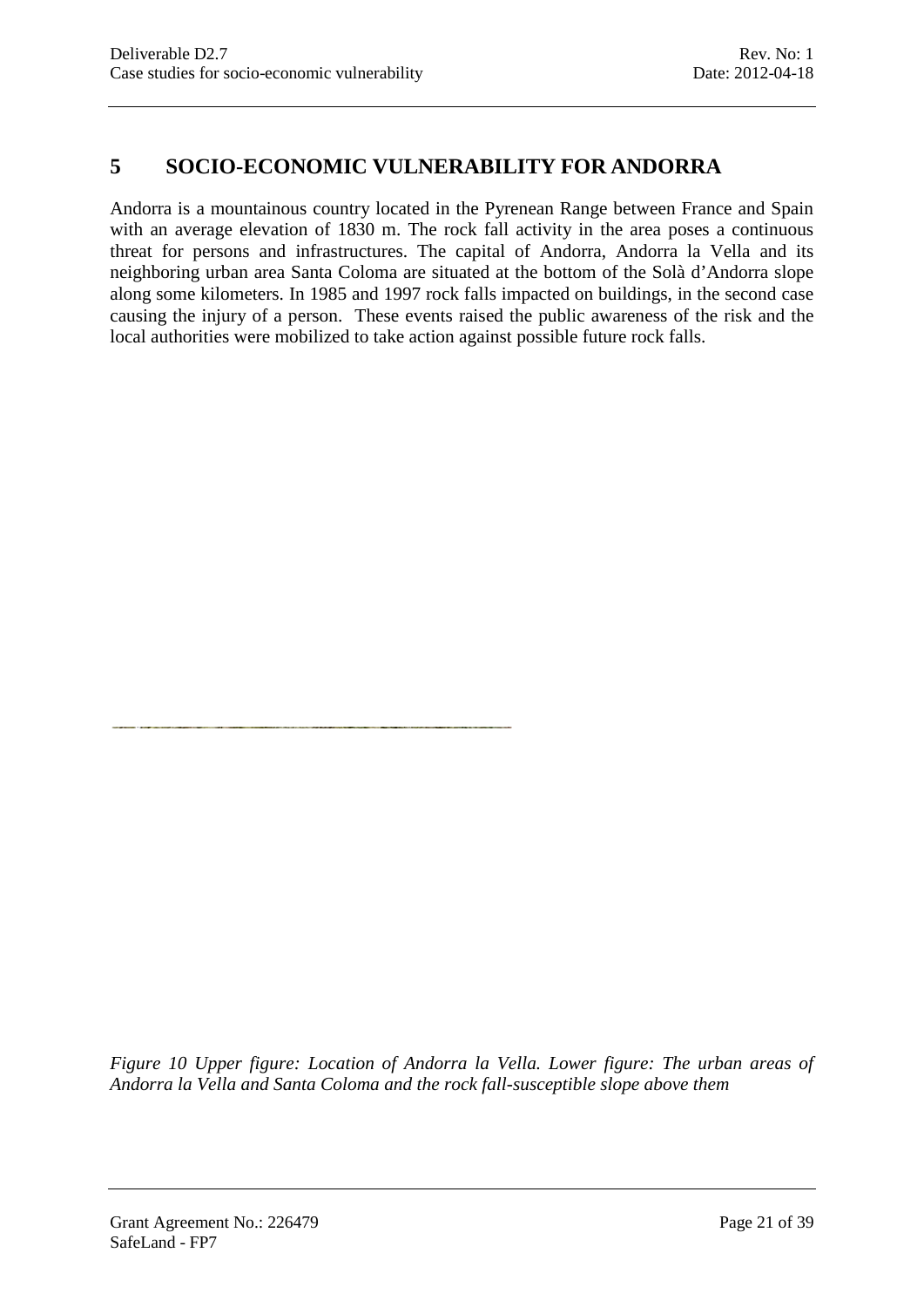## <span id="page-21-0"></span>**5.1 INDICATOR RANKING**

[Table 8](#page-21-1) summarise the ranking of the indicators. Not all indicators were ranked, see comments below the table.

<span id="page-21-1"></span>*Table 8 Summary of indicator ranking for Andorra*

|                                    | <b>Result of indicator ranking for Andorra</b>                                                              |                                                                                                                                                                                                                                                                                                                                                                                                                                                                                                                                                                                                                                                                                                                                                                                                                                                                                                                                                                                                                         |                                                         |  |  |
|------------------------------------|-------------------------------------------------------------------------------------------------------------|-------------------------------------------------------------------------------------------------------------------------------------------------------------------------------------------------------------------------------------------------------------------------------------------------------------------------------------------------------------------------------------------------------------------------------------------------------------------------------------------------------------------------------------------------------------------------------------------------------------------------------------------------------------------------------------------------------------------------------------------------------------------------------------------------------------------------------------------------------------------------------------------------------------------------------------------------------------------------------------------------------------------------|---------------------------------------------------------|--|--|
| Group                              | <b>Indicator</b>                                                                                            | Description/reasoning for choice of indicator                                                                                                                                                                                                                                                                                                                                                                                                                                                                                                                                                                                                                                                                                                                                                                                                                                                                                                                                                                           | <b>Indicator</b>                                        |  |  |
|                                    |                                                                                                             | score                                                                                                                                                                                                                                                                                                                                                                                                                                                                                                                                                                                                                                                                                                                                                                                                                                                                                                                                                                                                                   | score                                                   |  |  |
| Demographic                        | Age distribution                                                                                            | The percentage between 0-5 years of age or                                                                                                                                                                                                                                                                                                                                                                                                                                                                                                                                                                                                                                                                                                                                                                                                                                                                                                                                                                              | 1                                                       |  |  |
|                                    |                                                                                                             | over 65 is 19% (2009).                                                                                                                                                                                                                                                                                                                                                                                                                                                                                                                                                                                                                                                                                                                                                                                                                                                                                                                                                                                                  |                                                         |  |  |
|                                    |                                                                                                             | (source: Department of statistics of the Govern                                                                                                                                                                                                                                                                                                                                                                                                                                                                                                                                                                                                                                                                                                                                                                                                                                                                                                                                                                         |                                                         |  |  |
|                                    |                                                                                                             | of Andorra, http://www.estadistica.ad/)                                                                                                                                                                                                                                                                                                                                                                                                                                                                                                                                                                                                                                                                                                                                                                                                                                                                                                                                                                                 |                                                         |  |  |
|                                    | <b>Rural population</b>                                                                                     | Andorra<br>population<br>is<br>In<br>the<br>rural                                                                                                                                                                                                                                                                                                                                                                                                                                                                                                                                                                                                                                                                                                                                                                                                                                                                                                                                                                       | $\mathbf{1}$                                            |  |  |
|                                    |                                                                                                             | approximately<br>11%<br>(source:                                                                                                                                                                                                                                                                                                                                                                                                                                                                                                                                                                                                                                                                                                                                                                                                                                                                                                                                                                                        |                                                         |  |  |
|                                    |                                                                                                             | http://www.indexmundi.com<br>for<br>2009).                                                                                                                                                                                                                                                                                                                                                                                                                                                                                                                                                                                                                                                                                                                                                                                                                                                                                                                                                                              |                                                         |  |  |
|                                    |                                                                                                             | Given that the study-areas of Andorra la Vella                                                                                                                                                                                                                                                                                                                                                                                                                                                                                                                                                                                                                                                                                                                                                                                                                                                                                                                                                                          |                                                         |  |  |
|                                    |                                                                                                             | Santa<br>Coloma<br>the<br>and<br>are<br>main                                                                                                                                                                                                                                                                                                                                                                                                                                                                                                                                                                                                                                                                                                                                                                                                                                                                                                                                                                            |                                                         |  |  |
|                                    |                                                                                                             | urban areas and the centers of financial activity                                                                                                                                                                                                                                                                                                                                                                                                                                                                                                                                                                                                                                                                                                                                                                                                                                                                                                                                                                       |                                                         |  |  |
|                                    |                                                                                                             | for the country rather than rural areas, thus                                                                                                                                                                                                                                                                                                                                                                                                                                                                                                                                                                                                                                                                                                                                                                                                                                                                                                                                                                           |                                                         |  |  |
|                                    |                                                                                                             | less than 10% population is dependent on                                                                                                                                                                                                                                                                                                                                                                                                                                                                                                                                                                                                                                                                                                                                                                                                                                                                                                                                                                                |                                                         |  |  |
|                                    |                                                                                                             | the land for primary source of income.                                                                                                                                                                                                                                                                                                                                                                                                                                                                                                                                                                                                                                                                                                                                                                                                                                                                                                                                                                                  |                                                         |  |  |
|                                    | <b>Urban</b>                                                                                                | 2048 people/km2 (in 2007)                                                                                                                                                                                                                                                                                                                                                                                                                                                                                                                                                                                                                                                                                                                                                                                                                                                                                                                                                                                               | 5                                                       |  |  |
|                                    | population                                                                                                  | (source: Department of statistics of the Govern                                                                                                                                                                                                                                                                                                                                                                                                                                                                                                                                                                                                                                                                                                                                                                                                                                                                                                                                                                         |                                                         |  |  |
|                                    |                                                                                                             | of Andorra, http://www.estadistica.ad/)                                                                                                                                                                                                                                                                                                                                                                                                                                                                                                                                                                                                                                                                                                                                                                                                                                                                                                                                                                                 |                                                         |  |  |
| <b>Economic</b>                    | <b>Personal wealth</b>                                                                                      | Given than Andorra la Vella is the centre of                                                                                                                                                                                                                                                                                                                                                                                                                                                                                                                                                                                                                                                                                                                                                                                                                                                                                                                                                                            | $\overline{2}$                                          |  |  |
|                                    |                                                                                                             | economical activity of Andorra, the most                                                                                                                                                                                                                                                                                                                                                                                                                                                                                                                                                                                                                                                                                                                                                                                                                                                                                                                                                                                |                                                         |  |  |
|                                    |                                                                                                             | unfavorable case of GDP per capita 75-95% of                                                                                                                                                                                                                                                                                                                                                                                                                                                                                                                                                                                                                                                                                                                                                                                                                                                                                                                                                                            |                                                         |  |  |
|                                    |                                                                                                             |                                                                                                                                                                                                                                                                                                                                                                                                                                                                                                                                                                                                                                                                                                                                                                                                                                                                                                                                                                                                                         |                                                         |  |  |
|                                    |                                                                                                             |                                                                                                                                                                                                                                                                                                                                                                                                                                                                                                                                                                                                                                                                                                                                                                                                                                                                                                                                                                                                                         |                                                         |  |  |
|                                    |                                                                                                             |                                                                                                                                                                                                                                                                                                                                                                                                                                                                                                                                                                                                                                                                                                                                                                                                                                                                                                                                                                                                                         |                                                         |  |  |
|                                    |                                                                                                             |                                                                                                                                                                                                                                                                                                                                                                                                                                                                                                                                                                                                                                                                                                                                                                                                                                                                                                                                                                                                                         |                                                         |  |  |
|                                    |                                                                                                             |                                                                                                                                                                                                                                                                                                                                                                                                                                                                                                                                                                                                                                                                                                                                                                                                                                                                                                                                                                                                                         |                                                         |  |  |
|                                    |                                                                                                             |                                                                                                                                                                                                                                                                                                                                                                                                                                                                                                                                                                                                                                                                                                                                                                                                                                                                                                                                                                                                                         |                                                         |  |  |
|                                    |                                                                                                             |                                                                                                                                                                                                                                                                                                                                                                                                                                                                                                                                                                                                                                                                                                                                                                                                                                                                                                                                                                                                                         |                                                         |  |  |
|                                    |                                                                                                             |                                                                                                                                                                                                                                                                                                                                                                                                                                                                                                                                                                                                                                                                                                                                                                                                                                                                                                                                                                                                                         |                                                         |  |  |
|                                    |                                                                                                             |                                                                                                                                                                                                                                                                                                                                                                                                                                                                                                                                                                                                                                                                                                                                                                                                                                                                                                                                                                                                                         |                                                         |  |  |
|                                    |                                                                                                             |                                                                                                                                                                                                                                                                                                                                                                                                                                                                                                                                                                                                                                                                                                                                                                                                                                                                                                                                                                                                                         |                                                         |  |  |
|                                    |                                                                                                             |                                                                                                                                                                                                                                                                                                                                                                                                                                                                                                                                                                                                                                                                                                                                                                                                                                                                                                                                                                                                                         |                                                         |  |  |
|                                    |                                                                                                             |                                                                                                                                                                                                                                                                                                                                                                                                                                                                                                                                                                                                                                                                                                                                                                                                                                                                                                                                                                                                                         |                                                         |  |  |
|                                    |                                                                                                             |                                                                                                                                                                                                                                                                                                                                                                                                                                                                                                                                                                                                                                                                                                                                                                                                                                                                                                                                                                                                                         |                                                         |  |  |
|                                    |                                                                                                             |                                                                                                                                                                                                                                                                                                                                                                                                                                                                                                                                                                                                                                                                                                                                                                                                                                                                                                                                                                                                                         |                                                         |  |  |
|                                    |                                                                                                             |                                                                                                                                                                                                                                                                                                                                                                                                                                                                                                                                                                                                                                                                                                                                                                                                                                                                                                                                                                                                                         |                                                         |  |  |
|                                    |                                                                                                             |                                                                                                                                                                                                                                                                                                                                                                                                                                                                                                                                                                                                                                                                                                                                                                                                                                                                                                                                                                                                                         |                                                         |  |  |
|                                    |                                                                                                             |                                                                                                                                                                                                                                                                                                                                                                                                                                                                                                                                                                                                                                                                                                                                                                                                                                                                                                                                                                                                                         |                                                         |  |  |
|                                    |                                                                                                             |                                                                                                                                                                                                                                                                                                                                                                                                                                                                                                                                                                                                                                                                                                                                                                                                                                                                                                                                                                                                                         |                                                         |  |  |
|                                    |                                                                                                             |                                                                                                                                                                                                                                                                                                                                                                                                                                                                                                                                                                                                                                                                                                                                                                                                                                                                                                                                                                                                                         |                                                         |  |  |
|                                    |                                                                                                             |                                                                                                                                                                                                                                                                                                                                                                                                                                                                                                                                                                                                                                                                                                                                                                                                                                                                                                                                                                                                                         |                                                         |  |  |
|                                    |                                                                                                             |                                                                                                                                                                                                                                                                                                                                                                                                                                                                                                                                                                                                                                                                                                                                                                                                                                                                                                                                                                                                                         |                                                         |  |  |
|                                    |                                                                                                             |                                                                                                                                                                                                                                                                                                                                                                                                                                                                                                                                                                                                                                                                                                                                                                                                                                                                                                                                                                                                                         |                                                         |  |  |
| <b>Social</b><br>Prepared-<br>ness | <b>Housing type</b><br><b>Vulnerable</b><br>groups<br><b>Education level</b><br><b>Hazard</b><br>evaluation | the country average is assumed.<br><b>GDP</b><br>capita:<br>39492<br>\$<br>per<br>(source:<br>http://www.tradingeconomics.com/)<br>The exposed buildings are reinforced-concrete<br>or masonry structures.<br>(from field-survey)<br>Assumption based on personal judgment, given<br>the existence of many immigrants in the area<br>over the last decades: 10-15% of the population<br>is not familiar with language and culture<br>Not evaluated, see comment below table<br>Detailed hazard maps available<br>The most important rock fall risk mitigation<br>action carried out was the Rockfall Risk<br>Plan<br>of<br>Solà<br>Management<br>Master<br>the<br>d'Andorra which was completed in May 1998.<br>established restriction<br>This Plan<br>to the<br>development in the most threatened sectors.<br>The Plan gave also way to the implementation<br>of protective works such as rock fall fences and<br>concrete walls. The performance so far of the<br>mentioned<br>actions<br>has<br>revealed<br>highly | $\mathbf{1}$<br>$\overline{\mathbf{3}}$<br>$\mathbf{1}$ |  |  |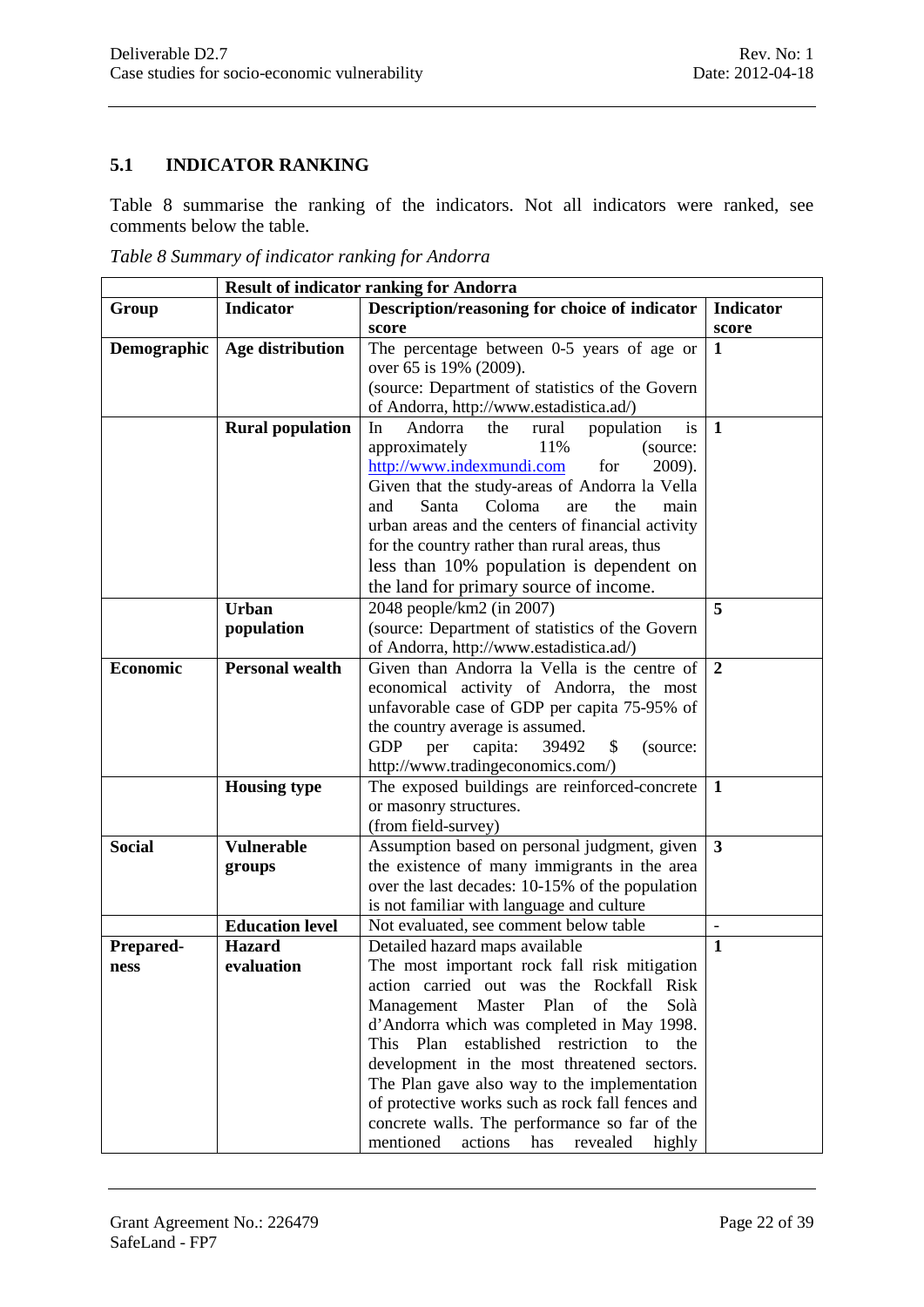|                 |                         | effective. The most important achievement is      |                         |
|-----------------|-------------------------|---------------------------------------------------|-------------------------|
|                 |                         | the change in the perception of risk by the       |                         |
|                 |                         | stakeholders. The awareness of rock fall hazard   |                         |
|                 |                         |                                                   |                         |
|                 |                         | has risen with the public audiences, the          |                         |
|                 |                         | building codes and the control works. The         |                         |
|                 |                         | Andorran administration is currently engaged in   |                         |
|                 |                         | an ambitious program for rock fall risk           |                         |
|                 |                         | mitigation with special interest in both the      |                         |
|                 |                         | urban areas and the main road network.            |                         |
|                 | <b>Regulation</b>       | effective regulation<br>Fairly<br>for<br>new      | 3                       |
|                 | control                 | developments, however, potential problems         |                         |
|                 |                         | with older constructions                          |                         |
|                 |                         | (Please see hazard evaluation)                    |                         |
|                 | <b>Emergency</b>        | Clear definition of roles and responsibilities at | $\overline{2}$          |
|                 | response                | local level; proportionate allocation<br>of       |                         |
|                 |                         | resources.                                        |                         |
|                 | warning<br>Early        | Not evaluated, see comment below                  |                         |
|                 | system                  |                                                   |                         |
| <b>Recovery</b> | <b>Insurance</b><br>and | Incomplete support for victims of past landslide  | $\overline{\mathbf{4}}$ |
|                 | disaster funds          | events.                                           |                         |
|                 |                         | The available information that we have is         |                         |
|                 |                         | insufficient and this ranking was selected as the |                         |
|                 |                         | most-unfavorable one.                             |                         |
|                 | <b>Quality</b><br>of 1  | 3. 2,60 hospital beds per 1000 (year: 2006)       | 3                       |
|                 | medical services        | (source: Instituto Nacional de Estadística,       |                         |
|                 |                         |                                                   |                         |
|                 |                         | España)                                           |                         |

Comments:

- 1. The educational level was not included because it is not always directly associated with the risk perception of the population, so its inclusion into the social indicators could possibly raise some doubts. Furthermore, no data are available.
- 2. For fast landslides (e.g. rock falls), due to the short reaction time, preparedness plays a minor role in comparison with the demographic indicators of the "housing type" and "population density". The social vulnerability in those cases is mostly determined by the buildings' resistance (building type) and the population density. Considering this, we propose the weights for these categories were adapted accordingly.
- 3. The following indicators were judgmentally developed due to lack of available data:
	- a. Vulnerable groups due to language or cultural barriers.
	- b. Emergency response (it is difficult to predetermine the response at the moment of the incident)

#### <span id="page-22-0"></span>**5.2 VULNERABILITY CALCULATION**

[Table 9](#page-22-1) shows the calculation of vulnerability score for Andorra.

<span id="page-22-1"></span>*Table 9 Calculation of vulnerability score for Andorra*

| <b>Indicator</b><br>Group | <b>Indicator</b><br>score | <b>Indicator</b><br>weight | Weighted<br>vulnerability<br>score |
|---------------------------|---------------------------|----------------------------|------------------------------------|
|---------------------------|---------------------------|----------------------------|------------------------------------|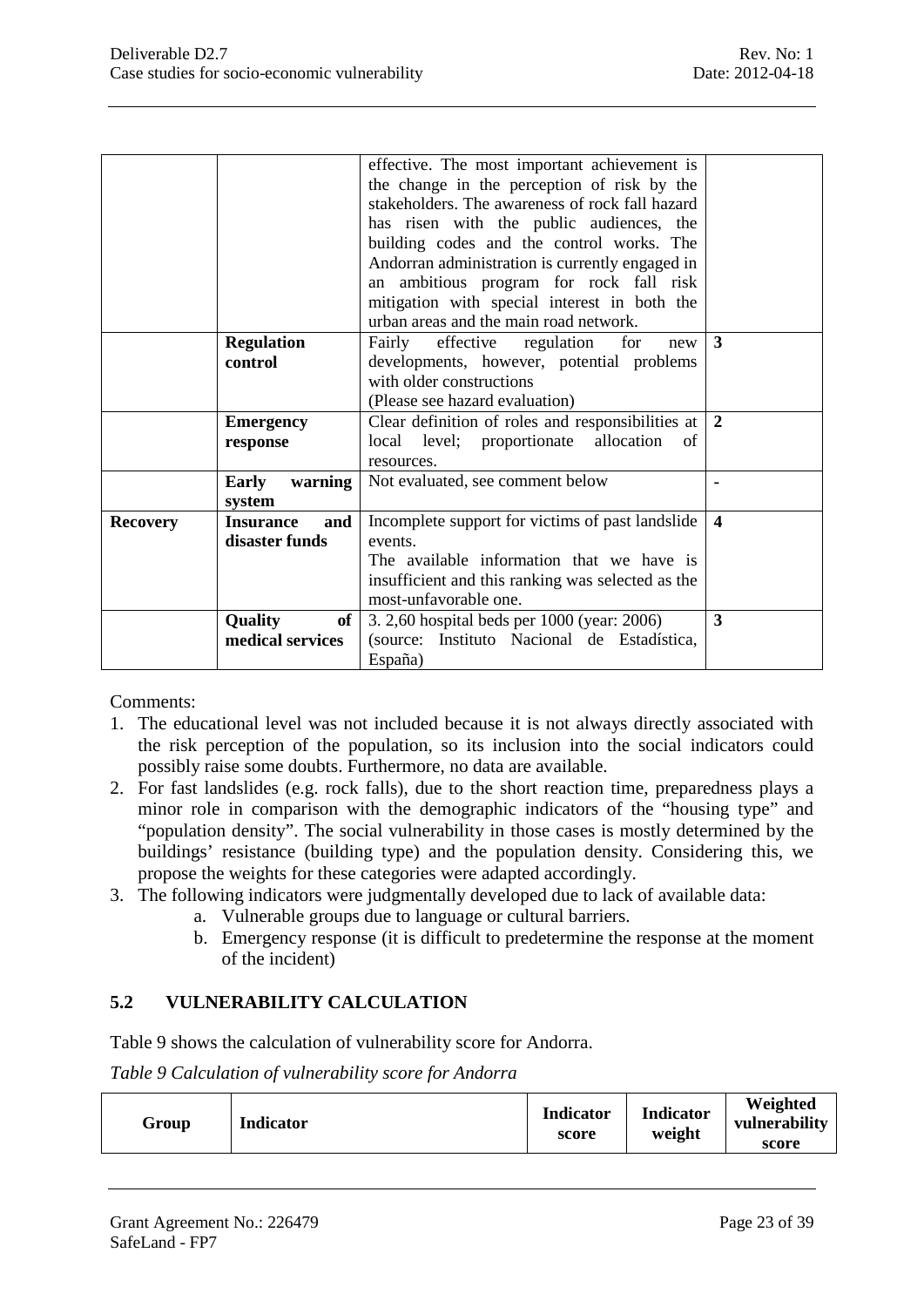| Demographic           | Age distribution             |                | $\overline{c}$              | 2         |
|-----------------------|------------------------------|----------------|-----------------------------|-----------|
|                       | Rural population             |                | $\mathcal{D}_{\mathcal{A}}$ |           |
| (1.8)                 | Urban population             | 5              |                             |           |
| Economic              | Personal wealth              | $\overline{2}$ | $\overline{2}$              | 4         |
| (1.4)                 | Housing type                 |                | 3                           | 3         |
| Social                | Vulnerable groups            | 3              |                             | 3         |
| (3.0)                 | <b>Education</b> level       | <b>NA</b>      |                             | <b>NA</b> |
|                       | Hazard evaluation            |                | 3                           | 3         |
| Preparedness<br>(2.0) | Regulation control           | 3              | 3                           | 9         |
|                       | Emergency response           | $\mathfrak{D}$ | $\mathfrak{D}$              | 4         |
|                       | Early warning system         | <b>NA</b>      | $\mathcal{D}_{\mathcal{A}}$ | <b>NA</b> |
| Recovery              | Insurance and disaster funds | 4              | $\mathfrak{D}$              | 8         |
| (3.7)                 | Quality of medical services  | 3              |                             | 3         |
|                       | Weighted vulnerability score | 2.1            | 22                          | 46        |
| <b>Total</b>          | Weights                      |                |                             |           |

The vulnerability score for Andorra is 2.1 on the proposed vulnerability scale, where 1 is the lowest possible vulnerability score and 5 is the highest possible vulnerability score.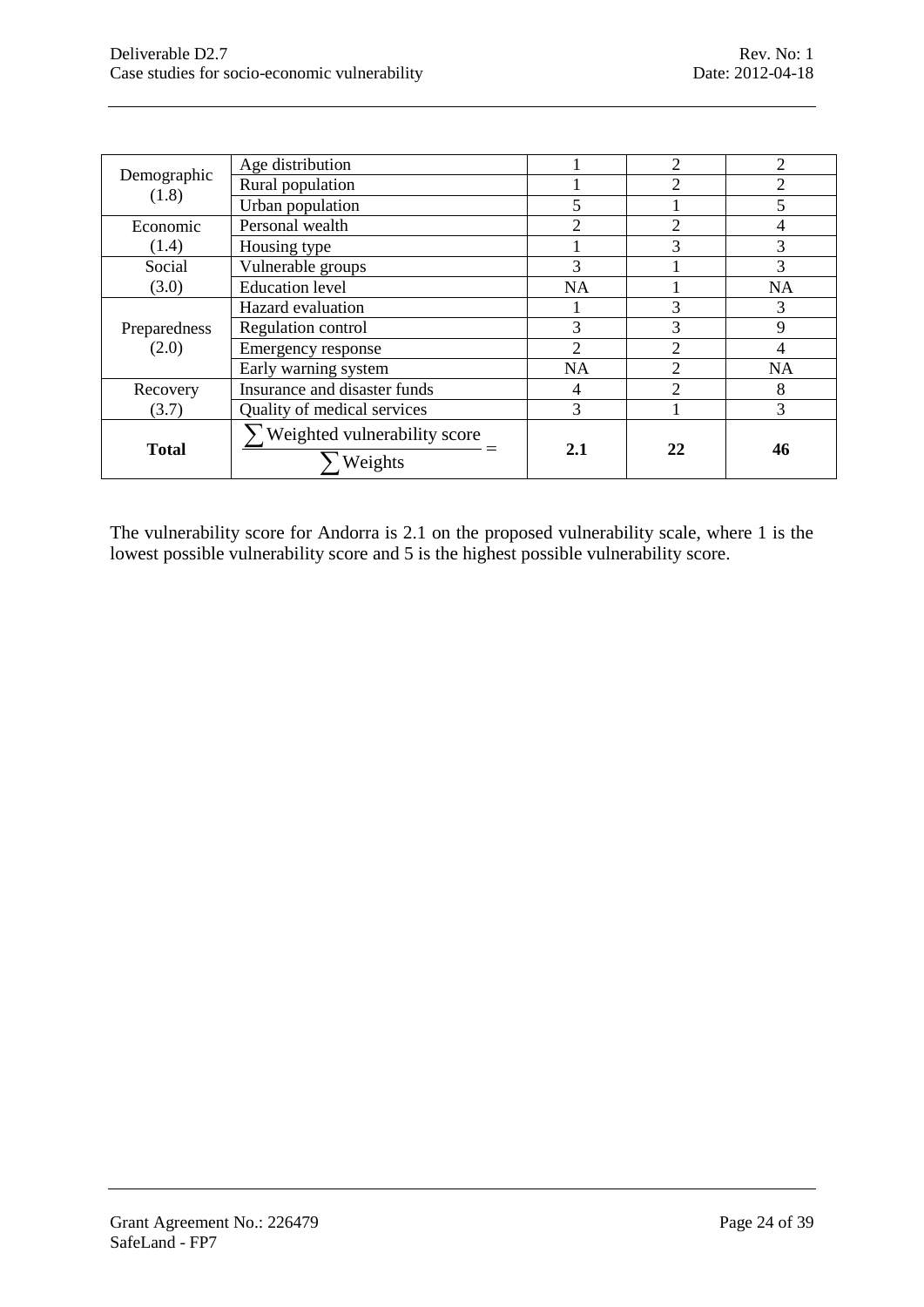# <span id="page-24-0"></span>**6 SOCIO-ECONOMIC VULNERABILITY FOR BARCELONNETTE, FRANCE**

Barcelonnette is located in the [Ubaye Valley,](http://en.wikipedia.org/wiki/Ubaye_Valley) a wide and very fertile valley in the southern [French Alps.](http://en.wikipedia.org/wiki/French_Alps) In SafeLand, the Barcelonnette Basin is considered, which consists of 10 municipalities.

#### *Figure 11 Location of Barcelonnette in France*

Geomorphologic and climatic factors lead to various slope movements in the Barcelonnette Basin: gullies networks, landslides and debris-flow torrents. The La Valette mudslide (1986) and the two debris-flows which occurred in the Faucon torrent (1996, 2003) are some examples of the slope activity.

#### <span id="page-24-1"></span>**6.1 INDICATOR RANKING**

|             | <b>Result of analysis for Barcelonnette</b> |                                                      |                  |  |  |
|-------------|---------------------------------------------|------------------------------------------------------|------------------|--|--|
| Group       | Indicator                                   | Description/reasoning for choice of indicator        | <b>Indicator</b> |  |  |
|             |                                             | score                                                | score            |  |  |
| Demographic | Age                                         | The ranking of vulnerability was performed by        | $\overline{2}$   |  |  |
|             | distribution                                | looking into census data, see Figure 1               |                  |  |  |
|             |                                             | Children 0-5 and age over 65 : 1569                  |                  |  |  |
|             |                                             | 6782 inhabitants                                     |                  |  |  |
|             |                                             | Fraction of population less than 5 years and above   |                  |  |  |
|             |                                             | 65 years: 23.1 %                                     |                  |  |  |
|             |                                             |                                                      |                  |  |  |
|             |                                             | 10500 inhabitants if you consider the Basin; the age |                  |  |  |
|             |                                             | distribution of the 10 municipalities is relatively  |                  |  |  |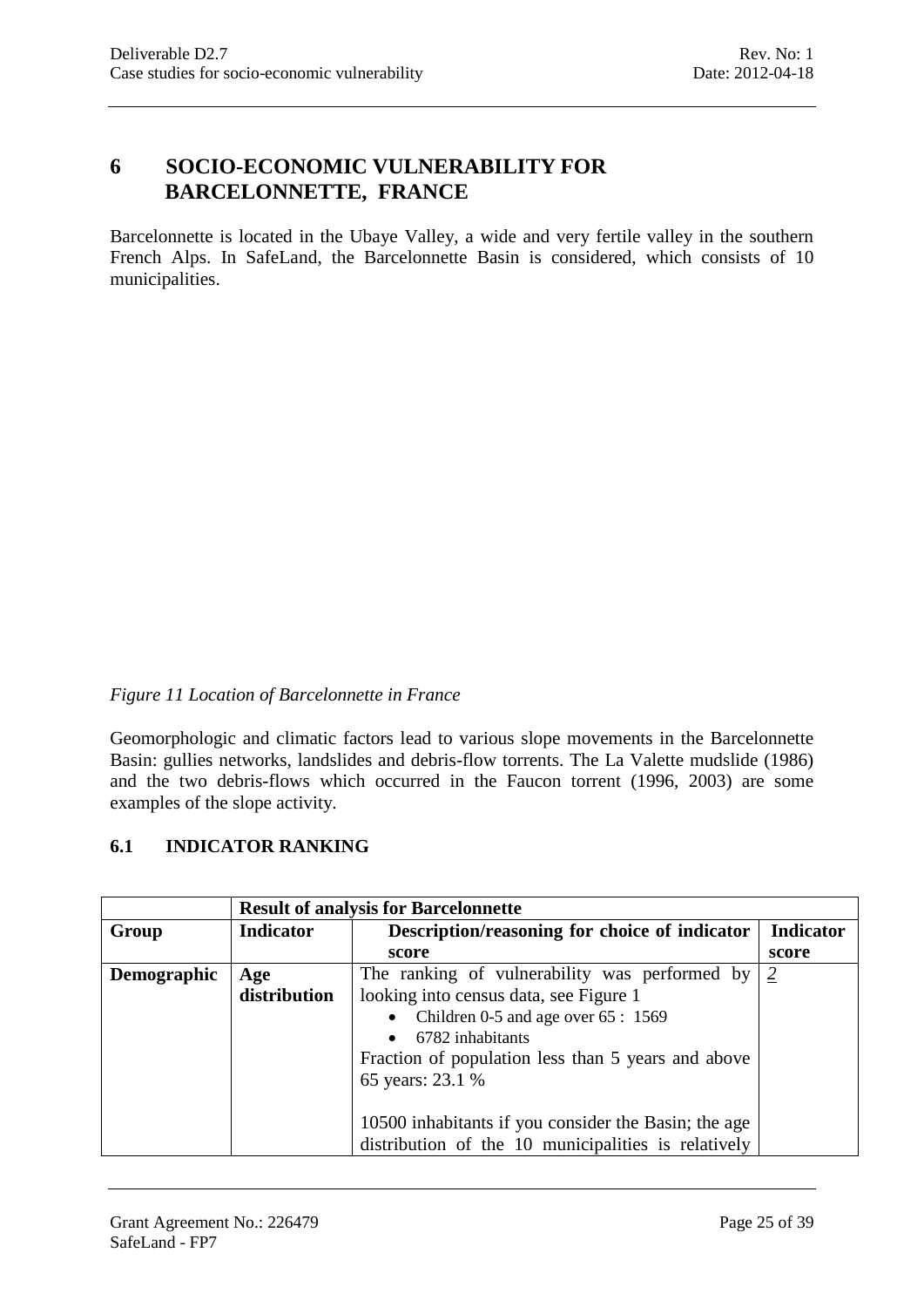|          |                   | similar to the municipality of Barcelonnette.                  |                |  |  |  |
|----------|-------------------|----------------------------------------------------------------|----------------|--|--|--|
|          |                   |                                                                |                |  |  |  |
|          |                   | (Source INSEE 2006 :                                           |                |  |  |  |
|          |                   | http://www.recensement.insee.fr/tableauxDetailles.a            |                |  |  |  |
|          |                   | ction?zoneSearchField=BARCELONNETTE&code                       |                |  |  |  |
|          |                   | Zone= $0404$ -                                                 |                |  |  |  |
|          |                   | CV&idTheme=12&idTableauDetaille=44&niveau                      |                |  |  |  |
|          |                   | $Details=1)$                                                   |                |  |  |  |
|          |                   | <b>Age distribution</b>                                        |                |  |  |  |
|          |                   | 90-94 yrs.<br>75-79 yrs<br>60-64 yrs<br>45-49 yrs<br>30-34 yrs |                |  |  |  |
|          |                   | 15-19 yrs<br>$< 5 \text{ yrs}$                                 |                |  |  |  |
|          |                   | $-400$<br>$-200$<br>200<br>400<br>0                            |                |  |  |  |
|          |                   |                                                                |                |  |  |  |
|          |                   | $\blacksquare$ men<br>$\blacksquare$ women                     |                |  |  |  |
|          |                   | Figure 12: Age distribution in Barcelonnette                   |                |  |  |  |
|          | <b>Rural</b>      | 3.7% of Barcelonnette municipality population is               | 1  or 2        |  |  |  |
|          | <b>Population</b> | working in the agricultural sector.                            |                |  |  |  |
|          |                   | Over the Barcelonnette Basin, 9.8 % are working in             |                |  |  |  |
|          |                   | the agricultural sector                                        |                |  |  |  |
|          | <b>Urban</b>      | <b>Barcelonnette</b><br>density of 6.8<br>canton has a         | $\mathbf{1}$   |  |  |  |
|          | population        | inhabitants per km <sup>2</sup>                                |                |  |  |  |
| Economic | <b>Personal</b>   | GPD per habitant for Alpes de Hautes Provence                  | $\mathfrak{Z}$ |  |  |  |
|          | wealth            | area: 21 135€-> USD 29200                                      |                |  |  |  |
|          | <b>Housing</b>    | The towns can be clearly divided into two groups               | $\frac{3}{2}$  |  |  |  |
|          | types             | with different characteristics:                                |                |  |  |  |
|          |                   | • Enchastrayes, Uvernet and Barcelonnette are                  |                |  |  |  |
|          |                   | characterized by large buildings, most of them                 |                |  |  |  |
|          |                   | comprising more than ten dwellings, constructed in             |                |  |  |  |
|          |                   | the period 1957-1989.                                          |                |  |  |  |
|          |                   | • Faucon-de-Barcelonnette, Jausiers, Saint-Pons,               |                |  |  |  |
|          |                   | Méolans, Les<br>Thuiles, La Condamine<br>are                   |                |  |  |  |
|          |                   | characterized by small individual chalets that are             |                |  |  |  |
|          |                   | either old (built before 1915) or built in the period          |                |  |  |  |
|          |                   | 1957-1989. These chalets are expected to be less               |                |  |  |  |
|          |                   | resistant<br>than<br>the<br>larger<br>constructions<br>οf      |                |  |  |  |
|          |                   | Barcelonnette, Uvernet and Enchastrayes.                       |                |  |  |  |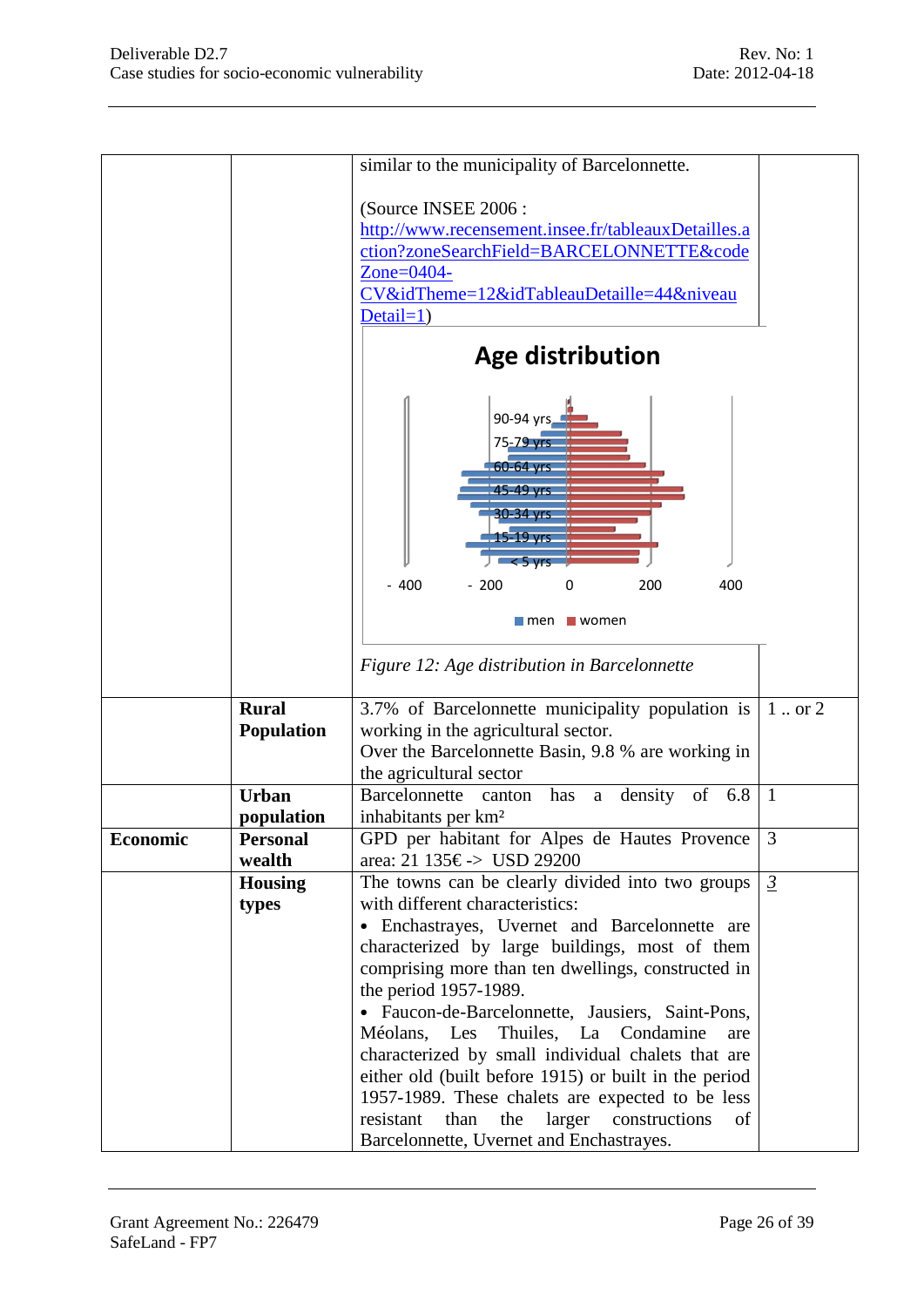| <b>Social</b>    | <b>Vulnerable</b> | Less than 3.7% of Barcelonnette municipality          | $\mathbf{1}$   |
|------------------|-------------------|-------------------------------------------------------|----------------|
|                  | groups due        | inhabitants are immigrants; 2.7<br>$\%$<br>for<br>the |                |
|                  | language<br>to    | <b>Barcelonnette Basin</b>                            |                |
|                  | cultural<br>or    |                                                       |                |
|                  | <b>barriers</b>   |                                                       |                |
|                  | <b>Education</b>  | Only 1114 inhabitants have a post bacalaureat         | 3              |
|                  | level             | diploma, which represents 16.4% of the population     |                |
|                  |                   | Which population? Municipality or Basin?              |                |
| <b>Prepared-</b> | <b>Hazard</b>     | Existence of PPR, detailed local hazard maps for 8    | $\mathbf{1}$   |
| ness             | evaluation        | out of the 10 municipalities                          |                |
|                  | <b>Regulation</b> | Good because of the existence of the risk             | $\overline{1}$ |
|                  | control           | prevention plans                                      |                |
|                  | <b>Emergency</b>  | Existence of preparedness (or local rescue) plans     | 3 or 4         |
|                  | response          | (called Plan Communal de Sauvegarde, PCS in           |                |
|                  |                   | France) in 2 out of the 10 municipalities; the 8      |                |
|                  |                   | others municipalities have to prepare their PCS       |                |
|                  |                   | within the next 3 years.                              |                |
|                  |                   | Rescue service based on civil protection, fireman     |                |
|                  |                   | and volunteers                                        |                |
|                  | <b>Early</b>      | Early warning systems for 1 landslide site (La        | 4?             |
|                  | warning           | Valette), monitoring systems for 4 landslide, for     |                |
|                  | system            | flooding and for earthquake (no thresholds for        |                |
|                  |                   | alarm/alert defined), .                               |                |
| <b>Recovery</b>  | <b>Insurance</b>  | Natural disaster decree (National funding)            | 1              |
|                  | and disasters     |                                                       |                |
|                  | funds             |                                                       |                |
|                  | <b>Quality</b>    | of   Local Hospital "Pierre Groues" has 64 hospital   | $\mathbf{1}$   |
|                  | medical           | beds, which represents 943 hospital beds per          |                |
|                  | services          | 100 000 people                                        |                |

#### <span id="page-26-0"></span>**6.2 VULNERABILITY CALCULATION**

[Table 10](#page-26-1) shows the calculation of vulnerability score for Barcelonnette.

<span id="page-26-1"></span>*Table 10 Calculation of vulnerability score for Barcelonnette*

| Group                | <b>Indicator</b>       | <b>Indicator</b><br>score | <b>Indicator</b><br>weight | Weighted<br>vulnerability<br>score |
|----------------------|------------------------|---------------------------|----------------------------|------------------------------------|
|                      | Age distribution       | っ                         |                            | 4                                  |
| Demographic<br>(1.6) | Rural population       | 1.5                       |                            |                                    |
|                      | Urban population       |                           |                            |                                    |
| Economic             | Personal wealth        | 3                         |                            | h                                  |
| (3.0)                | Housing type           | 3                         |                            |                                    |
| Social               | Vulnerable groups      |                           |                            |                                    |
| (2.0)                | <b>Education</b> level | 3                         |                            | 3                                  |
| Preparedness         | Hazard evaluation      |                           |                            |                                    |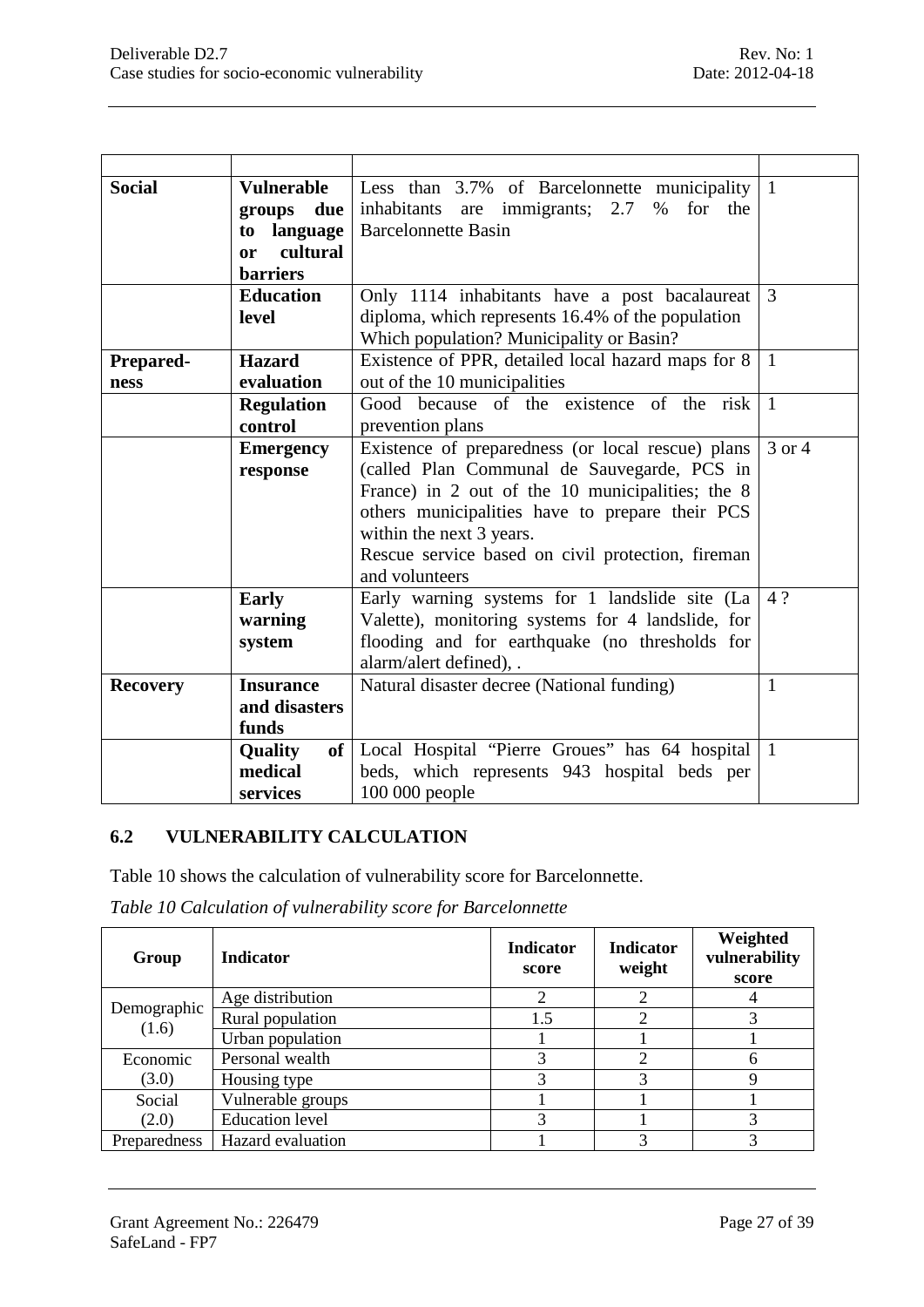| (2.1)        | Regulation control                      |     |    |    |
|--------------|-----------------------------------------|-----|----|----|
|              | Emergency response                      | 3.5 |    |    |
|              | Early warning system                    |     |    |    |
| Recovery     | Insurance and disaster funds            |     |    |    |
| (1.0)        | Quality of medical services             |     |    |    |
| <b>Total</b> | Weighted vulnerability score<br>Weights | 2.0 | 25 | 51 |

The vulnerability score for Barcelonnette is 2.0, on the proposed vulnerability scale, where 1 is the lowest possible vulnerability score and 5 is the highest possible vulnerability score.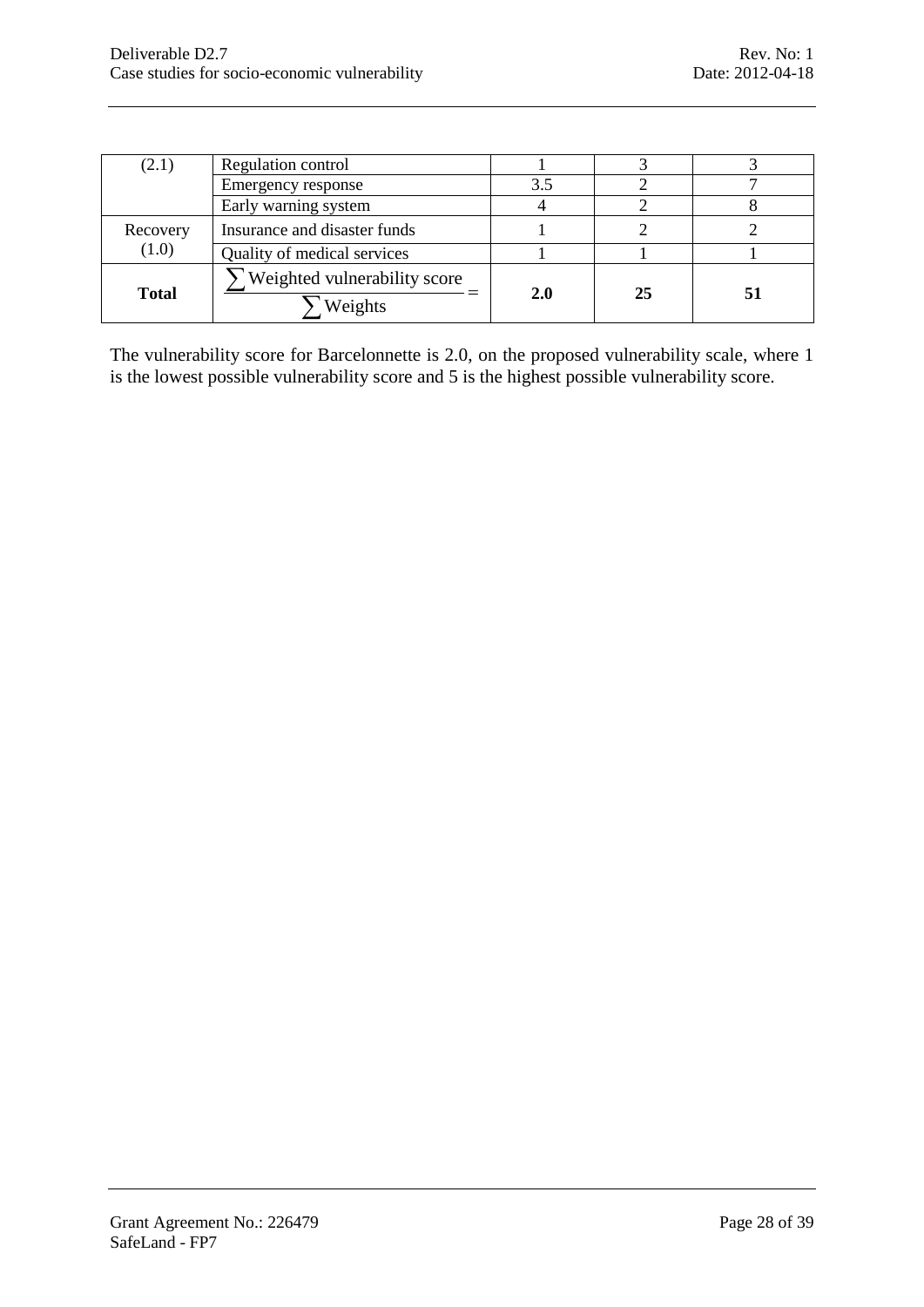# <span id="page-28-0"></span>**7 SOCIO-ECONOMIC VULNERABILITY FOR SLĂNIC, ROMANIA**

Slănic locality is situated in the Subcarpathians, an area highly affected by landslide-related hazards. Shallow, recent landslides superposing on large, old and deep landslide bodies represent a real environmental problem for the local and regional development because the phenomena occurs almost on all hill slopes causing damages to infrastructure, lifelines, agricultural areas and settlements.

*Figure 13 Location of Slănic locality (left) and settlements threatened by failure due to landsliding in Prahova County (right). Foto: geodin.ro*

*Figure 14 Earth flow triggered by heavy rainfall in Slănic locality (June 2010) Foto: R. Ciurean*

The occurrence of landslides is related to the presence of salt breccia and clay schists within a NW-SE oriented syncline – the Slănic Syncline that is affected by longitudinal and transversal faults. Moreover, the slopes are affected by subsidence due to the lack of maintenance works and water infiltration in the old salt mine galleries (constructed for industrial salt exploitation).

Several houses were partially or totally destroyed and 9 people were evacuated as a result of damages caused by landslides in April 2006 (Slănic Prefecture). The local authorities relocated the most affected families or gave compensations for some of the losses.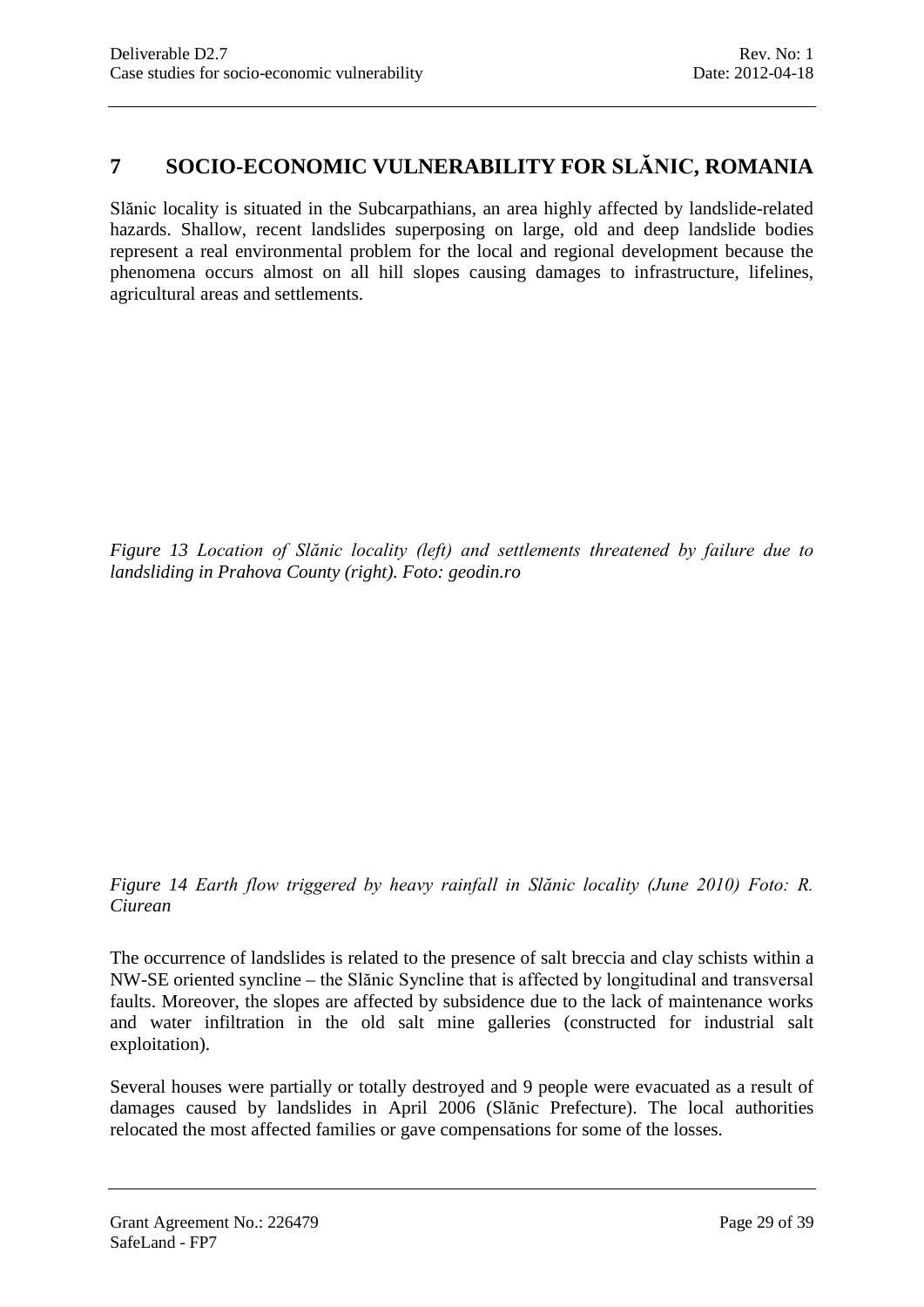Although site investigations were performed in several critical points in Slănic, a systematic and long term plan of landslide hazard and risk reduction is still missing. The site, considered an important touristic attraction in the region, continues to pose a serious threat for the resident or non-resident population as well as for the quality of settlements and built environment due to landslide (and other related hazards) occurrence.

# <span id="page-29-0"></span>**7.1 INDICATOR RANKING**

The data used for the indicator ranking were obtained mainly from the National Institute of Statistics [\(http://www.prahova.insse.ro/main.php\)](http://www.prahova.insse.ro/main.php), questionnaires and interviews of people with knowledge about Slănic locality. The indicators assessed by subjective judgement were noted accordingly. [Table 11](#page-29-1) presents the list of used indicators along with the description or reasoning of each indicator ranking.

|                 | <b>Result of analysis for Slănic</b> |                                                    |                         |  |
|-----------------|--------------------------------------|----------------------------------------------------|-------------------------|--|
| Group           | <b>Indicator</b>                     | Description/reasoning for choice of indicator      | <b>Indicator</b>        |  |
|                 |                                      | score                                              | score                   |  |
| Demographic     | Age                                  | The ranking of the vulnerability was performed     | $\overline{2}$          |  |
|                 | distribution                         | by looking into census data, see Figure below.     |                         |  |
|                 |                                      | Children $0-5$ and age over $65:1596$              |                         |  |
|                 |                                      | 6595 inhabitants                                   |                         |  |
|                 |                                      | Fraction of population less than 5 years and       |                         |  |
|                 |                                      | above 65 years: 24%                                |                         |  |
|                 |                                      | Age distribution (Slănic, 2009)                    |                         |  |
|                 |                                      |                                                    |                         |  |
|                 |                                      |                                                    |                         |  |
|                 |                                      |                                                    |                         |  |
|                 |                                      |                                                    |                         |  |
|                 |                                      | 400<br>200 Number of persons Female <sup>400</sup> |                         |  |
|                 |                                      | Age distribution in Slănic. Source: National       |                         |  |
|                 |                                      | <b>Institute of Statistics</b>                     |                         |  |
|                 | <b>Rural</b>                         | Less than 5% of the total population on average    | $\mathbf{1}$            |  |
|                 | population                           | is active in agriculture sector.                   |                         |  |
|                 | <b>Urban</b>                         | From census data                                   | $\overline{3}$          |  |
|                 | population                           |                                                    |                         |  |
| <b>Economic</b> | <b>Personal</b>                      | 91% of country average. (From census data)         | 5                       |  |
|                 | wealth                               | Gross Domestic Product (GDP) for Romania =         |                         |  |
|                 |                                      | 9290\$                                             |                         |  |
|                 |                                      | (http://www.globalpropertyguide.com/Europe/N       |                         |  |
|                 |                                      | $orway/gdp-per-capita)$                            |                         |  |
|                 | <b>Housing</b>                       | The majority of constructions are of weak          | $\overline{\mathbf{4}}$ |  |
|                 | type                                 | resistance, there are some or none of medium       |                         |  |

<span id="page-29-1"></span>*Table 11 Summary of indicator ranking for Slănic*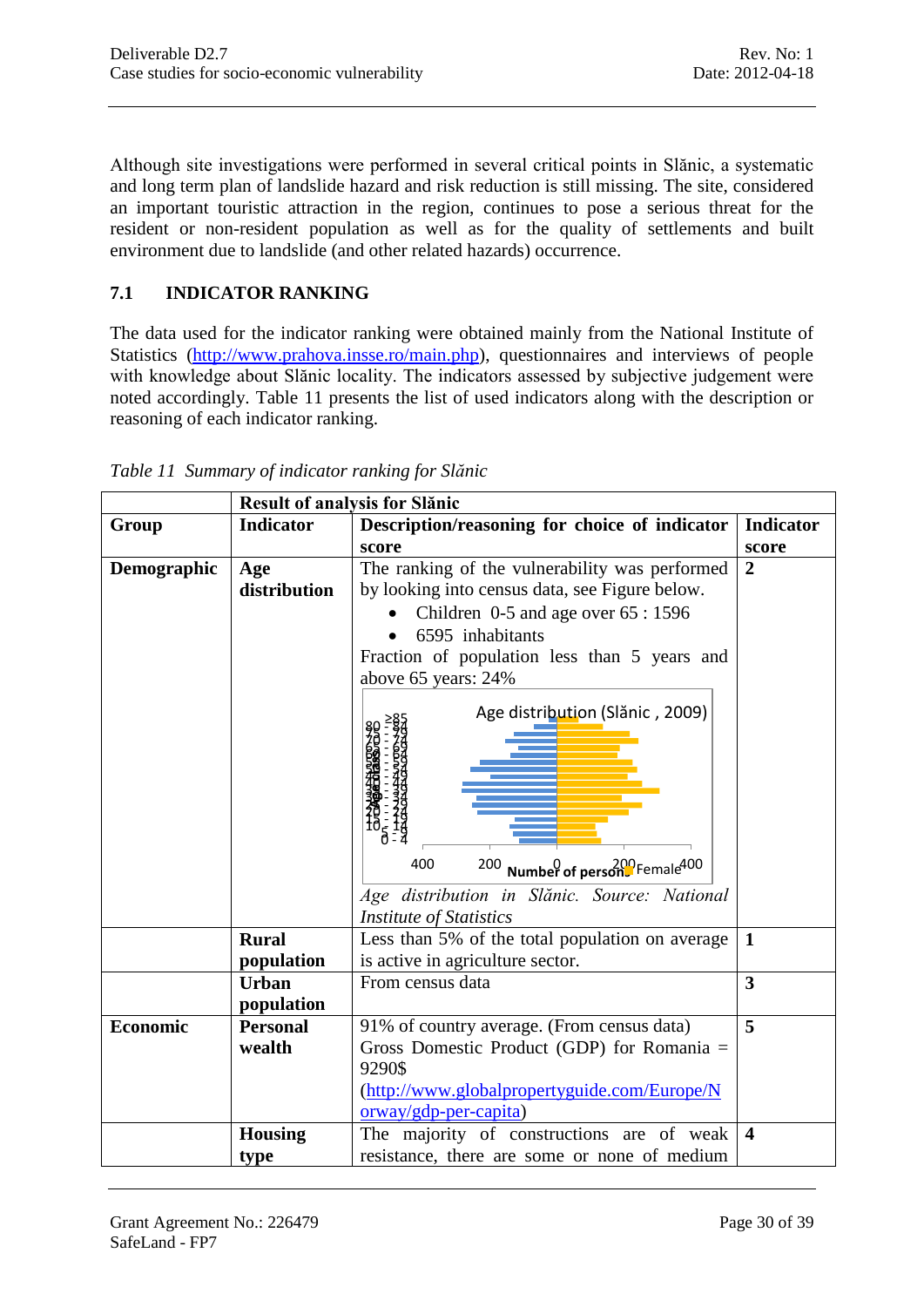|                          |                                           | resistance and some of strong resistance.                                                                                                                                                                                |                         |
|--------------------------|-------------------------------------------|--------------------------------------------------------------------------------------------------------------------------------------------------------------------------------------------------------------------------|-------------------------|
| <b>Social</b>            | <b>Vulnerable</b><br>groups               | Preliminary vulnerability score (by judgment).                                                                                                                                                                           | $\mathbf{1}$            |
|                          | <b>Education</b><br>level                 | 5% have attended a post-secondary institution.<br>(From census data)                                                                                                                                                     | $\overline{\mathbf{4}}$ |
| <b>Prepared-</b><br>ness | <b>Hazard</b><br>evaluation               | Incomplete assessment of direct impacts to<br>exposed populations                                                                                                                                                        | 5                       |
|                          | <b>Regulation</b><br>control              | Some consideration of risk during construction,<br>but inadequate enforcement of regulations                                                                                                                             | $\overline{\mathbf{4}}$ |
|                          | <b>Emergency</b><br>response              | Existence of an organization of emergency<br>response, with coordination authority; adequate<br>supplies of medical transport, communications<br>and other specialized equipment in all important<br>cities              | 3                       |
|                          | <b>Early</b><br>warning<br>system         | No early warning system                                                                                                                                                                                                  | 5                       |
| <b>Recovery</b>          | <b>Insurance</b><br>and disaster<br>funds | Little or no insurance provided. The necessary<br>resources to resist and recover from the impact<br>(in almost all cases) entirely state<br>are<br>contributions, and generally estimated<br><b>as</b><br>insufficient. | 5                       |
|                          | of<br>Quality<br>medical<br>services      | From census data                                                                                                                                                                                                         | $\mathbf{1}$            |

# <span id="page-30-0"></span>**7.2 VULNERABILITY CALCULATION**

[Table 12](#page-30-1) shows the calculation of the socio-economic vulnerability score.

<span id="page-30-1"></span>*Table 12 Calculation of vulnerability score for Slănic*

| Group                | <b>Indicator</b>          | <b>Indicator</b><br>score | <b>Indicator</b><br>weight  | Weighted<br>vulnerability<br>score |
|----------------------|---------------------------|---------------------------|-----------------------------|------------------------------------|
|                      | Age distribution          | ↑                         | C                           | 4                                  |
| Demographic<br>(1.8) | Rural population          |                           | $\mathcal{D}_{\mathcal{L}}$ | $\overline{2}$                     |
|                      | Urban population          | 3                         |                             | 3                                  |
| Economic             | Personal wealth           |                           | $\overline{2}$              | 10                                 |
| (4.4)                | Housing type              | 4                         | 3                           | 12                                 |
| Social               | Vulnerable groups         |                           |                             |                                    |
| (2.5)                | <b>Education</b> level    | 4                         |                             | $\overline{4}$                     |
| Preparedness         | Hazard evaluation         | 5                         | 3                           | 15                                 |
|                      | <b>Regulation control</b> | 4                         | 3                           | 12                                 |
| (4.3)                | Emergency response        | 3                         | $\mathcal{D}_{\cdot}$       | 6                                  |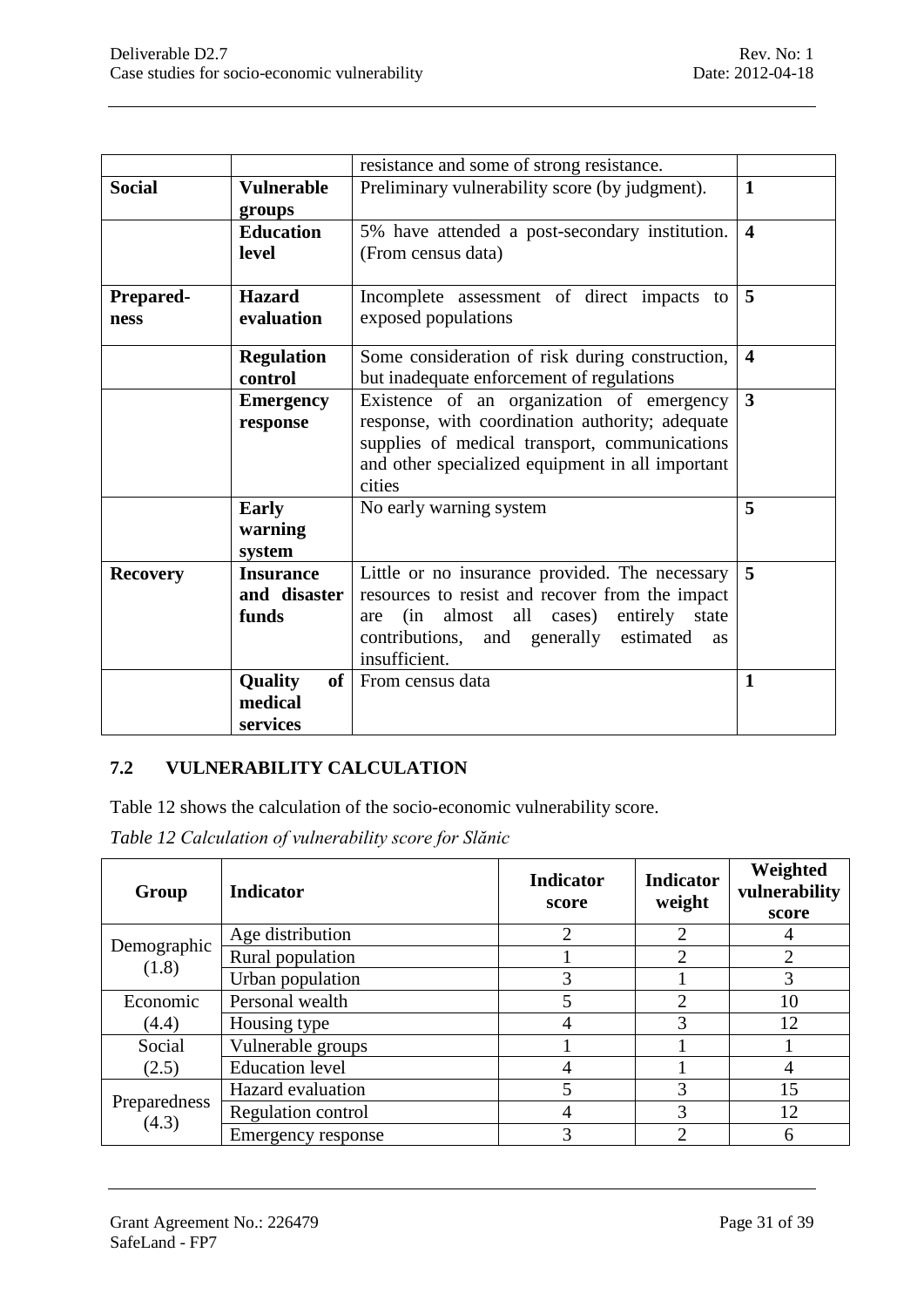|                   | Early warning system                    |     |    |    |
|-------------------|-----------------------------------------|-----|----|----|
| Recovery<br>(4.0) | Insurance and disaster funds            |     |    |    |
|                   | Quality of medical services             |     |    |    |
| <b>Total</b>      | Weighted vulnerability score<br>Weights | 3.6 | 25 | Q^ |

The vulnerability score for Slănic is 3.6 on the proposed vulnerability scale, where 1 is the lowest possible vulnerability score and 5 is the highest possible vulnerability score.

#### **Comments:**

Generally, the vulnerability level for the analyzed community seems reasonable and the ranking for each indicator coherent.

In Romania, the Roma ethnic minority can be considered the most susceptible to potential losses from hazard events due to their dependence on social services, lack of quality housing and socioeconomic status. The vulnerability of this group is included through the indicators "housing type" and "personal wealth".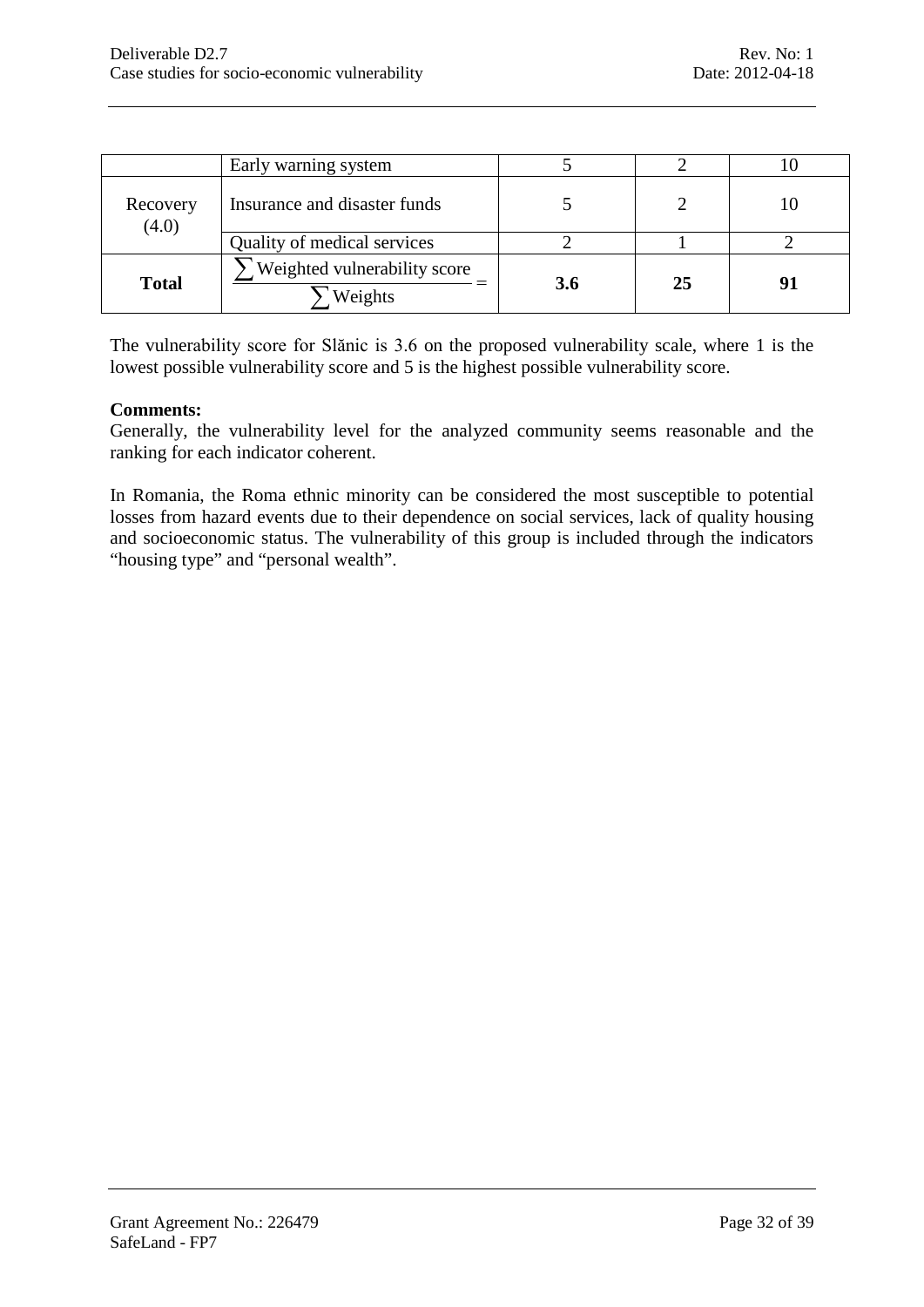# <span id="page-32-0"></span>**8 CONCLUSIONS AND DISCUSSIONS**

#### <span id="page-32-1"></span>**8.1 COMPARISON OF THE OBTAINED SOCIO-ECONOMIC VULNERABILITY RESULTS**

The vulnerability score for all the case studies are summarized in [Table 13.](#page-32-2) The colour scale shown at the bottom of the table is used to indicate relative vulnerability for each of the vulnerability components.

| Location                      | Skien,<br><b>Norway</b> | Stranda,<br><b>Norway</b> | Grevena,<br><b>Greece</b> | Andorra | Barcelonette,<br><b>France</b> | Slănic,<br>Romania |
|-------------------------------|-------------------------|---------------------------|---------------------------|---------|--------------------------------|--------------------|
| Demographic<br>score          | 1.4                     | 2.2                       | 1.4                       | 1.8     | 1.6                            | 1.8                |
| Economic score                | 2.2                     | 2.2                       | 4.0                       | 1.4     | 3.0                            | 4.4                |
| Social score                  | 1.5                     | 2.0                       | 2.0                       | 3.0     | 2.0                            | 2.5                |
| Preparedness<br>score         | 2.6                     | 1.9                       | 2.9                       | 2.0     | 2.1                            | 4.3                |
| Recovery score                | 1.3                     | 1.3                       | 2.7                       | 3.7     | 1.0                            | 4.0                |
| <b>Vulnerability</b><br>score | 2.0                     | 2.0                       | 2.7                       | 2.1     | 2.0                            | 3.6                |

<span id="page-32-2"></span>*Table 13 Summary of the obtained results.*

Relative vulnerability colour scale:

Low **Example 2018 Low** 

In the assessment both Skien and Stranda in Norway were ranked as municipalities with relative low vulnerability scores (2.0). Many of the indicators which contributed to the low vulnerability score are similar for the whole of Norway, including age distribution, personal wealth, urban population, insurance and disaster funds and quality of medical services.

Andorra and Barcelonnette in France were ranked with a similar score as the Norwegian locations  $(2.0 - 2.1)$ , even if there were differences for several of the individual indicator scores between the locations. Andorra scores relatively well on the economic and preparedness components, but poorly on the demographic, social and recovery components. Barcelonette scores relatively well on preparedness and recovery but less good on the economic component.

Grevena in Greece obtained a higher vulnerability score (2.7) and Slănic in Romania obtained the highest vulnerability score (3.6) among the analyzed locations. Grevena in particular scores poorly on the economic component as well as rather poorly on preparedness and recovery. Slănic has the highest vulnerability scores on all components except the social component, with particularly high scores on the economic as well as the preparedness and recovery components.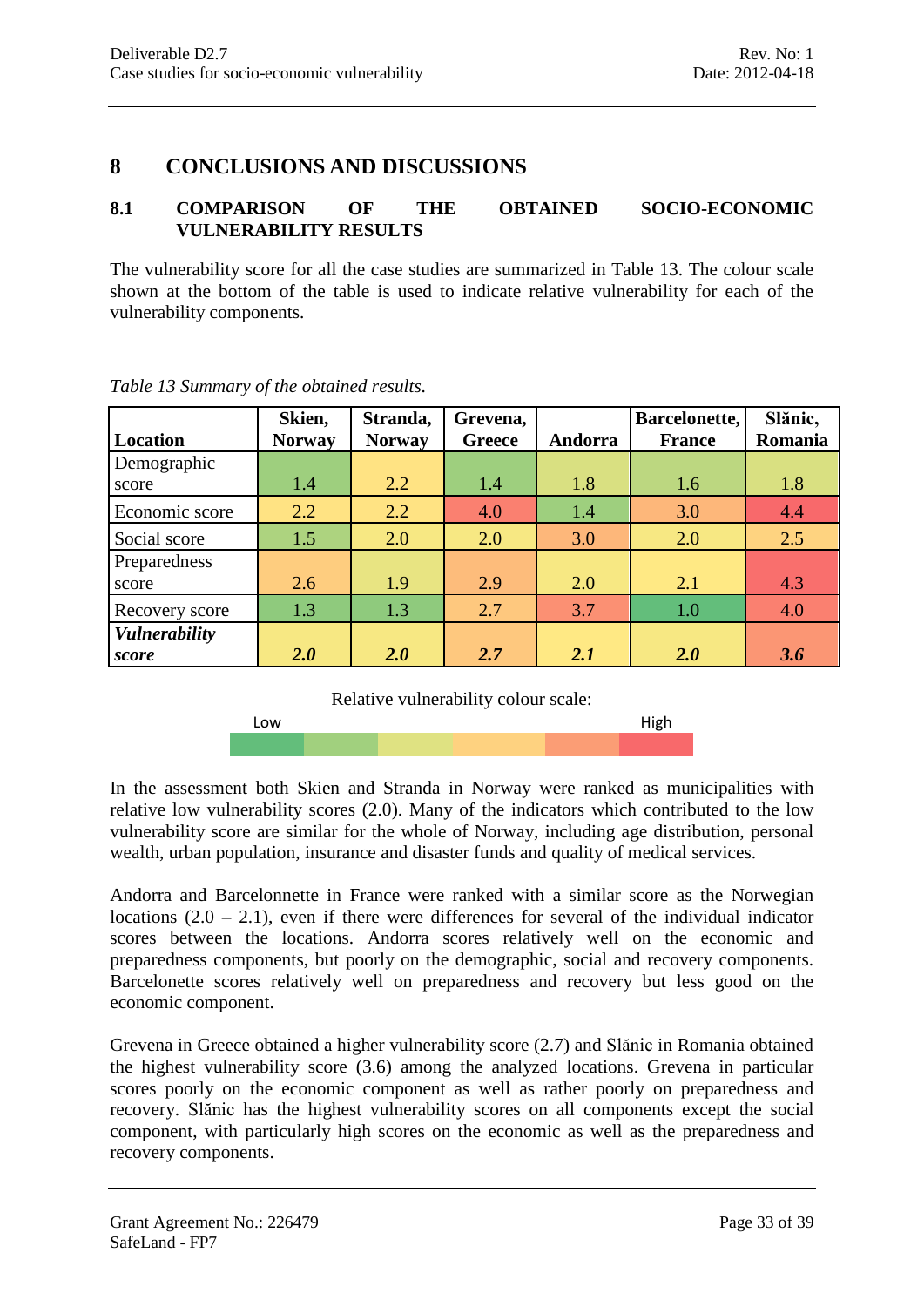To interpret the results individually one could define thresholds for division of the results into vulnerability classes like "Low", "Medium" and "High". The most obvious choice of threshold for vulnerability levels would be a linear scale:

- "Low vulnerability": scores  $1 2.33$
- "Medium vulnerability": scores  $2.33 3.66$
- "High vulnerability": scores 3.66 5

According to such a definition, the locations in Norwegian, France and Andorra would have "Low" socio-economic vulnerability, Grevena in Greece would have "Medium" socioeconomic vulnerability and, Slănic in Romania would have "Medium" to "High" socioeconomic vulnerability. However, since the method is not based on disaster impact data, the abovementioned division into vulnerability classes is not scientifically reasoned. To improve the interpretation of the vulnerability score, the socio-economic vulnerability for a large number of locations could be assessed. Then it would be possible to analyze the results statistically to generalize and draw conclusions about interpretations of the individual vulnerability scores.

One needs to keep in mind that low socio-economic vulnerability doesn't imply low risk. The risk depends also on hazard and all the locations selected for the case studies are high hazard areas.

#### <span id="page-33-0"></span>**8.2 EVALUATION OF THE METHOD**

A key reason for carrying out the case studies was to gather experience on the use of the methodology and potentially make improvements. In particular, the following key features of the methodology were evaluated:

- o Choice of indicators and vulnerability ranking for each indicator
- o Is the weighting of the indicators reasonable for landslides?
- o Do vulnerability levels for analyzed communities seem reasonable?

Below are some comments to the method regarding choice, ranking and weighting of indicators and some reflections on the results.

Comments to choice of indicators:

• Education level is not always directly related with the risk perception of the population

Comments to indicator ranking:

• Age distribution. Is it too strict to use 65 as the limit of "Being old". : In Europe the life expectancy is high and being more than 65 is not equivalent to being old.

Comments to indicator weighting:

• Are preparedness indicators weighted too high? For fast landslides (e.g. rock falls), due to short reaction time, preparedness plays a minor role in comparison with other indicators. For the Andorra case study, one of the preparedness indicators was omitted from the study (i.e. "Early Warning System"). For further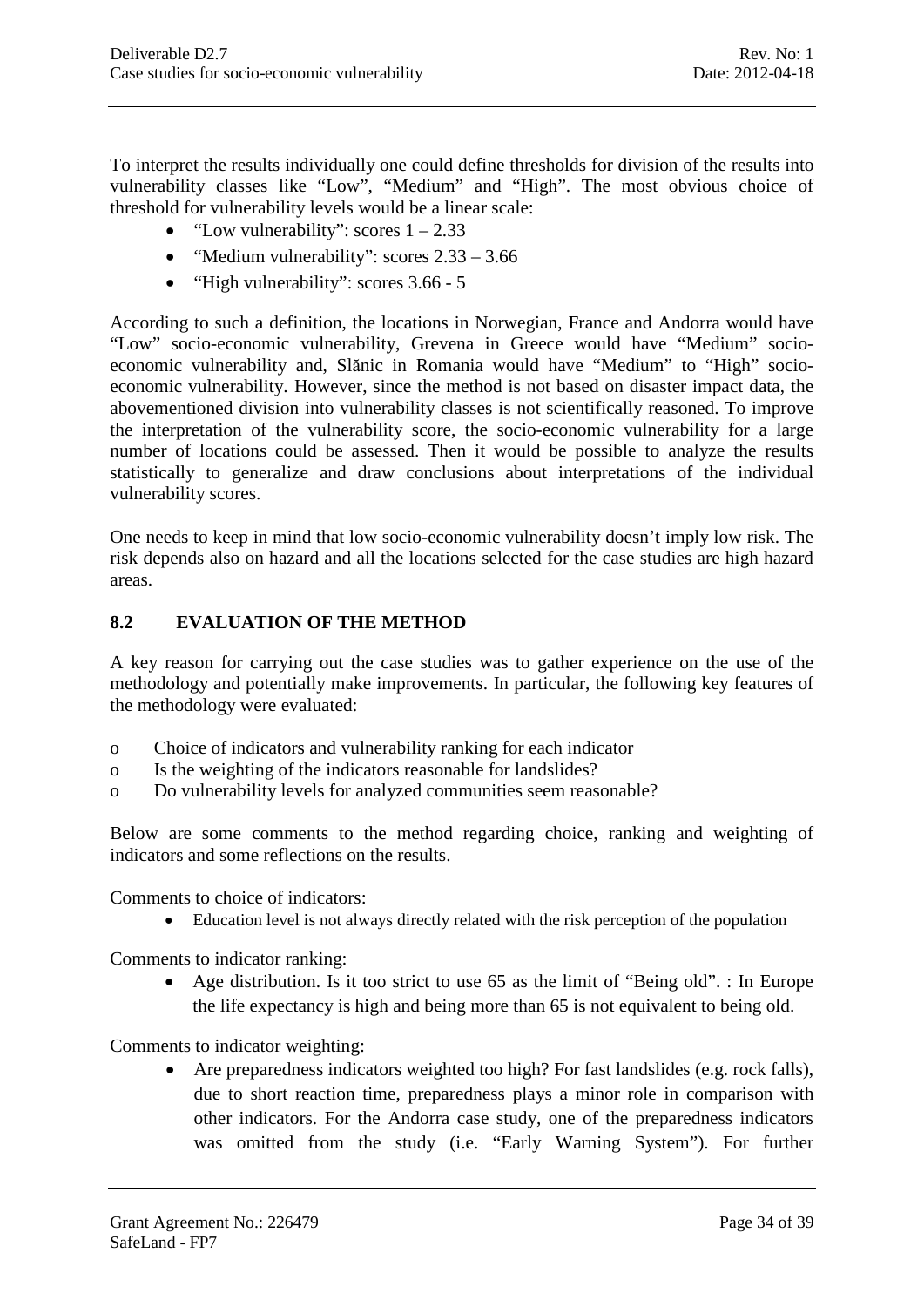development of the method it is recommended to adapt the weights to the landslide mechanism (slow moving or fast moving landslide) for specific indicators.

Evaluation of the results:

• The internal ranking, produced by the method, of the 6 locations in this study seems reasonable. For a better interpretation of the individual score values more case studies need to be performed or ultimately, the method should be calibrated against disaster impact data.

Other suggestions for improvement of the method:

- The socio-economic vulnerability is a time dependant parameter. For instance, more data for a specific community may become available (e.g. through acquisition of detailed hazard maps, updated census data etc.), some indicators may become more important than others etc. To this end, it would be advantageous to take into account the evolution of socio-economic vulnerability with time.
- The "Judgment of the analyst" associated with data unavailability may introduce bias on the vulnerability estimates. The incorporation of the proposed model within a probabilistic framework to account for various sources of uncertainty would comprise an interesting future extension.

#### <span id="page-34-0"></span>**8.3 UPDATE OF THE METHOD AND CASE STUDIES**

Based on comments from the reviewer of report D2.6 and on experiences from the case studies, the vulnerability model has been extended by two indicators and slightly changed in a third indicator. The new indicators refer to critical infrastructure and risk awareness. 'Critical infrastructure' includes critical care facilities, critical facilities and lifelines. The 'Risk awareness' indicator considers the length of residence of the inhabitants in the risk area and the information status on hazard, risk and behavior in case of an emergency.

In addition to these new indicators, two preparedness indicators have been merged: 'Landslide hazard evaluation' and 'early warning system'. This is mainly to not overestimate the preparedness in the overall vulnerability analysis. The merged indicator is called 'Early warning capacity'. The new indicators and the corresponding criteria for ranking and weighting are shown in Table 14.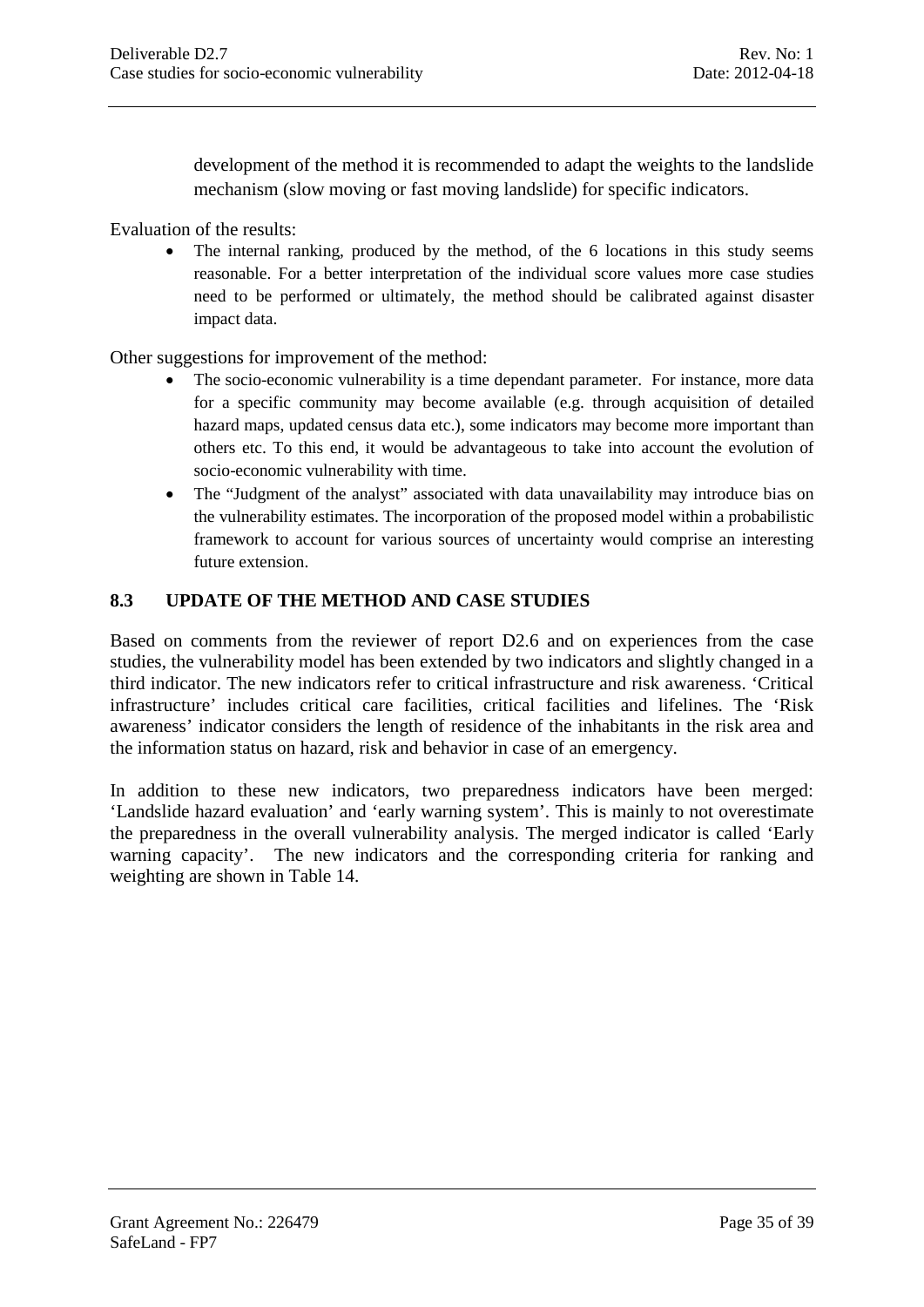|                |                                        | 1: Stringent information campaigns on local risks in the<br>community, in schools and for households, most of the<br>residents have lived in the area for a long time |
|----------------|----------------------------------------|-----------------------------------------------------------------------------------------------------------------------------------------------------------------------|
|                | $\mathfrak{D}$                         | 2: Sporadic distribution of information material on<br>local risk and risk management to households,<br>information signs in the hazard zone                          |
| Risk awareness | Local government<br>questionnaire?     | 3: Information on possible risks in the area are<br>available on website and on signs in the hazard zone                                                              |
|                |                                        | 4: Information on hazard and risk available for experts,<br>people have to look for information themselves, high<br>fluctuation of population                         |
|                |                                        | 5: No information on hazard and risk in the area, high<br>fluctuation of population                                                                                   |
|                |                                        | 1: Detailed hazard maps and advanced early warning<br>systems used in coordination with emergency response<br>procedures available                                    |
| Early warning  | 3<br>Local government<br>questionnaire | 2: Basic hazard maps available, hazard mapping<br>research ongoing (with some gaps) and basic early<br>warning systems available for researchers                      |
| capacity       |                                        | 3: Hazard is a fast moving landslide, hazard maps and<br>early warning system available                                                                               |
|                |                                        | 4: Incomplete assessment of direct impacts to exposed<br>populations, no early warning system                                                                         |
|                |                                        | 5: Hazard is a fast moving landslide, no hazard maps<br>and early warning system available                                                                            |
|                |                                        | 1: No critical care facilities and lifelines in the hazard<br>zone                                                                                                    |
| Critical       |                                        | 2: Only few critical care facilities and no lifelines in the<br>hazard zone                                                                                           |
| infrastructure | 3<br>Maps, Census                      | 3: Several critical facilities and lifelines in the hazard<br>zone                                                                                                    |
|                |                                        | 4: Important care facilities, such as hospitals, and major<br>lifelines in the hazard zone                                                                            |
|                |                                        | 5: All major critical care facilities and all lifelines in<br>the hazard zone                                                                                         |

*Table 14 Criteria for ranking and weighting of the 3 new indicators*

These new indicators were ranked for the 6 case study locations in order to update the case studies. The result of the ranking is shown in Table 15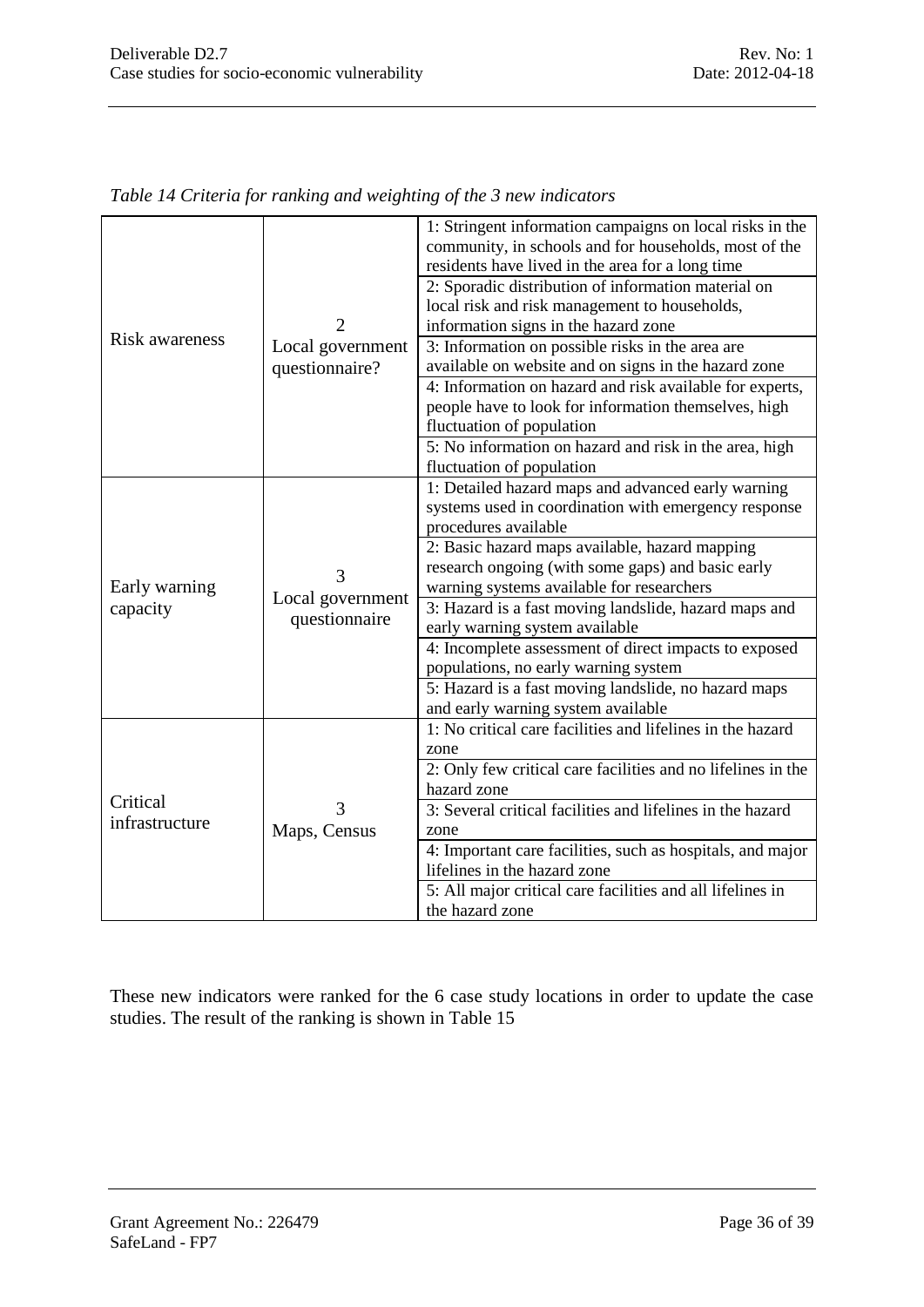|  |  | Table 15 Ranking of the 3 new/merged indicators for the 6 case study locations |
|--|--|--------------------------------------------------------------------------------|
|--|--|--------------------------------------------------------------------------------|

| <b>Indicator</b>        | <b>Skien, Norway</b>                                                                                                                                                                             | <b>Stranda, Norway</b>                                                                                                        | Grevena, Greece                                                                                                                                     |
|-------------------------|--------------------------------------------------------------------------------------------------------------------------------------------------------------------------------------------------|-------------------------------------------------------------------------------------------------------------------------------|-----------------------------------------------------------------------------------------------------------------------------------------------------|
| Risk awareness          | Information provided on the<br>internet, e.g.<br>skredatlas.nve.no, reports<br>available from authorities<br>online                                                                              | Internet and media presence                                                                                                   | Information on hazard and<br>risk available for experts,<br>people have to look for<br>information themselves,<br>high fluctuation of<br>population |
| Early warning capacity  | $\mathcal{D}_{\mathcal{L}}$<br>Basic hazard maps<br>available.<br>No early warning system                                                                                                        | Basic hazard map available,<br>advances early warning<br>system used in coordination<br>with emergency response<br>procedures | Incomplete assessment of<br>direct impacts to exposed<br>populations, no early<br>warning system                                                    |
| Critical infrastructure | $\mathbf{3}$<br>Infrastructure affected:<br>railway, major roads in<br>Gråten, Borgestad, 2<br>schools in Skien,<br>kindergarden Gråten, city<br>centre Skien, one bigger<br>care facility Skien | Whole community would<br>be affected                                                                                          | 3<br>Several critical facilities<br>and lifelines in the hazard<br>zone                                                                             |

Part I: Skien, Stranda and Grevena

# Part II: Andorra, Barcelonette and Slănic

| Indicator               | Andorra                                                                                                     | <b>Barcelonette, France</b>                                                                                                                         | Slănic, Romania                                                                                                                                                                                                                                                                                                                                             |
|-------------------------|-------------------------------------------------------------------------------------------------------------|-----------------------------------------------------------------------------------------------------------------------------------------------------|-------------------------------------------------------------------------------------------------------------------------------------------------------------------------------------------------------------------------------------------------------------------------------------------------------------------------------------------------------------|
| Risk awareness          | Information on possible<br>risks in the area are<br>available on website and on<br>signs in the hazard zone | Information on hazard and<br>risk available for experts,<br>people have to look for<br>information themselves.<br>high fluctuation of<br>population | Information about risk to<br>different types of hazards<br>(i.e. landslides, floods) is<br>mostly available for experts<br>and decision makers.                                                                                                                                                                                                             |
| Early warning capacity  | 4<br>Incomplete assessment of<br>direct impacts to exposed<br>populations, no early<br>warning system       | 3<br>(indicator description)<br>between score 2 and 4<br>suitable)                                                                                  | 3<br>Presently, there is no early<br>warning system or landslide<br>hazard map available for<br>Slanic Prahova municipality<br>and the assessment of direct<br>impacts to exposed<br>populations is incomplete.                                                                                                                                             |
| Critical infrastructure | $\overline{2}$<br>Only few critical care<br>facilities and no lifelines in<br>the hazard zone               | $\overline{2}$<br>Only few critical care<br>facilities and no lifelines in<br>the hazard zone                                                       | 3<br>Some of the touristic<br>facilities are located in<br>areas highly affected by<br>landslides, suffusion and<br>erosion. In April 2006,<br>snow melting and high<br>amounts of precipitation<br>triggered a number of<br>landslides which damaged<br>transport lifelines and<br>utility facilities (water<br>distribution lines and<br>electric power). |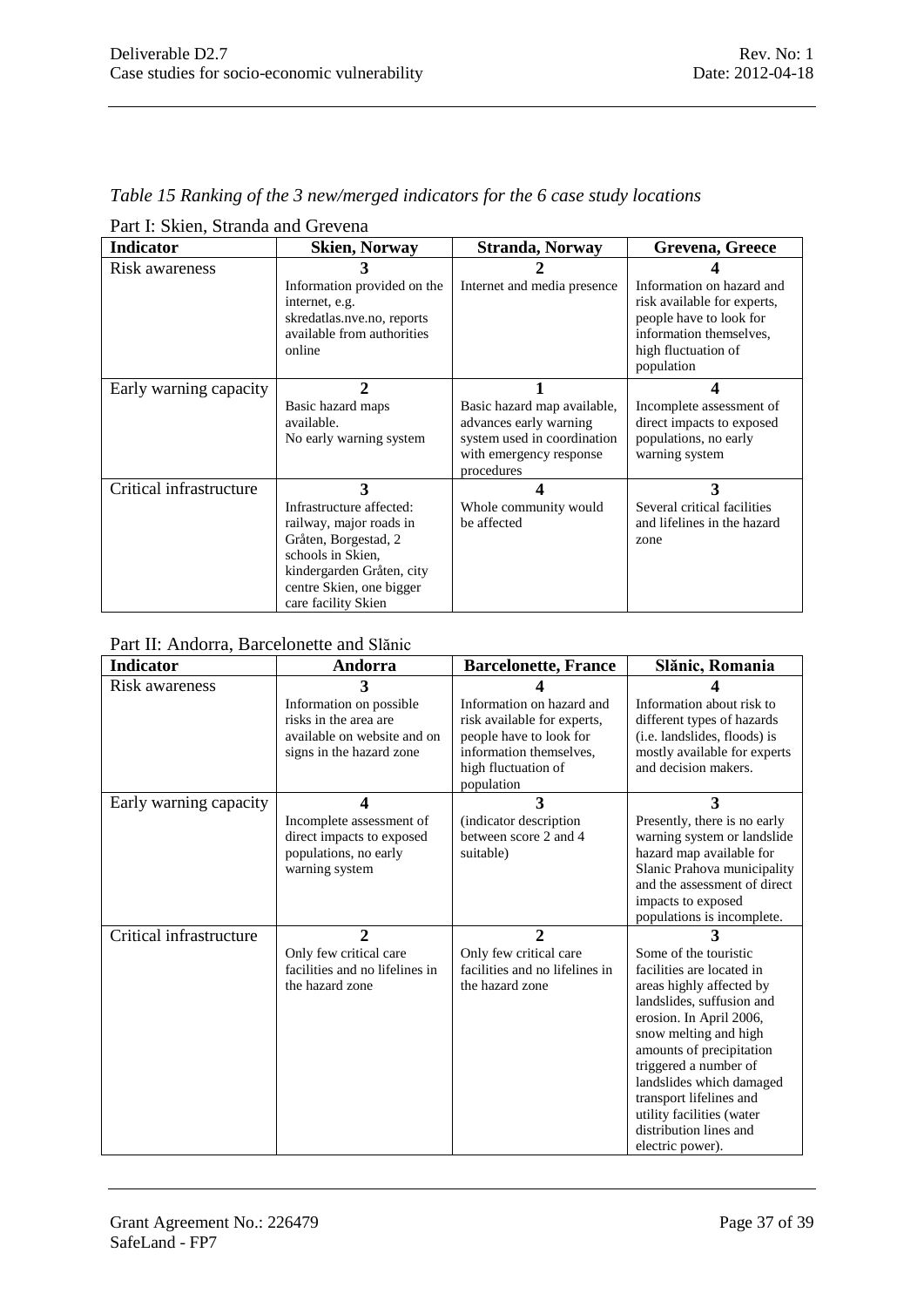In the update of the method, the indicators were regrouped into 3 groups:

- Demographic and social indicators
- Economic indicators
- Preparedness, response and recovery indicators

The indicators in Table 15 belong to the group of preparedness, response and recovery indicators. Table 16 shows the results for the 3 groups of indicators and for the estimated vulnerability score.

|                                              | Skien,        |               | Stranda, Grevena, |         | Barcelonette, | Slănic, |
|----------------------------------------------|---------------|---------------|-------------------|---------|---------------|---------|
| <b>Indicator score</b>                       | <b>Norway</b> | <b>Norway</b> | Greece            | Andorra | <b>France</b> | Romania |
| Demographic and social<br>score              | 1.4           | 2.1           | 1.6               | 2.0     |               | 2.0     |
| Economic score                               | 1.9           | 1.9           | 3.7               | 2.1     | 2.4           | 4.6     |
| Preparedness, response<br>and recovery score | 2.4           | 2.2           | 3.3               | 2.8     | 2.5           | 3.2     |
| Vulnerability score                          | 2.0           | 2.1           | 3.0               | 2.5     | 2.3           | 33      |

*Table 16 Results of case studies using extended model*

The ranking of the vulnerability for the study locations is similar to the previous case study results shown in Table 13.

Slănic in Romania and Grevena in Greece obtain the highest vulnerability score among the studied locations. These two locations score poorly on the economic component and on the preparedness, response and recovery component.

In Table 16, the French location Barcelonette and Andorra obtain slightly higher vulnerability scores than the Norwegian locations Skien and Stranda. This is mainly due to the preparedness, response and recovery component and partly due to the economic component.

Stranda obtains the relative highest score on the preparedness, response and recovery component. In Stranda, the Åknes/Tafjord project was initiated in 2005 by the municipalities, to investigate rockslides, establish monitoring systems and implement a warning and evacuation system to prevent fatalities, should a massive, tsunami-genic rockslide take place. On the other side, Stranda scores poorly on the critical infrastructure component, because a large amount of critical care facilities, critical facilities and infrastructure is located in the hazard zone.